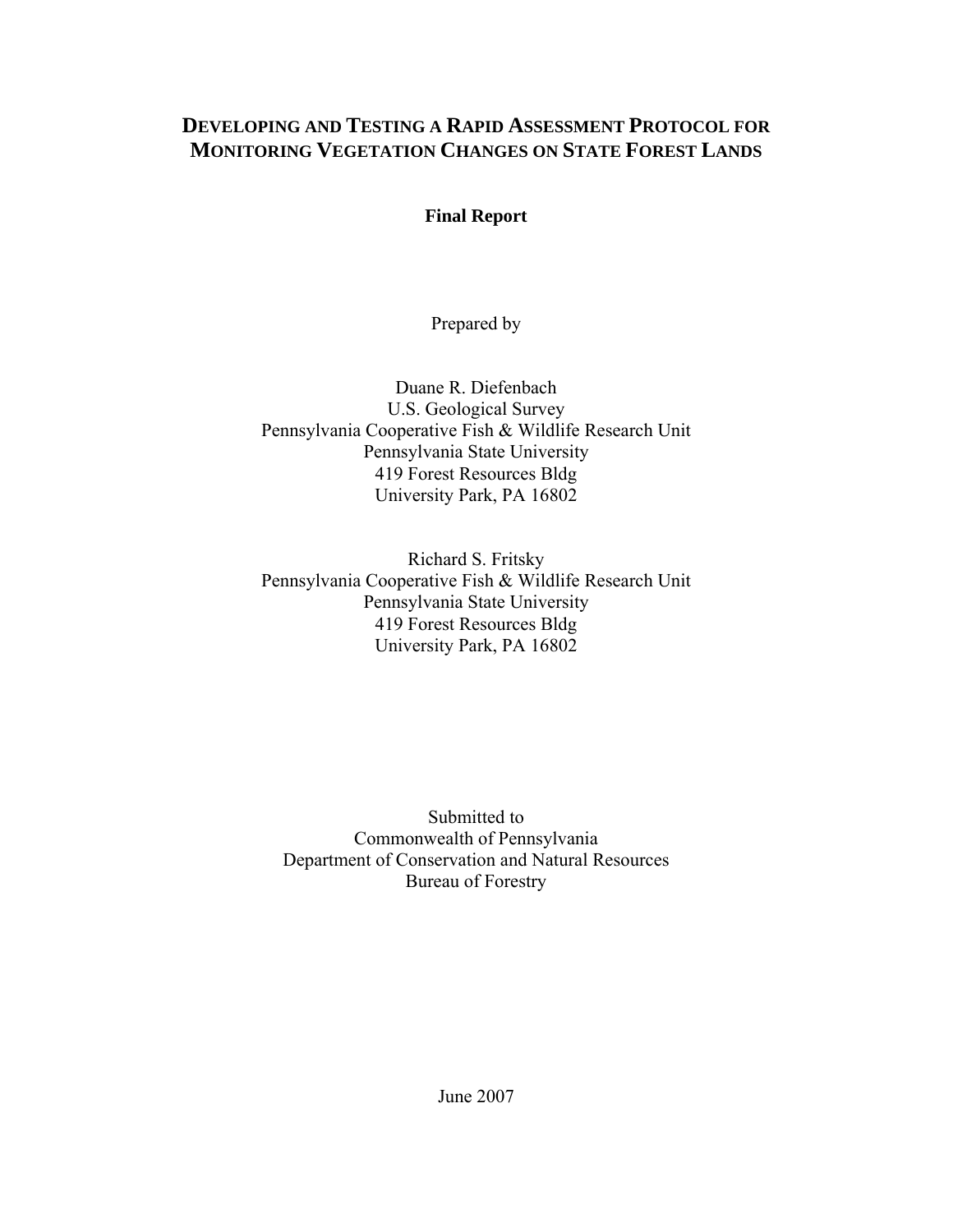#### **EXECUTIVE SUMMARY**

The objective of this study was to develop a forest vegetation survey protocol that could be completed relatively quickly across large forested areas and to test the protocol on areas of state forests enrolled in the Pennsylvania Game Commission's (PGC) Deer Management Assistance Program (DMAP). The protocol was designed to measure forest vegetation characteristics that would likely respond to changes in deer browsing (i.e., deer density) and to be able to collect these data in a cost-effective manner. Initial data from the survey would provide information to assess whether the protocol provided estimates of forest vegetation characteristics (e.g., stem density of tree seedlings) with reasonable precision to be able to detect changes over time.

Eleven DMAP areas were selected for this study that were located in the Moshannon, Susquehannock, Tioga, Elk, Bald Eagle, Tuscarora, Delaware, Loyalsock, Micheaux, Sproul, and Gallitzin state forests and encompassed 311 square miles. The sampling design was a 2-stage design. First, we delineated square-mile blocks across each study area and 54-100% of blocks were selected to be sampled. Second, within each squaremile block we visited 10 sample sites. Thus, there were two sources of variability that needed to be accounted for in the estimation of variances of parameters: variability among blocks and variability among sample points (within blocks).

At each sample point we collected data on tree basal area and diameter at breast height (dbh) by species (via a prism plot), stem densities of shrubs and saplings by species  $(>1.5)$ m tall and  $\leq 10$  cm dbh; 1.5 m  $\times$  40 m plot), stem densities of tree seedlings by species (30–150 cm tall; 1.5-m radius plot), whether each tree seedlings had been browsed by deer, counts of Indian cucumber, trillium, Canada mayflower, and Jack-in-the-pulpit (1.5 m radius plot), heights of the tallest individual of each of the four flower species (if present), and percent cover of *Rubus*, grasses, ferns, and forbs (3.5-m radius plot).

During summer 2006 we sampled 234 blocks (square miles) across the 11 DMAP areas using three 2-person teams. Within each DMAP area we sampled 90–100% of the blocks on smaller areas (5–20 square miles) and  $\geq$ 54% of the largest areas ( $\leq$ 116 square miles). Vegetation data were collected at more than 2,000 sample points. We intentionally oversampled blocks to obtain sufficient data to evaluate the statistical precision of results and improve the efficiency of the sampling design.

The precision of estimates ranged from good to poor depending on the vegetation characteristic being measured. The coefficient of variation  $(CV = SE/mean \times 100\%)$  is a measure of precision, in which a  $CV = 20-25\%$  is considered sufficient for management decisions. We formally evaluated the statistical power of this sampling design to detect changes in tree seedling stem densities and heights of Indian cucumber.

For tree seedlings, the precision of stem density estimates was poor  $(CV = 43-95\%)$ . However, we found that one had a  $>80\%$  chance ( $\alpha = 0.05$ ) of detecting increases of  $>800$ stems/acre if current stem densities were <400 stems/acre. On sites with greater seedling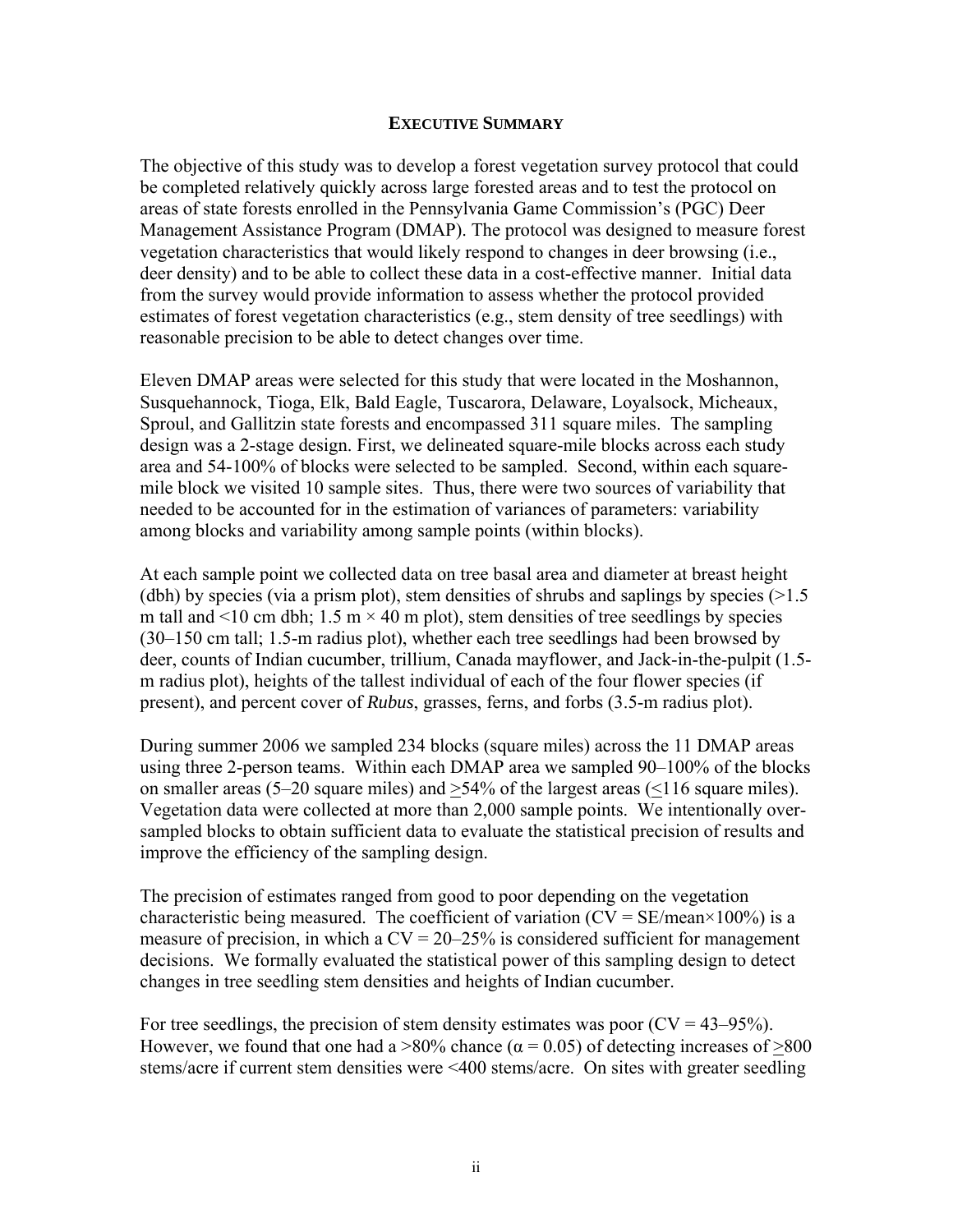stem densities one is unlikely to be able to detect even large changes in stem density, but sites with >1,000 stems/acre already are likely to have good advanced tree regeneration.

The precision of counts of Indian cucumber (mean  $=$  <0.1–5.4 plants/plot), the most abundant and widespread flower in this study, were poor  $(CV = 60-223%)$  but the precision of percent of plots occupied by this species were better (plots occupied  $= 2 43\%$ ; CV =  $34-224\%$ ). Mean heights of the tallest Indian cucumber plant had the best precision  $(CV = 28-63%)$ ; however, mean heights were small (7.0 to 21.3 cm) compared to the reported height for typical specimens of this species (20–90 cm). We estimated that this sampling design could have a >80% chance (statistical power) of detecting height increases of 8–30 cm depending on the DMAP area.

The precision of percent of plots adequately stocked with advanced tree regeneration was poor (mean adequately stocked =  $10-72\%$ ; CV =  $26-107\%$ ), but most sites had <20% of plots adequately stocked, which explains the large CVs (e.g., Susquehannock SF had a  $CV = 26\%$  and 72% of plots adequately stocked) and suggests that substantial changes in the amount of advanced regeneration could be detected. Similarly, the precision of counts of Canada mayflower had poor precision  $(CV = 52-522\%)$ , but given that few plants were encountered that were flowering we believe substantial changes in the ratio of flowering to non-flowering plants may be possible to detect and we believe this might be a suitable indicator of forest vegetation conditions.

It is possible that if a paired difference or repeated measures statistical analysis were conducted on data that represent forest conditions at two or more points in time that this sampling design would have greater statistical power to detect differences. Because this study only had data from one point in time, however, we could not evaluate the statistical power of such analyses. We believe that our power analyses were conservative and that the true ability of this sampling design to detect changes in forest vegetation may be equal to, or better, than what is presented in this report.

A consistent pattern among all measurements was that variability among blocks was almost inconsequential compared to the variability among sample points (block:plot variance ratios  $\leq$ 1). This means that sampling plots across each square mile block captured much of the heterogeneity in the landscape (which occurred at a fairly local scale), such that the vegetation characteristics averaged across square-mile blocks was similar among blocks. Thus, our recommendation for more efficient sampling is to reduce the number of blocks visited and to increase the number of sample points within each block. For DMAP areas of <20 square miles, we recommend visiting five blocks (sampling fraction >25%). For larger DMAP areas, visit an additional block for every additional 10 square miles of area above 20 square miles (sampling fraction >20% for 30  $mi^2$ ,  $\geq$ 16% for 50 mi<sup>2</sup>, etc.). Also, we recommend each block contain 20 sample points (instead of 10). These changes to the sampling design greatly reduce the number of blocks that need to be visited but result in equivalent precision of estimates at reduced cost.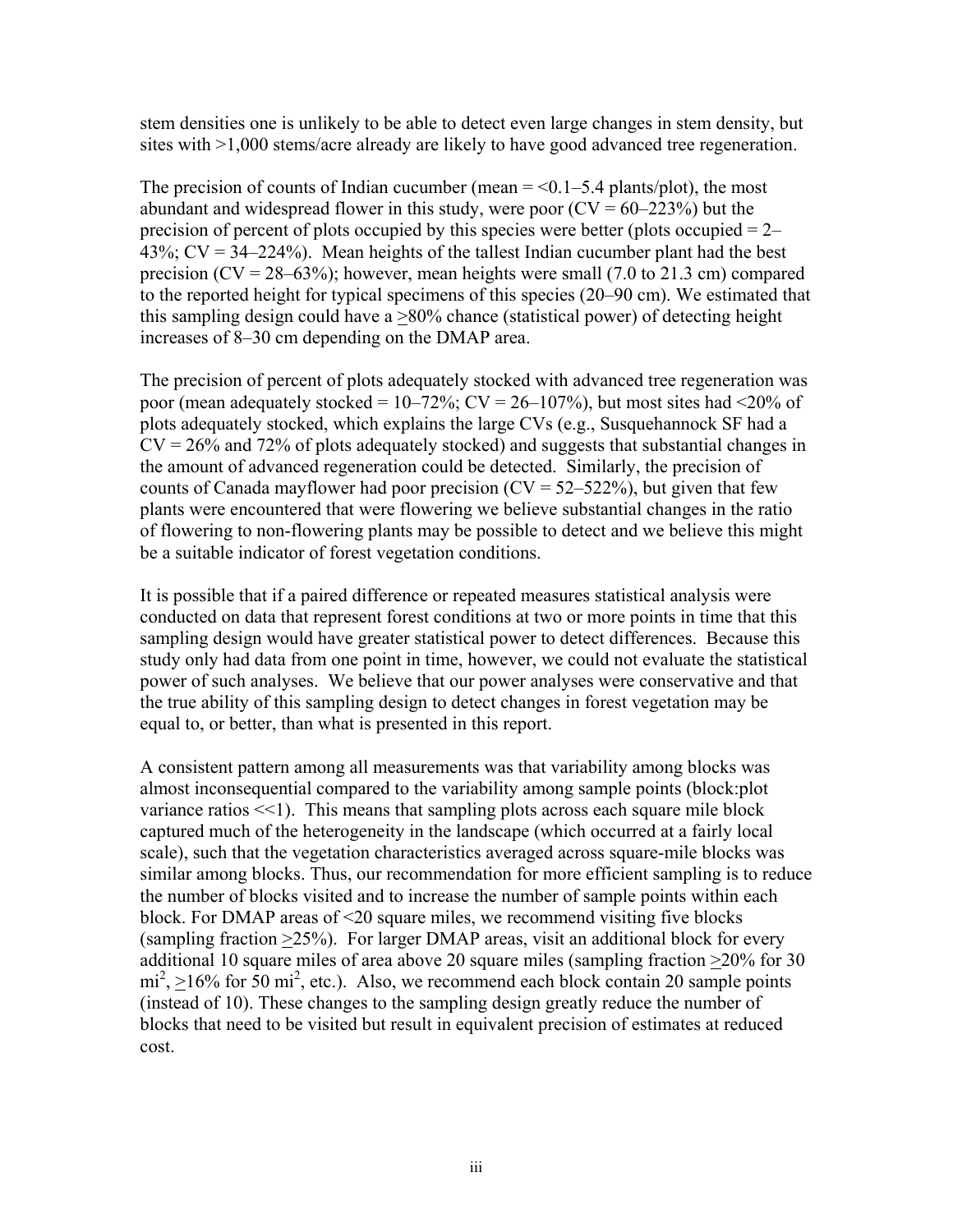Under the proposed sampling design, we believe a trained, 2-person crew could sample about five blocks per week. Thus, on smaller DMAP areas (<20 square miles) two people could sample five blocks in less than eight 10-hour days. To minimize the effects of phenological changes on vegetation measurements, we recommend surveys be conducted during June-August and that when an area is re-sampled that the re-visit be conducted within two weeks of the date it was previously sampled. Surveys could probably be conducted every 3–4 years, but costs, management or research objectives, and logistical issues greatly affect the optimal choice for time intervals between samples and we cannot provide specific guidelines based solely on the results of this study.

We estimate it would cost about \$15,000–\$20,000 each summer data were collected, which would include a two-person crew for about 800–1,000 hours and 5,000 vehicle miles. This crew could likely sample 50–60 square-mile blocks during a summer. Additional expenses would involve database management and data analysis but possibly could be performed by existing staff if an operational database management system were developed.

We recommend retaining the following data collection in the protocols:

- Tree  $(>10 \text{ cm}$  dbh) basal area and dbh to be able to calculate overstory stocking and assess understory light conditions;
- Stem density, by species, of shrubs and saplings  $>1.5$  m tall and  $<10$  cm dbh to assess advanced tree regeneration and identify sites with problems with interference vegetation;
- Percent cover of *Rubus*, ferns, grasses, and forbs primarily to identify sites with  $>25\%$  fern cover and potential tree regeneration problems;
- Stem density of tree seedlings (30–150 cm tall), by species, to assess advanced tree regeneration;
- Counts of Indian cucumber and Canada mayflower, and to record the number of flowering Canada mayflower; and
- Height of the tallest Indian cucumber on each plot.

Under the proposed sampling protocols, the following forest vegetation indicators could be monitored:

- Percent of plots adequately stocked with advanced tree regeneration on plots with <25% fern cover, <1,000 stems/acre of interference shrubs and saplings, and <75% overstory stocking;
- Stem density of tree seedlings 30–150 cm tall, which could also account plots with interference vegetation and inadequate overstory conditions;
- Counts of Indian cucumber and Canada mayflower;
- Percent of Canada mayflower plants that are flowering; and
- Height of Indian cucumber.

This study by itself does not provide any direct information on the effects of deer browsing on forest vegetation conditions. Furthermore, we do not know by how much the measures that were chosen for this study will actually respond to changes in deer browsing as influenced by changes in deer density. For example, will percent of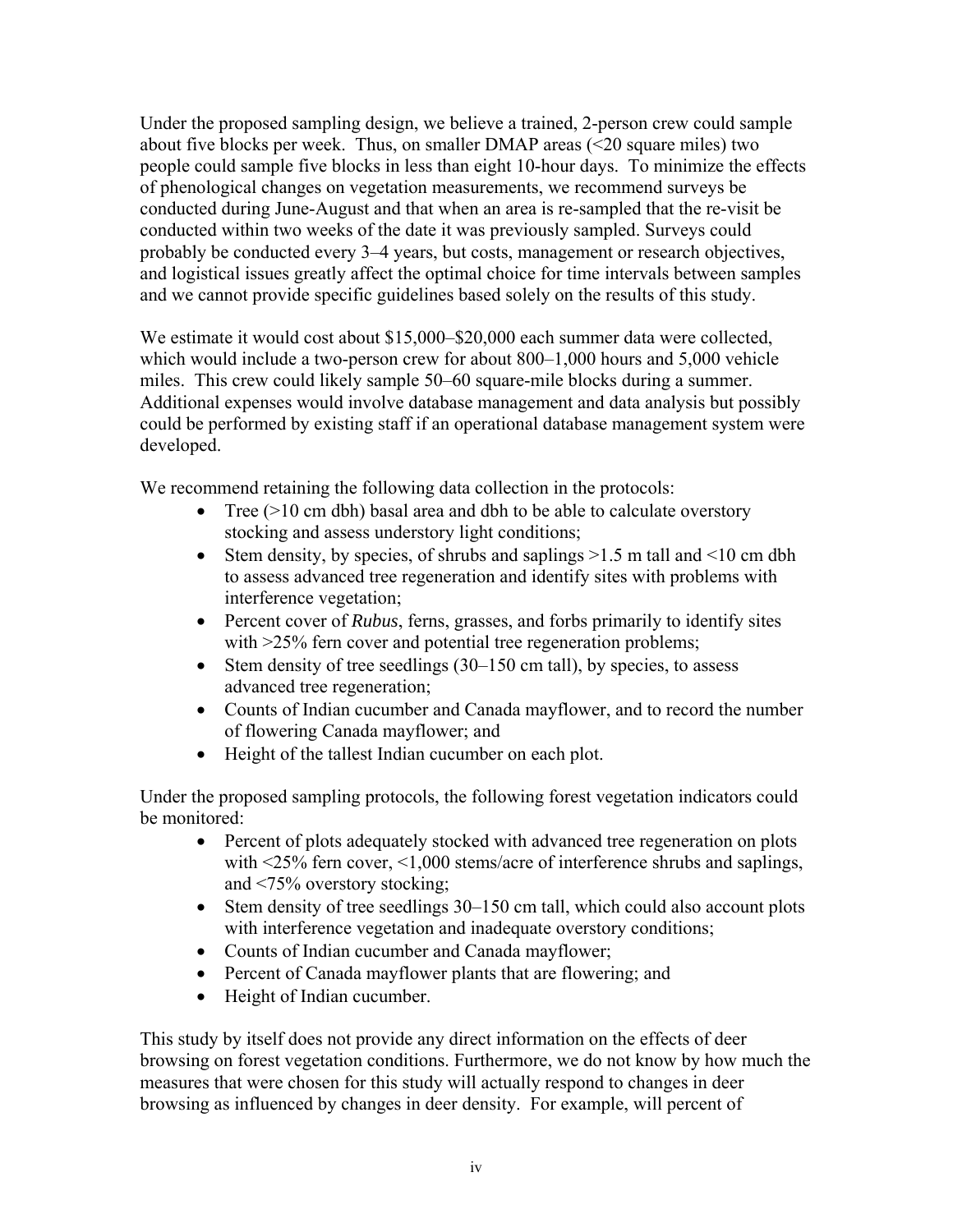flowering Canada mayflower increase by 10% or 50% for a given reduction in deer density?

To further refine a vegetation monitoring program based on the recommendations presented in this report, changes in deer density are required during which repeated vegetation measurements are collected. We believe DCNR lands enrolled in DMAP are large enough for such an endeavor. However, there are some challenges. First, such an undertaking requires a long-term perspective and commitment because vegetation responses may require >10 years, although responses by some species of forest herbs may occur sooner. Second, hunter harvest is the single greatest mortality factor for deer in Pennsylvania, and an accurate accounting of hunter harvest would permit stronger inferences about changes in deer densities. Third, it may be necessary to install deer exclosures on the study area to make sure that reduced deer densities should result in a detectable change in vegetation and to identify what type of changes should be expected to occur.

The vegetation monitoring protocol proposed in this report would be fundamental to any attempt to perform forest restoration in a management-research (i.e., adaptive resource management) context. That is, deer and forest land management decisions would be accompanied by a monitoring program so that outcomes could be assessed in a quantitative, objective manner. As monitoring proceeds new data are collected to evaluate and help refine management decisions as well as improve our understanding of how the ecosystem being managed functions. In this context, deer management, forest vegetation monitoring, and land management decisions are all integrated along with a research component.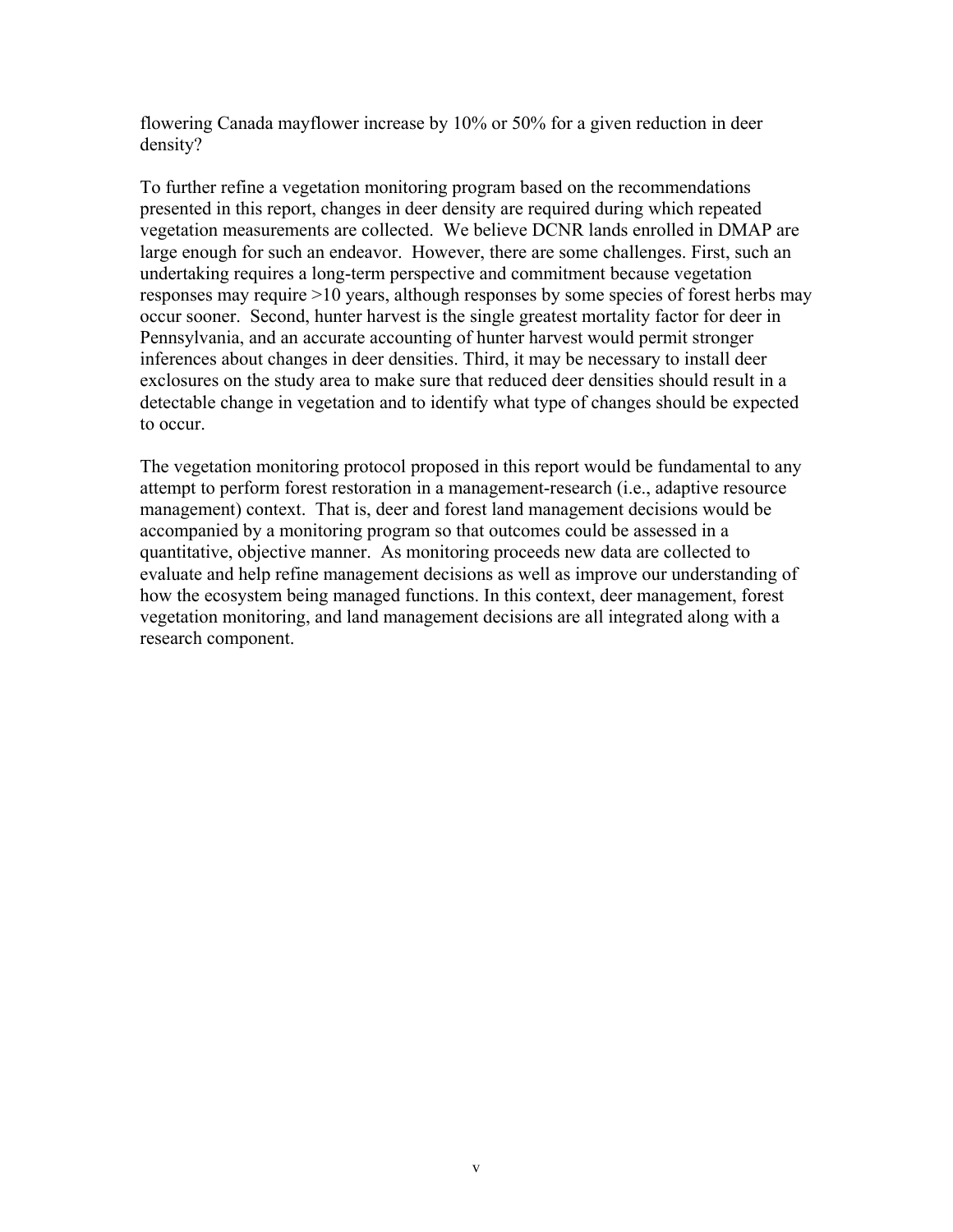# **TABLE OF CONTENTS**

| Incorporating Vegetation Monitoring into Forest Restoration             |
|-------------------------------------------------------------------------|
|                                                                         |
|                                                                         |
| Appendix A: Sampling Design and Protocols for A Rapid Assessment Forest |
|                                                                         |
| Appendix B: Description of Sampling Frame, Sample Plots, and Database   |
|                                                                         |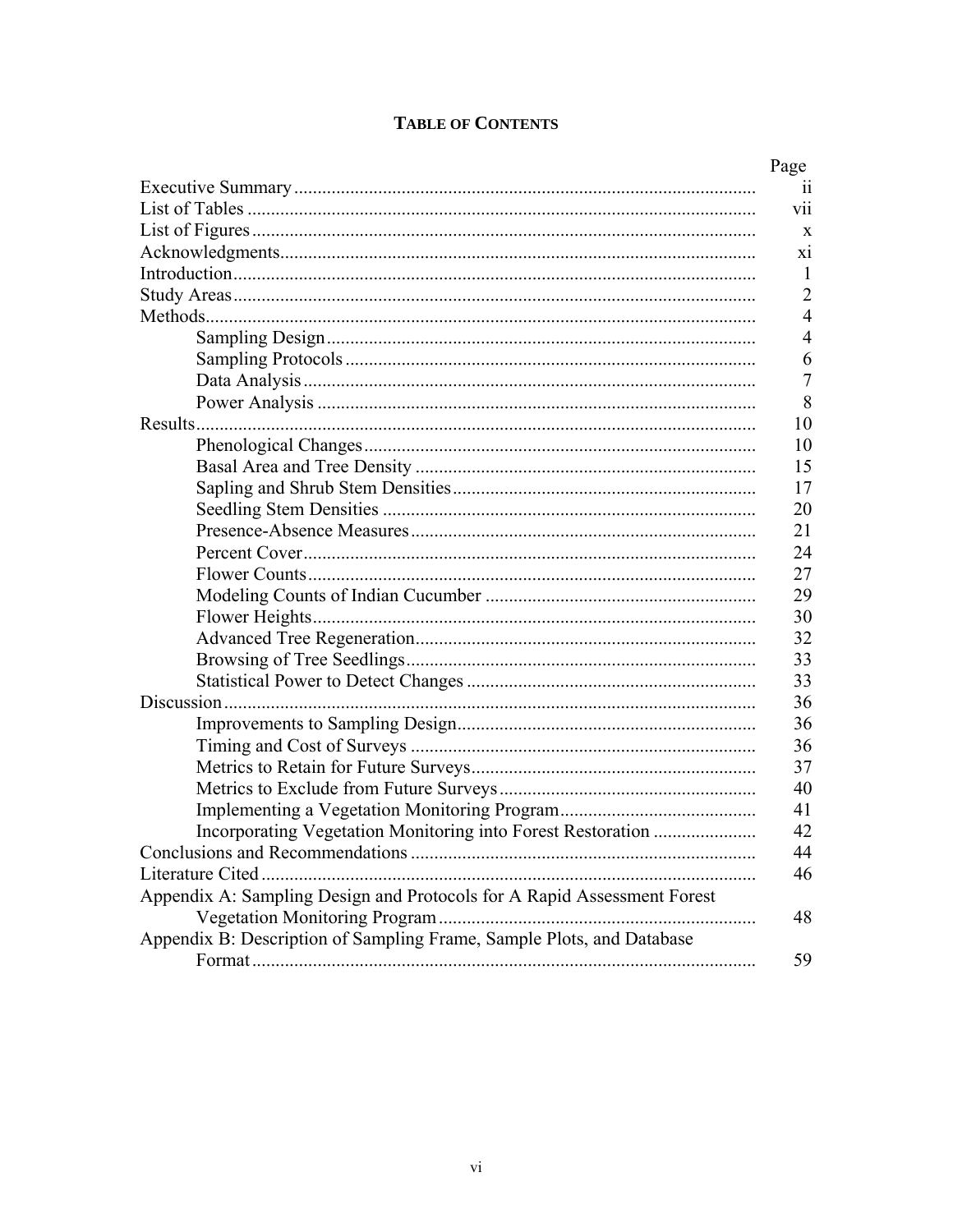# **LIST OF TABLES**

|                                                                                            | Page           |
|--------------------------------------------------------------------------------------------|----------------|
| Table 1. Deer Management Assistance Program (DMAP) areas on Pennsylvania                   |                |
|                                                                                            | $\overline{2}$ |
| Table 2. Number of primary sampling units (1 sq. mile blocks) within each Deer             |                |
| Management Assistance Program (DMAP) area on state forests (SF) and state                  |                |
| parks (SP) and the number and proportion of primary sampling units sampled                 | 9              |
| Table 3. Frequency and percent of plots where flower species were present                  |                |
| during both visits, only the first visit, and only the second visit for Trillium spp.,     |                |
| Canada mayflower, Jack-in-the-pulpit, and Indian cucumber on 22 plots that                 |                |
| were visited early (11 May – 7 June) and late (20 July – 22 August) in the                 |                |
|                                                                                            | 10             |
| Table 4. Estimates of mean basal area (feet <sup>2</sup> /acre) and associated measures of |                |
| precision ( $n = 2,269$ ) for areas enrolled in the Deer Management Assistance             |                |
|                                                                                            | 15             |
| Table 5. Estimates of mean basal area (feet2/acre) of species palatable to white-          |                |
| tailed deer and associated measures of precision ( $n = 2,269$ ) for areas enrolled in     |                |
| the Deer Management Assistance Program (DMAP) on 11 state forests,                         |                |
|                                                                                            | 15             |
| Table 6. Estimates of mean number of trees/acre and associated measures of                 |                |
| precision ( $n = 2,269$ ) for areas enrolled in the Deer Management Assistance             |                |
|                                                                                            | 16             |
| Table 7. Percentage of plots with <75% overstory stocking for areas enrolled in            |                |
| the Deer Management Assistance Program (DMAP) on 11 state forests,                         |                |
|                                                                                            | 16             |
| Table 8. Estimates of mean number of stems/acre of shrubs and trees and                    |                |
| associated measures of precision ( $n = 2,269$ ) for areas enrolled in the Deer            |                |
| Management Assistance Program (DMAP) on 11 state forests, Pennsylvania,                    |                |
|                                                                                            | 17             |
| Table 9. Estimates of mean number of stems/acre of shrubs and trees identified             |                |
| as interference species to tree seedling growth and associated measures of                 |                |
| precision ( $n = 2,269$ ) for areas enrolled in the Deer Management Assistance             |                |
|                                                                                            | 18             |
| Table 10. Estimates of mean number of stems/acre of shrubs and trees palatable             |                |
| to white-tailed deer and associated measures of precision ( $n = 2,269$ ) for areas        |                |
| enrolled in the Deer Management Assistance Program (DMAP) on 11 state                      |                |
|                                                                                            | 18             |
| Table 11. Estimates of mean number of stems/acre of tree seedlings (30-150 cm              |                |
| tall) and associated measures of precision ( $n = 2,269$ ) for areas enrolled in the       |                |
| Deer Management Assistance Program (DMAP) on 11 state forests,                             |                |
|                                                                                            | 20             |
| Table 12. Estimates of mean number of stems/acre of tree seedlings (30-150 cm              |                |
| tall) palatable to white-tailed deer and associated measures of precision ( $n =$          |                |
| 2,269) for areas enrolled in the Deer Management Assistance Program (DMAP)                 |                |
|                                                                                            | 20             |
|                                                                                            |                |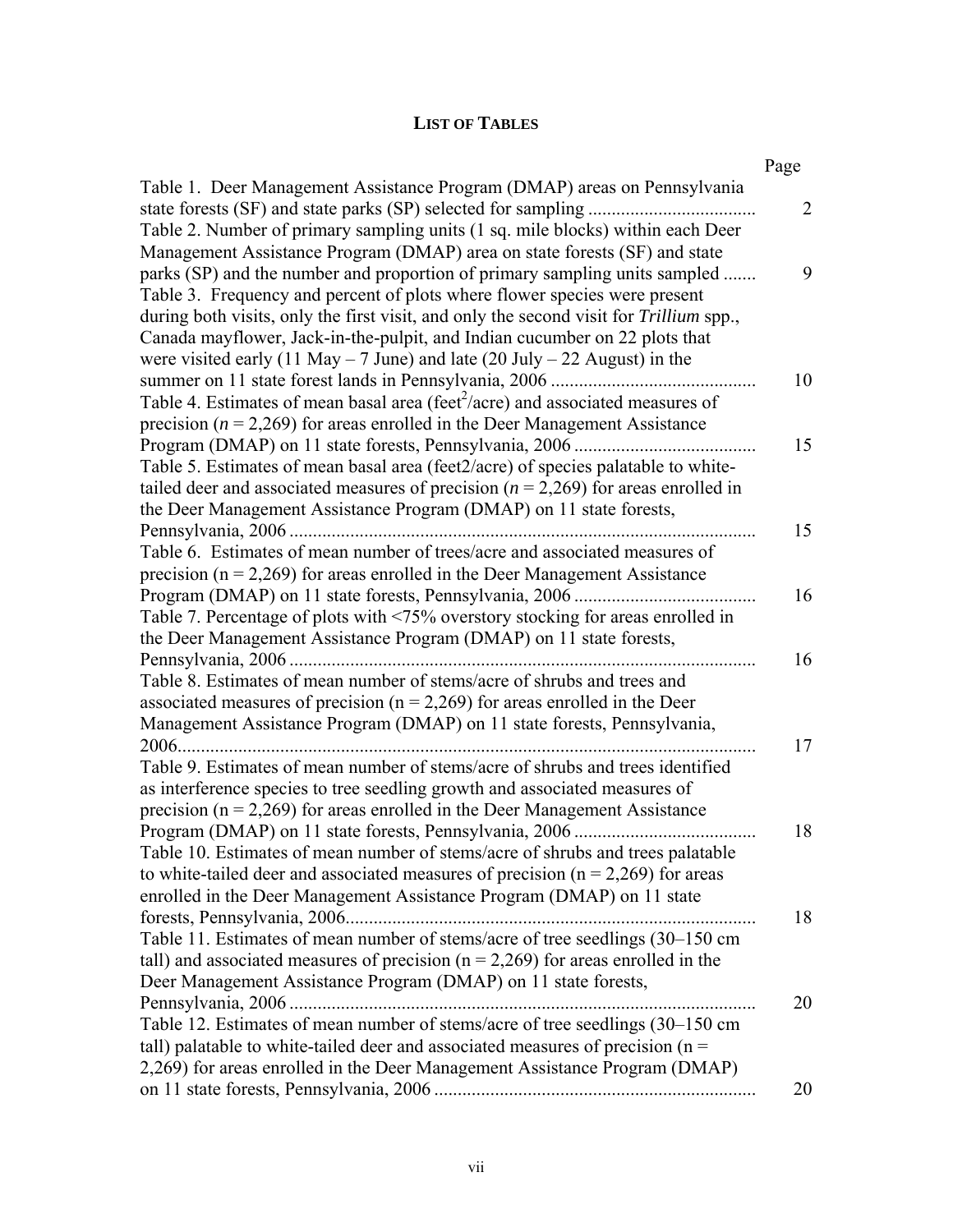| Table 13. Percent of plots occupied by fern, Rubus, grass, and forbs and the                 |    |
|----------------------------------------------------------------------------------------------|----|
| coefficient of variation (CV) for each estimate for areas enrolled in the Deer               |    |
| Management Assistance Program (DMAP) on 11 state forests, Pennsylvania,                      |    |
|                                                                                              | 21 |
| Table 14. Percent of plots occupied by Indian cucumber, Jack-in-the-pulpit, and              |    |
| trillium and the coefficient of variation (CV) for each estimate for areas enrolled          |    |
| in the Deer Management Assistance Program (DMAP) on 11 state forests,                        |    |
|                                                                                              | 22 |
| Table 15. Percent of plots occupied by Canada mayflower, only flowering plants,              |    |
| and only non-flowering plants and the coefficient of variation (CV) for each                 |    |
| estimate for areas enrolled in the Deer Management Assistance Program                        |    |
|                                                                                              | 22 |
| Table 16. Percent of plots occupied by viburnum shrubs (Viburnum spp.),                      |    |
| elderberry (Sambucus canadensis), and greenbriar (Smilax spp.) and the                       |    |
| coefficient of variation (CV) for each estimate for areas enrolled in the Deer               |    |
| Management Assistance Program (DMAP) on 11 state forests, Pennsylvania,                      |    |
| 2006                                                                                         | 23 |
| Table 17. Estimates of percent cover of ferns ( $n = 2,350$ ) with measures of               |    |
| precision for areas enrolled in the Deer Management Assistance Program                       |    |
| (DMAP) on 11 state forests, Pennsylvania, 2006                                               | 24 |
| Table 18. Estimates of percent cover of <i>Rubus</i> ( $n = 2,350$ ) with measures of        |    |
| precision for areas enrolled in the Deer Management Assistance Program                       |    |
|                                                                                              | 24 |
| Table 19. Estimates of percent cover of grass ( $n = 2,350$ ) with measures of               |    |
| precision for areas enrolled in the Deer Management Assistance Program                       | 25 |
| (DMAP) on 11 state forests, Pennsylvania, 2006                                               |    |
| Table 20. Estimates of percent cover of forbs ( $n = 2,350$ ) with measures of               |    |
| precision for areas enrolled in the Deer Management Assistance Program                       | 25 |
| Table 21. Distribution of the number of sites with grouped levels of percent                 |    |
| cover of fern, forbs, grass, and <i>Rubus</i> ( $n = 2,350$ ) for areas enrolled in the Deer |    |
| Management Assistance Program (DMAP) on 11 state forests, Pennsylvania,                      |    |
|                                                                                              | 26 |
| Table 22. Mean number of plants of Indian cucumber, Jack-in-the-pulpit, and                  |    |
| trillium ( $n = 2,350$ ) for areas enrolled in the Deer Management Assistance                |    |
|                                                                                              | 27 |
| Table 23. Mean number of plants of Canada mayflower (all plants, only                        |    |
| flowering plants, and only non-flowering plants; $n = 2,350$ for areas enrolled in           |    |
| the Deer Management Assistance Program (DMAP) on 11 state forests,                           |    |
|                                                                                              | 28 |
| Table 24. Differences in Akaike's Information Criterion ( $\triangle$ AIC) for models of     |    |
|                                                                                              | 29 |
| Table 25. Parameter estimates for the best model of Indian cucumber on 1.5-m                 |    |
|                                                                                              | 29 |
| Table 26. Mean heights and measures of precision for Indian cucumber plants                  | 30 |
| Table 27. Mean heights and measures of precision for Jack-in-the-pulpit plants               | 30 |
|                                                                                              |    |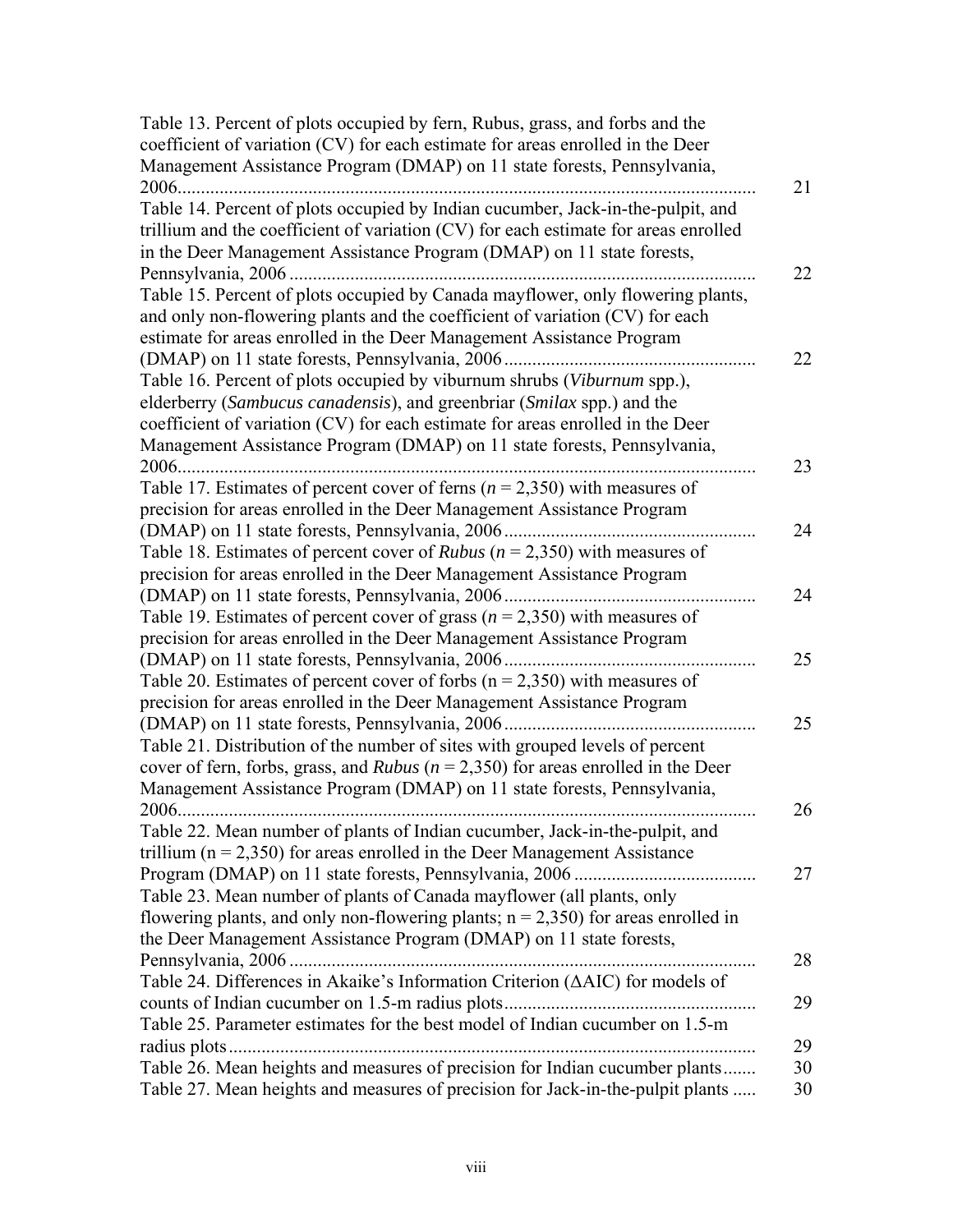| Table 28. Mean heights and measures of precision for Canada mayflower plants                                               | 31 |
|----------------------------------------------------------------------------------------------------------------------------|----|
| Table 29. Mean heights and measures of precision for trillium plants.                                                      | 31 |
| Table 30. Percent of plots adequately stocked with advanced regeneration for                                               |    |
| plots with $\langle 75\%$ overstory stocking, $\langle 25\%$ fern cover, and $\langle 1,000 \text{ stems/acre of} \rangle$ |    |
| interference tree or shrub species. Each sapling $(>1.5 \text{ m tall and } 10 \text{ cm dbh})$ is                         |    |
| given a weighted count of 50 and each seedling (30–150 cm tall) is given a                                                 |    |
| weighted count of 20.                                                                                                      | 32 |
| Table 31. Distribution of the percent of plots within each block that are                                                  |    |
| adequately stocked for plots with $\langle 75\%$ overstory stocking, $\langle 25\%$ fern cover,                            |    |
| and $\leq 1,000$ stems/acre of interference tree or shrub species. Each sapling ( $>1.5$ )                                 |    |
| m tall and $\leq 10$ cm dbh) is given a weighted count of 50 and each seedling (30–                                        |    |
| 150 cm tall) is given a weighted count of 20.                                                                              | 32 |
| Table 32. Proportion $(p)$ of tree seedlings (30–150 cm tall) with evidence of deer                                        |    |
| browsing with coefficient of variation (CV) for all tree species, only species                                             |    |
| palatable to deer, and only unpalatable species.                                                                           | 33 |
| Table 33. Comparison of measures of precision for tree seedling stem densities                                             |    |
| (30–150 cm tall) under the sampling effort in 2006 and a hypothetical sampling                                             |    |
| design in which only 25% of blocks are sampled but 20 sample points are visited                                            |    |
| per block.                                                                                                                 | 37 |
|                                                                                                                            |    |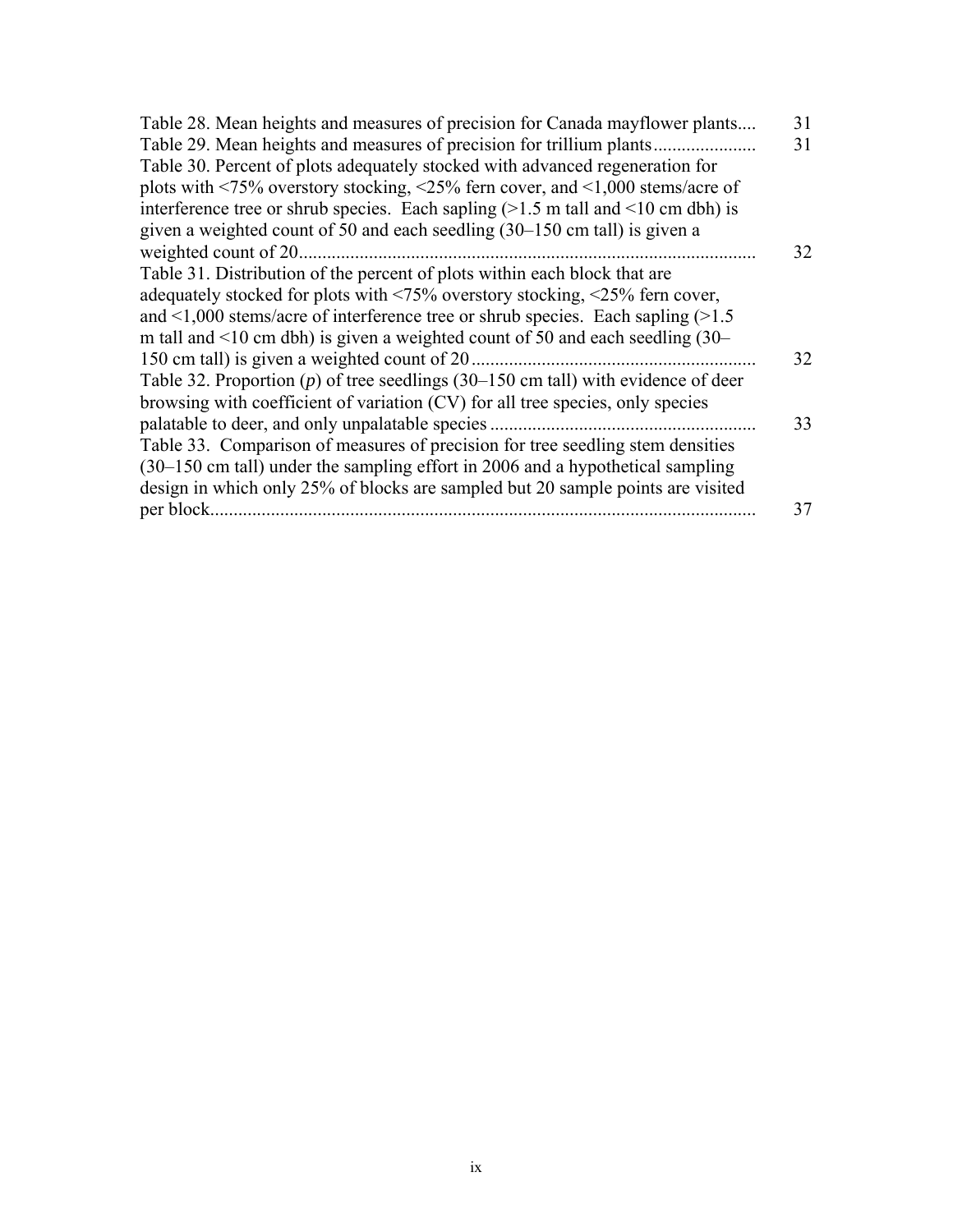# **LIST OF FIGURES**

|                                                                                                                                                                                                                                                                                                                                      | Page |
|--------------------------------------------------------------------------------------------------------------------------------------------------------------------------------------------------------------------------------------------------------------------------------------------------------------------------------------|------|
| Figure 1. Location of Department of Conservation and Natural Resources<br>enrolled in the Pennsylvania Game Commission's Deer Management Assistance<br>Program during the 2005-06 hunting season and the 11 areas selected for this                                                                                                  |      |
| study and surveyed in May-August 2006<br>Figure 2. Boundary of primary sampling unit (1 sq. mile = $1470 \text{ m} \times 980 \text{ m}$ ) and                                                                                                                                                                                       | 3    |
| location of secondary sampling units (location of sample plots) within each                                                                                                                                                                                                                                                          | 5    |
| Figure 3. Layout of 1.5-m radius plots for measuring seedling and herbaceous<br>vegetation and 1.5 m $\times$ 40 m plot for measuring stem density of shrubs and<br>saplings and presence of specific shrub and herbaceous species. A larger 15-m<br>radius plot also was centered on each 1.5-m radius plot to estimate the percent |      |
|                                                                                                                                                                                                                                                                                                                                      | 9    |
| Figure 4. Height of the tallest plant of Trillium spp. by date when measurements<br>were recorded on plots from 11 areas enrolled in the Deer Management                                                                                                                                                                             |      |
|                                                                                                                                                                                                                                                                                                                                      | 11   |
| Figure 5. Height of the tallest plant of Canada mayflower (Maianthemum<br>canadense) by date when measurements were recorded on plots from 11 areas                                                                                                                                                                                  |      |
| enrolled in the Deer Management Assistance Program, Pennsylvania, 2006<br>Figure 6. Height of the tallest plant of Jack-in-the-pulpit (Arisaema triphyllum)                                                                                                                                                                          | 12   |
| by date when measurements were recorded on plots from 11 areas enrolled in the                                                                                                                                                                                                                                                       |      |
| Figure 7. Height of the tallest plant of Indian cucumber (Medeola virginiana) by                                                                                                                                                                                                                                                     | 13   |
| date when measurements were recorded on 11 areas enrolled in the Deer<br>Management Assistance Program, Pennsylvania, 2006                                                                                                                                                                                                           | 14   |
| Figure 8. Relationship between stem density of shrub and sapling species<br>identified as interfering with tree seedling growth (see Methods) and all other<br>shrub and sapling species for areas enrolled in the Deer Management Assistance                                                                                        |      |
| Figure 9. Statistical power ( $\alpha$ = 0.05) to detect an increase in mean height of<br>Indian cucumber assuming a normal distribution and variances remain constant                                                                                                                                                               | 19   |
| during the two sampling periods. Power curves (bottom to top) are for areas<br>enrolled in the Deer Management Assistance Program on Susquehanna, Bald<br>Eagle, Tuscarora, Sproul, Tioga, Loyalsock, Delaware, Moshannon, Elk, and                                                                                                  |      |
| Figure 10. Statistical power ( $\alpha$ = 0.05) to detect an increase in stem density of<br>tree seedlings (30–150 cm tall) assuming a normal distribution and variances<br>remain constant during the two sampling periods. Power curves (bottom to top)<br>are for areas enrolled in the Deer Management Assistance Program on     | 34   |
| Susquehanna, Moshannon, Tuscarora, Loyalsock, Elk, Sproul, Tioga, Delaware,                                                                                                                                                                                                                                                          | 35   |
| Figure 11. Mean, minimum, and maximum height measurements of the tallest                                                                                                                                                                                                                                                             | 39   |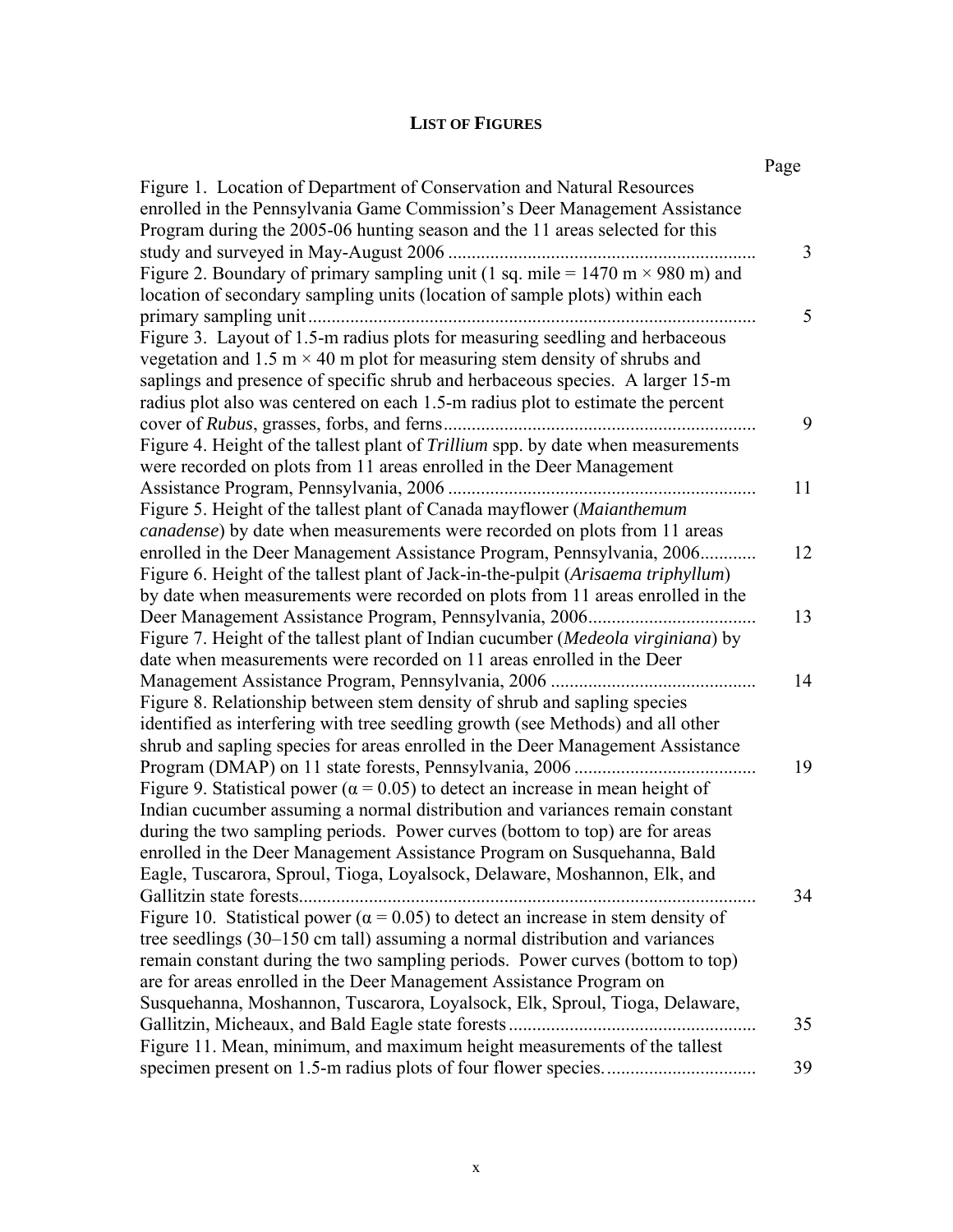#### **ACKNOWLEDGMENTS**

We would like to recognize the hard work of the field technicians James Brady, Eric Erdman, Christopher Layaou, Andrew Little, Cory Miller, and Matthew Reed. They spent the summer traveling across Pennsylvania collecting data and accomplished a great deal with minimal supervision. This study would not have been possible without their dedication. Also we recognize the assistance of Geoffrey Shellington and David Burkett who provided assistance at the end of the summer with fieldwork.

We would like to thank Drs. Kim Steiner, James Finley, and Susan Stout as well as DCNR personnel J. Merlin Benner, Steve Sterner, Daniel Devlin, and Dr. James Grace for their time and expertise providing input on measures to be incorporated into the field sampling protocols. We appreciate the interest and cooperation of Frederick Carlson on this study.

We thank Calvin DuBrock of the Pennsylvania Game Commission for providing funds to develop the database program for the field computers, and we thank James McQuaide and Andrew Laux for their computer programming expertise, technology support and advice, and assistance with database management. We thank Joseph Harding and Brent Harding for their time, patience, and helpful advice. Chris Rosenberry, Scott Klinger, and Benjamin Jones provided input on vegetation measures to incorporate into the study.

We appreciate the time that Dr. Eric Zenner and Joseph Harding took to review drafts of this report.

The use of trade names does not imply endorsement by the federal government.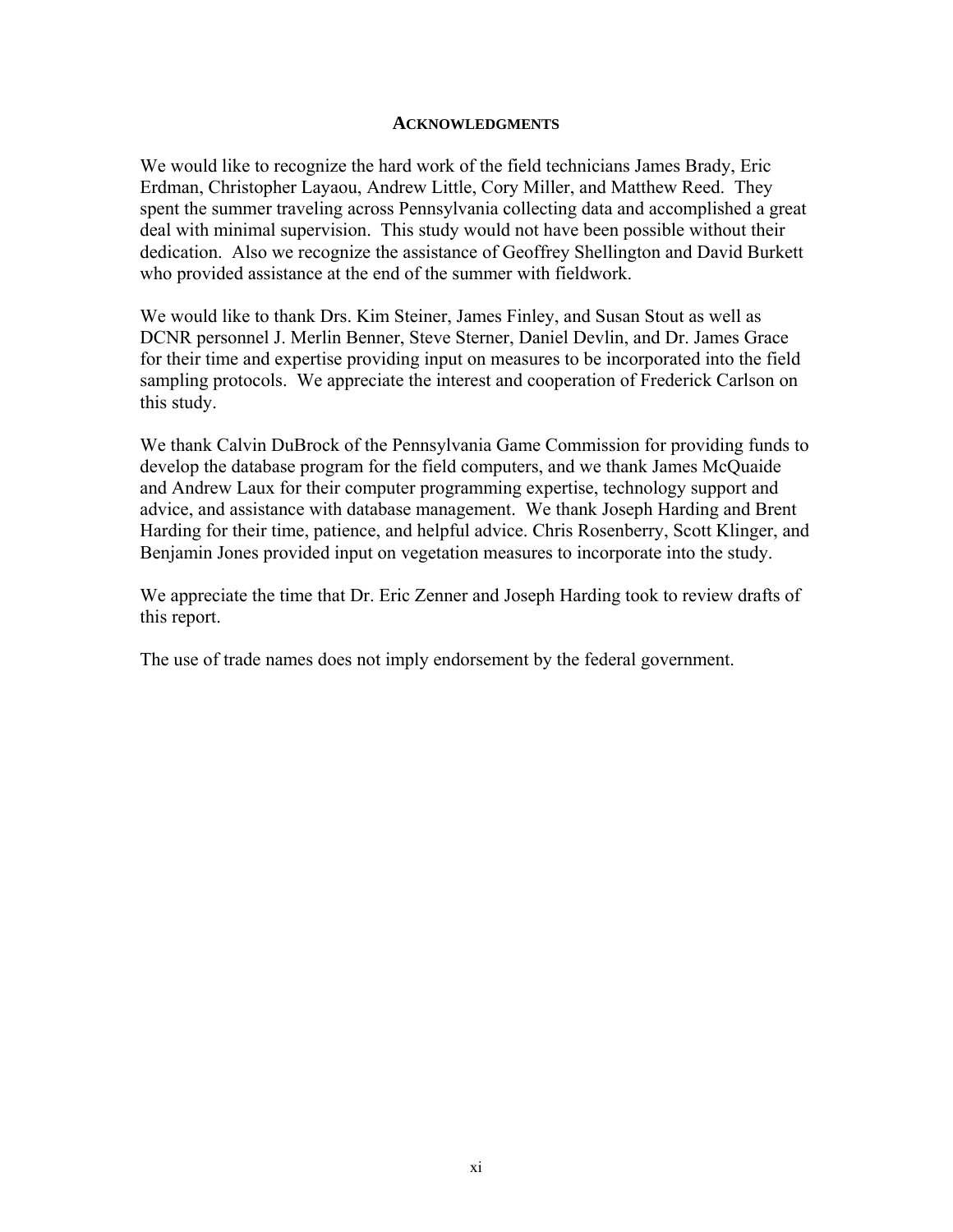#### **INTRODUCTION**

The effect of ungulates on vegetation has been recognized since the early  $19<sup>th</sup>$  century (Watson 1983). However, systematic studies of the effects of ungulate herbivory did not occur until almost the mid- $20<sup>th</sup>$  century (Leopold 1933, Leopold et al. 1947). Furthermore, even today most experiments of ungulate herbivory compare deer herbivory to deer exclusion (Côté et al. 2004), and manipulated deer densities are rare (Horsley et al. 2003). Such experiments provide a high degree of control, but may be unrealistic for real-world management (i.e., deer exclosures have no relevance to managed landscapes) or they may have limited inferences to larger landscapes (e.g., may be restricted to a specific forest type).

Côté et al. (2004) noted that research is needed that manipulates deer densities and other factors known to influence forest dynamics and that deer management must move beyond a population-based approach to an approach that considers whole-ecosystem effects (also see McShea et al. 1997). The goal of such research should be to provide forest and wildlife managers with specific recommendations at the proper scales, such as *x* years of  $\leq$ y deer/km<sup>2</sup> over *z* km<sup>2</sup> (Hobbs 2003, Côté et al. 2004).

Although research experiments can provide managers with a better understanding of how an ecosystem functions, it is too expensive to be part of any operational management decision-making process. What is lacking for both wildlife and forest managers is a way to monitor vegetation characteristics to help inform population management decisions for deer. What is needed is a vegetation monitoring program that is cost-effective and applied at the same scale of deer and forest management. This study was designed to provide information for developing such a monitoring program on large tracts of forest in Pennsylvania.

The objective of this study was to develop a forest vegetation survey protocol that could be completed relatively quickly across large forested areas and to test the protocol on areas of state forests enrolled in the Pennsylvania Game Commission's (PGC) Deer Management Assistance Program (DMAP). The protocol was designed to measure forest vegetation characteristics that would likely respond to changes in deer browsing (i.e., deer density) and to be able to collect data in a cost-effective manner. Initial data from the survey would provide information to assess whether the protocol could provide estimates of forest vegetation characteristics (e.g., stem density of tree seedlings) with reasonable precision to be able to detect changes over time.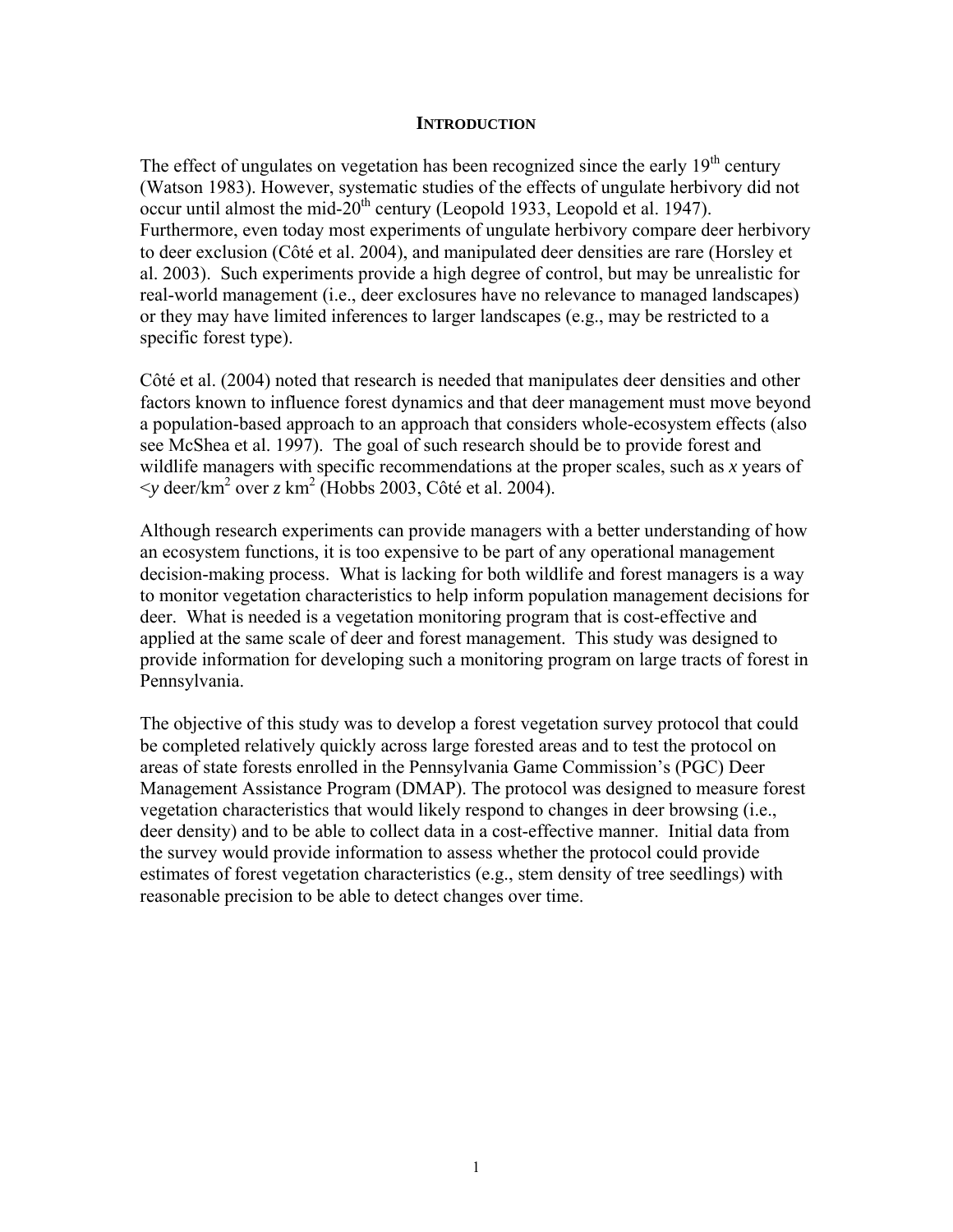#### **STUDY AREAS**

The sampling frame consisted of 11 areas delineated by DCNR personnel and enrolled in the Pennsylvania Game Commission's Deer Management Assistance Program during the 2005-06 hunting seasons (Figure 1). These areas were selected by Merlin Benner (Wildlife Biologist, Pennsylvania Department of Conservation and Natural Resources). The DMAP areas (see Table 1) encompassed approximately 311 square miles.

These areas represented oak-hickory forests in the southern portion of the state (e.g., Micheaux State Forest) to the transitional oak-hickory and northern hardwoods forests in central Pennsylvania (e.g., Moshannon State Forest), to the predominantly northern hardwoods forests of northern Pennsylvania (e.g., Tioga State Forest).

A more detailed description of the boundaries and location of study areas is provided in Appendix B.

| DMAP         |         |                 |                    |                                                    |
|--------------|---------|-----------------|--------------------|----------------------------------------------------|
| area         | Acres   | Km <sup>2</sup> | Miles <sup>2</sup> | Description                                        |
| 18           | 23,398  | 90.3            | 36.6               | Moshannon SF and Parker Dam SP                     |
| 29           | 15,008  | 57.9            | 23.5               | Susquehannock SF – Denton Hill                     |
| 44           | 77,672  | 299.9           | 121.4              | Tioga SF                                           |
| 54           | 4,045   | 15.6            | 6.3                | Elk SF – Dents Run                                 |
| 55           | 13,969  | 53.9            | 21.8               | Bald Eagle SF – Paddy Mountain                     |
| 99           | 10,556  | 40.8            |                    | 16.5 Tuscarora SF – Fowlers Hollow                 |
| 266          | 5,906   | 22.8            | 9.2                | Delaware SF – Promised Land East of U.S. Route 390 |
| 370          | 13,414  | 51.8            | 21.0               | Wyoming SF                                         |
| 543          | 3,502   | 13.5            | 55                 | Michaux SF                                         |
| 704          | 25,499  | 98.5            | 39.8               | Sproul $SF – U.S. Route 144$                       |
| 931          | 6,250   | 24.1            | 9.8                | <b>Gallitzin SF</b>                                |
| <b>TOTAL</b> | 199,219 | 769.2           | 311.3              |                                                    |

Table 1. Deer Management Assistance Program (DMAP) areas on Pennsylvania state forests (SF) and state parks (SP) selected for sampling.  $\overrightarrow{D}$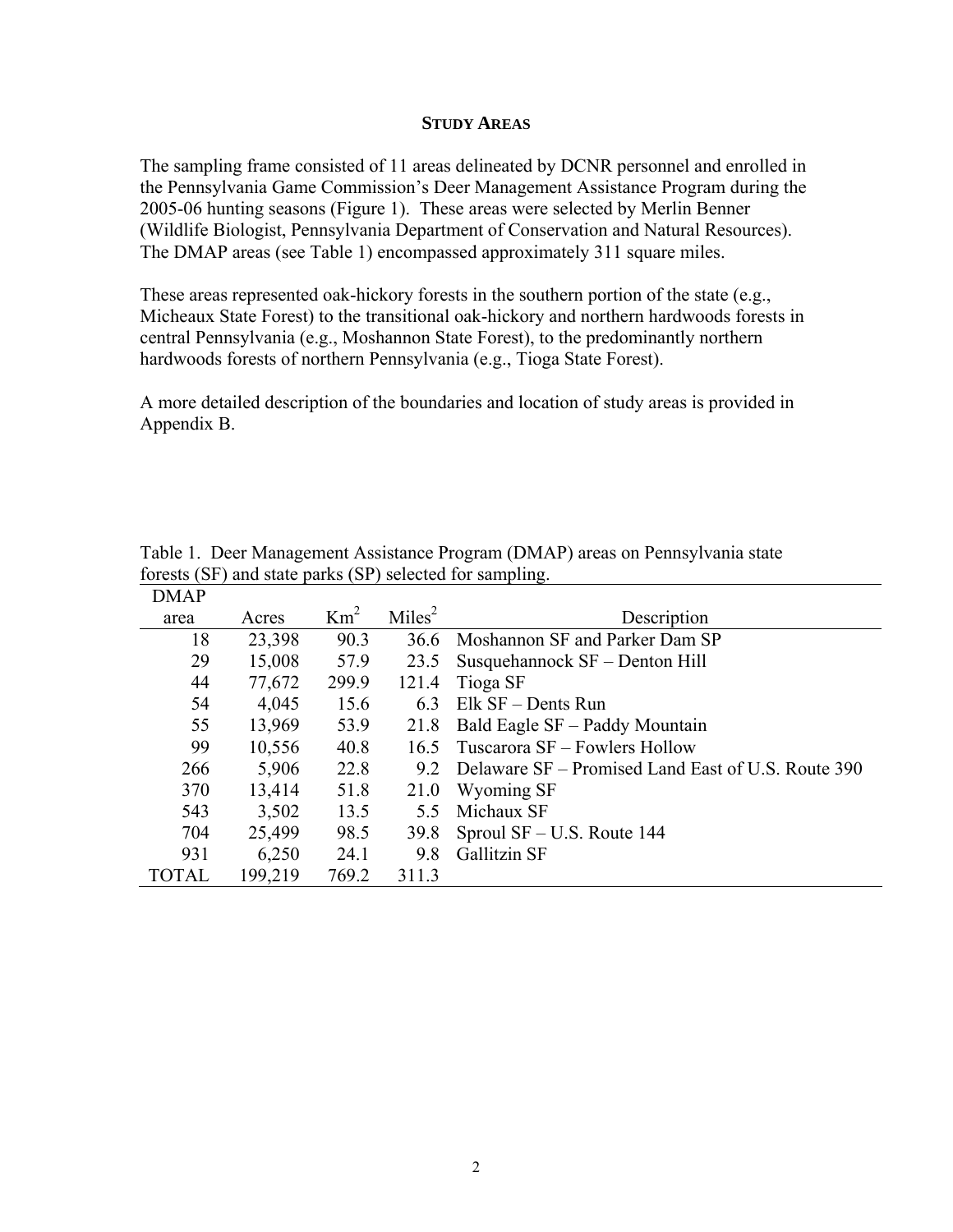

Figure 1. Location of Department of Conservation and Natural Resources lands enrolled in the Pennsylvania Game Commission's Deer Management Assistance Program during the 2005-06 hunting season and the 11 areas selected for this study and surveyed in May-August 2006.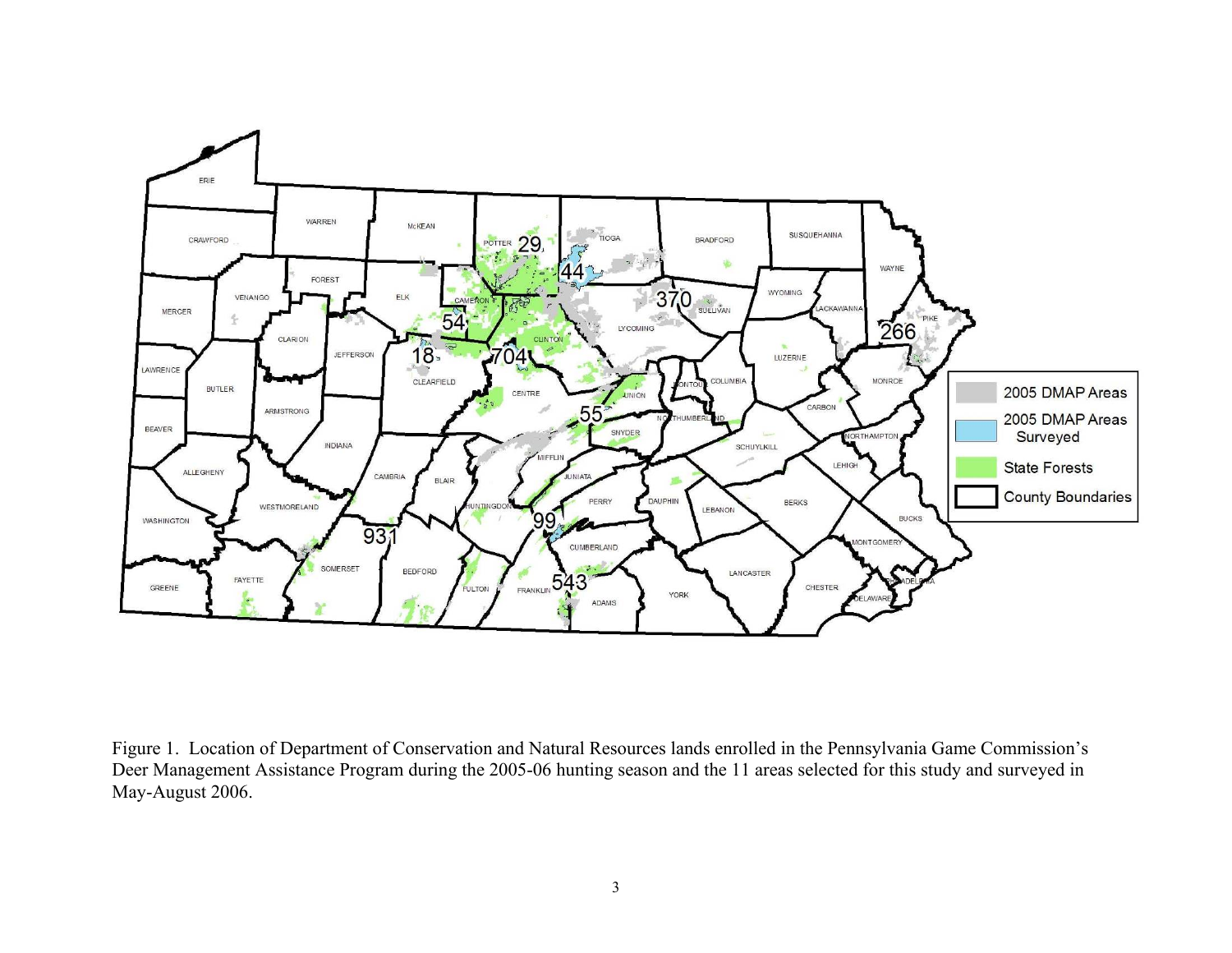#### **METHODS**

#### **Sampling Design**

The sampling design was a two-stage design with systematic sampling from a random starting point. At the first stage, a systematic sample from a random starting point of *n* primary units was selected. From the *i*<sup>th</sup> selected primary unit a systematic sample of  $m_i$ secondary units was selected, for  $I = 1, ..., n$  (Figure 2).

Treating the systematic sample with a random starting point as a simple random sample (Thompson 1992), the mean y-value (e.g., *y*ij might represent basal area measured by a prism tally, counts of seedlings, heights of herbs, etc.) for the *i*<sup>th</sup> primary unit in the sample is

$$
\hat{\overline{y}}_i = \frac{1}{m_i} \sum_{j=1}^{m_i} y_{ij}
$$

Then, because systematic random sampling is used at the first stage, an unbiased estimator of the population mean is

$$
\hat{\overline{y}} = \frac{1}{n} \sum_{i=1}^{n} \hat{\overline{y}}_i .
$$

The estimated variance of  $\hat{y}$  is

$$
\hat{\text{var}}(\hat{\bar{y}}) = \frac{s_u^2}{n} + \frac{1}{n} \sum_{i=1}^n \frac{s_i^2}{m_i}
$$

where

$$
s_u^2 = \frac{1}{n-1} \sum_{i=1}^n \left(\hat{\bar{y}}_i - \hat{\bar{y}}\right)^2 \quad \text{and} \quad s_i^2 = \frac{1}{m_i - 1} \sum_{j=1}^{m_i} \left(y_{ij} - \hat{\bar{y}}_i\right)^2
$$

are the variance terms for the primary and secondary sampling stages, respectively. However, if we sample every primary sampling unit, the finite population correction (fpc = *N*  $1 - \frac{n}{\sqrt{2}}$ , where *n* is the actual number of primary sampling units sampled and *N* is the total number of primary sampling units) causes the first term of the variance formula to go to zero:

$$
\hat{\mathbf{var}}(\hat{\mathbf{y}}) = \left(1 - \frac{n}{N}\right) \frac{s_u^2}{n} + \frac{1}{n} \sum_{i=1}^n \frac{s_i^2}{m_i}
$$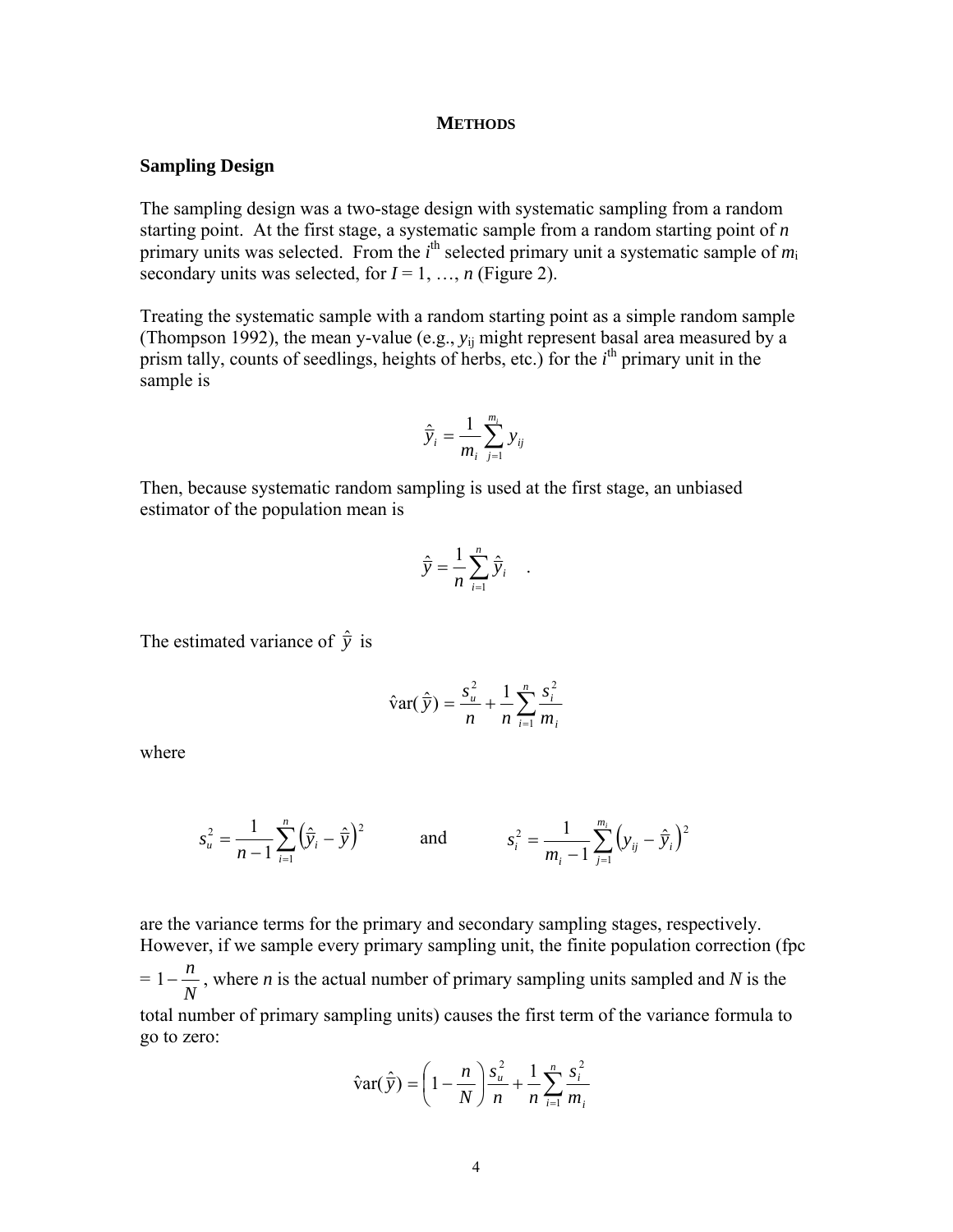

Figure 2. Boundary of primary sampling unit (1 sq. mile = 1470 m  $\times$  980 m) and location of 10 secondary sampling units (location of sample plots) within each primary sampling unit.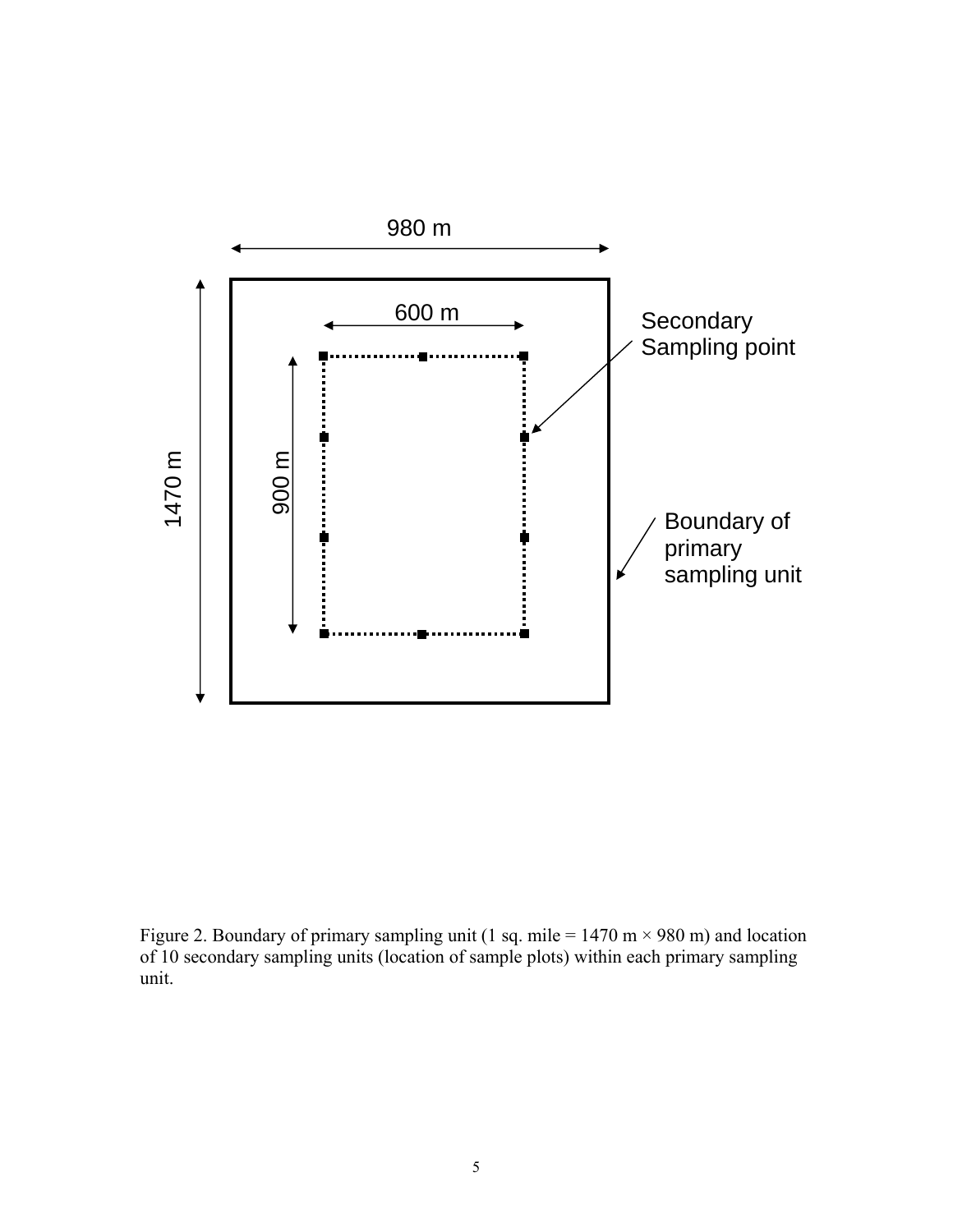We ignored the fpc in the formula for the secondary sampling units because the proportion of the area sampled was extremely small and treating the secondary sampling units as if from an infinite sampling frame is acceptable (Cochran 1977).

The above formulas can be used to estimate such parameters as mean basal area, mean stem density, mean height, etc. For presence-absence data the following formulas will be used to estimate the proportion of plots in which the species of interest is present ( $y_{ii} = 1$ ) if present, 0 otherwise;  $p_i = a_i/m$  is the proportion of plots with the species present in the subsample from the  $i^{\text{th}}$  primary sampling unit):

$$
s_1^2 = \frac{1}{n-1} \sum_{i=1}^n (p_i - \overline{p}) \quad \text{and} \quad s_2^2 = \frac{m}{n(m-1)} \sum_{i=1}^n p_i q_i
$$

where  $\bar{p} = \sum p_i / n$  and

$$
\hat{\text{var}}(\bar{p}) = (1 - f)\frac{s_1^2}{n} + \frac{s_2^2}{n}.
$$

Again, if all primary sampling units are visited then the first term in the variance formula goes to zero.

#### **Sampling Protocols**

We sampled  $>54\%$  of primary sampling units on all DMAP areas and on small DMAP areas (<20 sq. miles) we visited all primary sampling units (Table 2). Within each primary sampling unit we visited 10 secondary sampling units (sample points) where data collection occurred.

At each sample point, we collected data on two 1.5-m radius circular plots and one 1.5 m  $\times$  40 m rectangular plot (Figure 3). We used Hammerhead tablet PCs (DRS Tactical Systems, West Palm Beach, Florida, USA) with customized database software, which included error detection routines, to record data in the field. Details on the sampling protocols are provided in Appendix A.

The location of each sample point was the center for the first 1.5-m radius plot. At this plot, we recorded the following:

- 1) Number of trees (>10 cm dbh), by species, using a 20 BAF prism;
- 2) Diameter of each tree included in the prism sample,
- 3) Tree seedling (<30 cm tall) species present;
- 4) Number of seedlings 30–150 cm tall, by species, and whether each seedling was browsed by deer;
- 5) Number of Canada mayflower, Trillium (*Trillium* spp.), Indian cucumber, and Jack-in-the-pulpit plants; and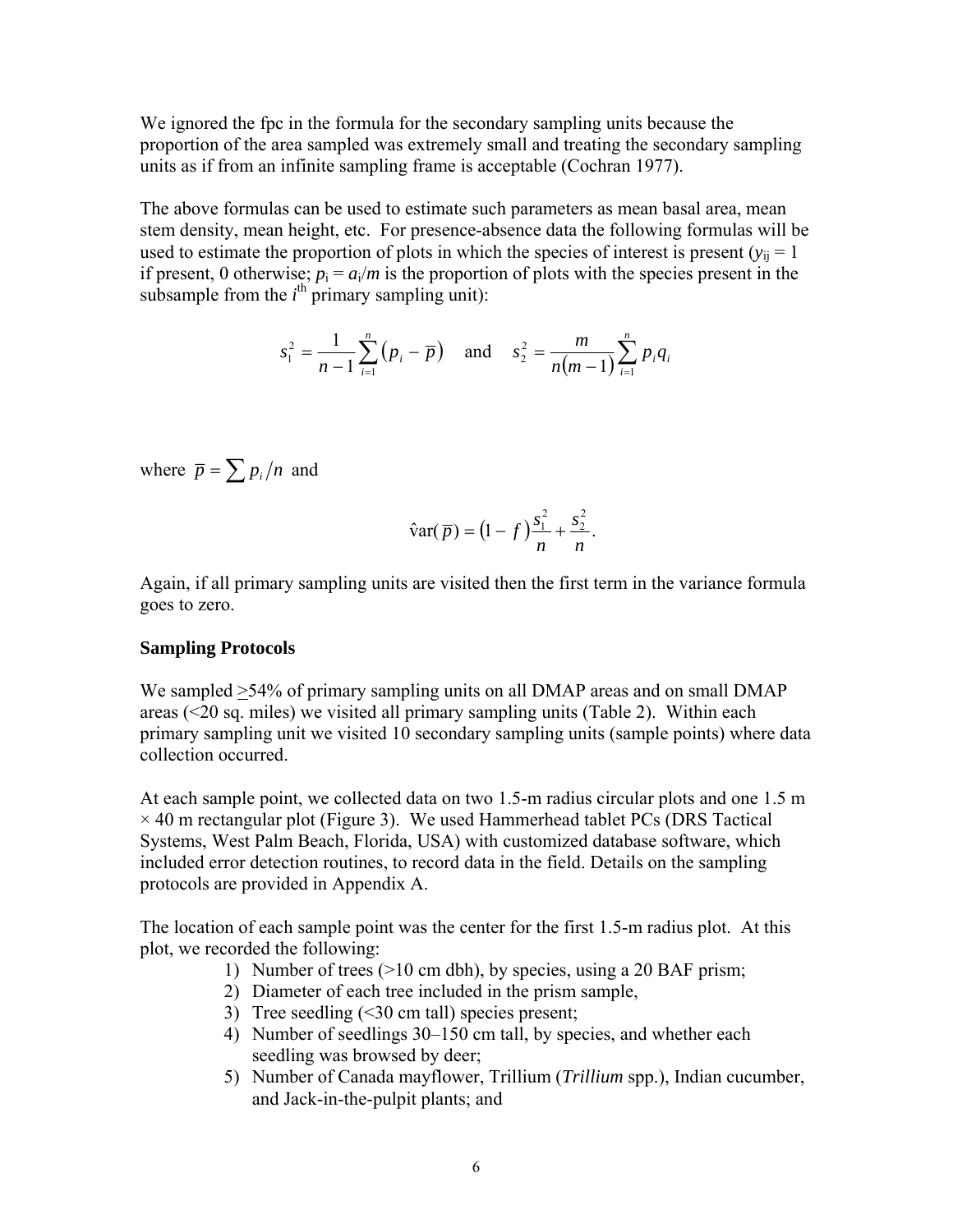6) Height (cm) of the tallest plant for each of the four flower species. At this same point, we estimated (ocularly) the percent cover of *Rubus*, fern, grass, and forbs on a 3.5-m radius plot.

On the 1.5 m  $\times$  40 m rectangular plot we tallied the number of shrubs and tree saplings (>1.5 m tall and <10 cm dbh) by species. Also, we recorded the presence of Viburnum spp. (especially hobblebush [*Viburnum lantanoides*]), elderberry (*Sambucus canadensis*), and greenbriar (*Smilax* spp.).

At the second 1.5-m radius plot we collected the same data (including the percent cover data on a 3.5-m radius plot) except we did not collect tree data using the 20 BAF prism:

- 1) Tree seedling (<30 cm tall) species present;
- 2) Number of seedlings 30–150 cm tall, by species, and whether each seedling was browsed by deer;
- 3) Number of Canada mayflower, Trillium (*Trillium* spp.), Indian cucumber, and Jack-in-the-pulpit plants; and
- 4) Height (cm) of the tallest plant for each of the four flower species.

Twenty-two blocks were visited early during the sampling period (11 May – 7 June) and revisited later in the summer  $(20 \text{ July} - 22 \text{ August})$  to assess how phenological changes in vegetation may have affected plot measurements. In particular, we used these data to measure changes in estimates of percent cover, counts of flower species, presence of flowers, and heights of flowers.

## **Data Analysis**

We used the formulas previously described (see *Sampling Design*) to estimate the mean and variance of basal area, stem density, heights, percent cover, and presence data. Basal area of trees >10 cm dbh was expressed as feet<sup>2</sup>/acre and tree bole density was estimated as trees per acre (basal area divided by  $0.005454 \times dbh^2$ ). Stem densities of seedlings, saplings, and shrubs (from 1.5-m radius plots and 1.5 m  $\times$  40 m rectangular plots) were calculated on a per acre basis. We did not divide counts of the four flower species by area.

We classified plots with greater than or less than a 75% overstory stocking because plots with <75% overstory stocking have been deemed suitable to expect sufficient light conditions for advanced regeneration to occur (Marquis 1994). We used a stocking chart (Gingrich 1967) to estimate a linear relationship ([basal area] =  $85 - 0.0296*$ [trees/acre]) below which the basal area indicated overstory stocking is <75%.

We identified tree and shrub species as palatable or unpalatable to white-tailed deer based on Latham et al. (2005). Also, we identified species that would interfere with forest tree regeneration (invasive fern species [New York fern *Thelypteris noveboracensis* and hayscented fern *Dennstaedtia punctilobula*], tree-of-heaven [*Ailanthus altissima*], mountain laurel [*Kalmia latifolia*], striped maple [*Acer pensylvanicum*], black birch [*Betula lenta*], musclewood [*Carpinus carolineana*], American beech (*Fagus grandifolia*; <10 cm dbh),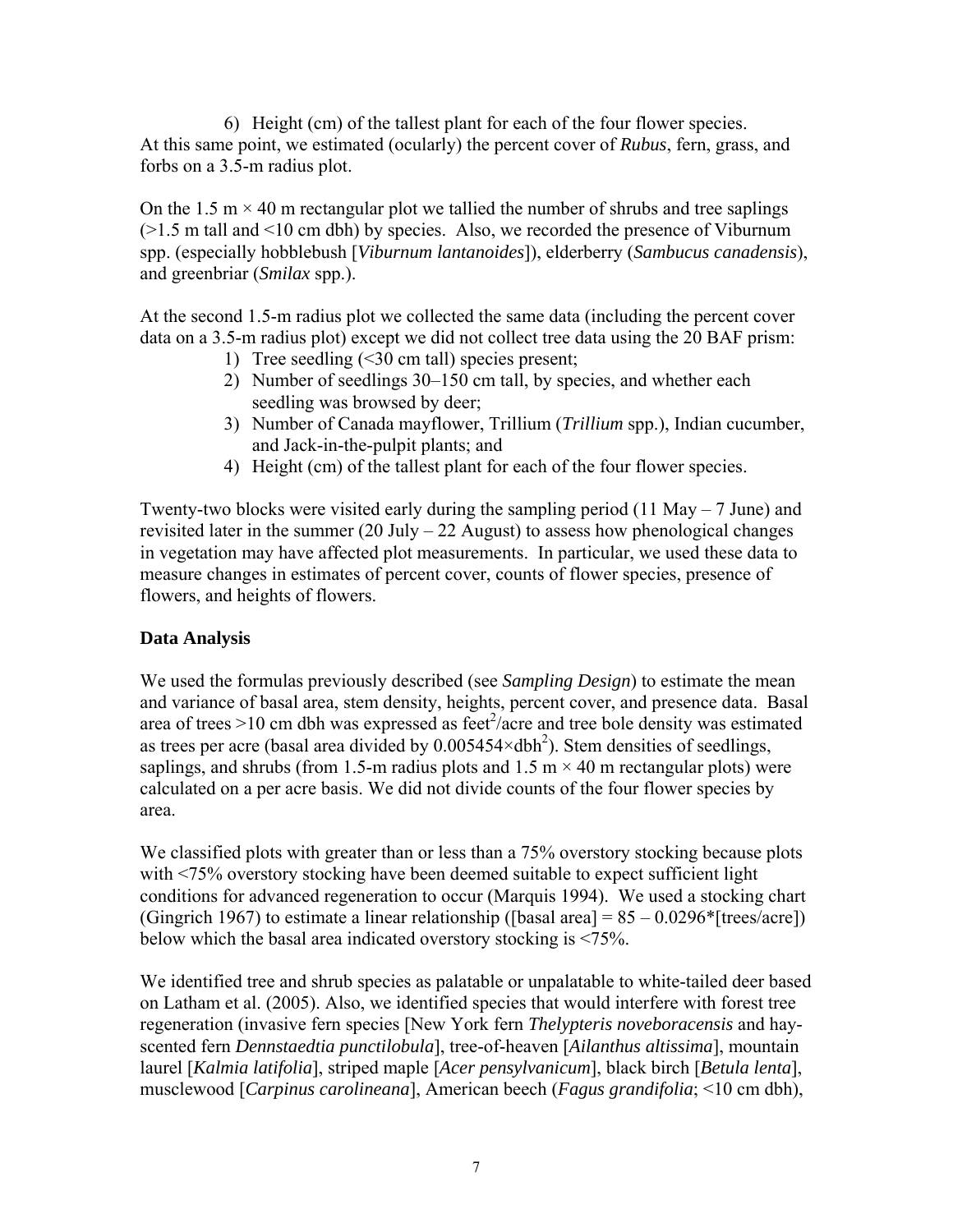blackgum [*Nyssa sylvatica*], ironwood [*Ostrya virginiana*], *Rhododendron*, autumn olive [*Eleaganus canadensis*], European barberry [*Berberis vulgaris*], multiflora rose [*Rosa multiflora*], and blueberry [*Vaccinium* spp.]).

To assess whether phenological changes affected estimates, we calculated paired-plot differences of measurements (percent cover, presence of four flower species, number of flowers) and used a *t* test with  $\alpha$  = 0.05 to test if they differed from zero. Also, we plotted the height of flowers as a function of sampling date.

## **Power Analysis**

We estimated the statistical power to detect a change in the mean height of the tallest individual of Indian cucumber and the number of stems/acre of tree seedlings (30-150 cm tall). Indian cucumber was the most widespread and abundant flower and both measures could be expected to change with changes in deer browsing intensity. We performed these analyses for each study area and used the means and variances obtained from this study. We assumed that the means followed a normal distribution, variances were constant, and the Type I error rate was 0.05.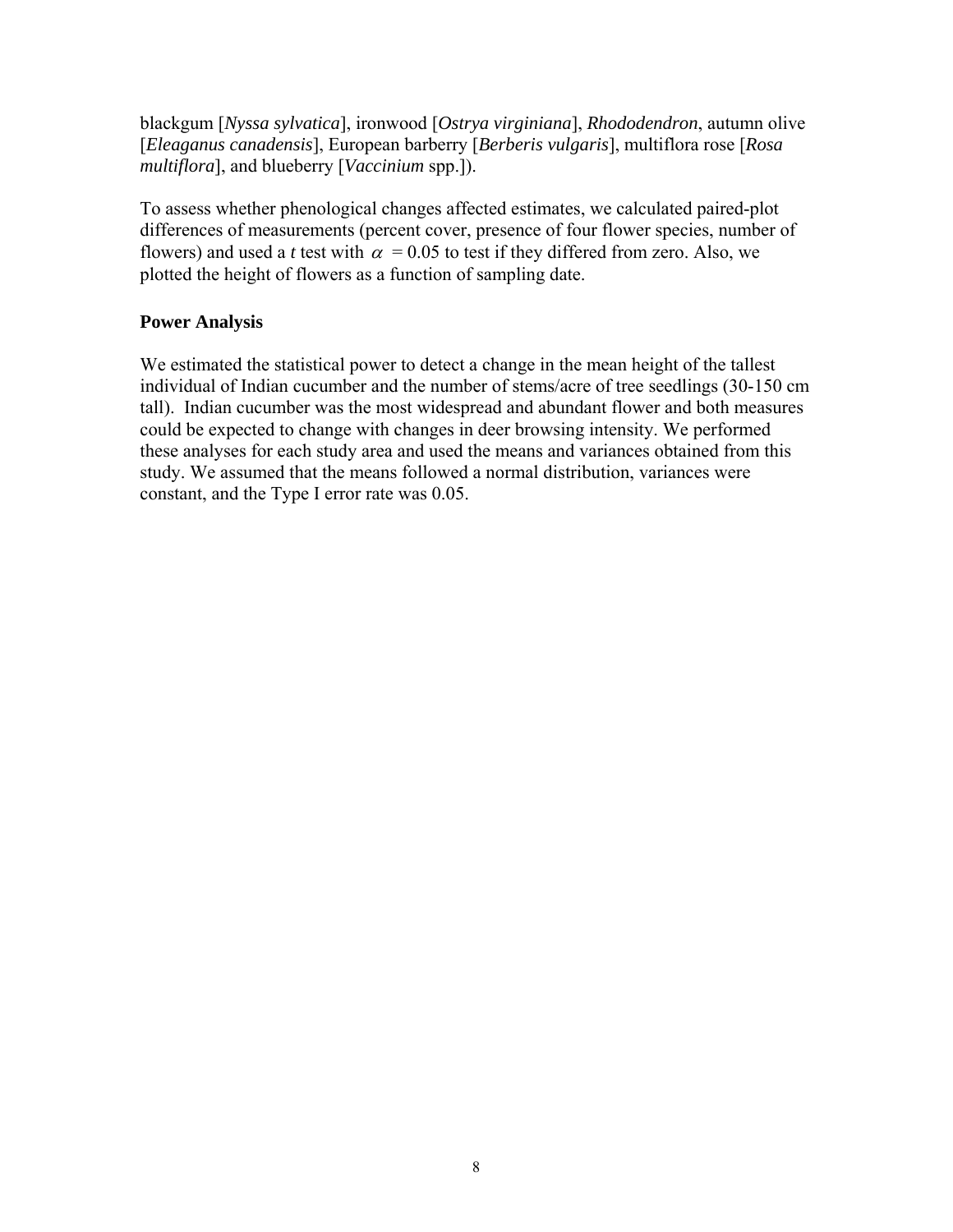|             |                                        | No.      | No.     |            |
|-------------|----------------------------------------|----------|---------|------------|
|             |                                        | primary  | primary |            |
| <b>DMAP</b> |                                        | sampling | units   | Proportion |
| area        | Description                            | units    | sampled | sampled    |
| 18          | Moshannon SF and Parker Dam SP         | 31       | 29      | 0.94       |
| 29          | Susquehannock SF - Denton Hill         | 24       | 13      | 0.54       |
| 44          | Tioga SF                               | 116      | 72      | 0.62       |
| 54          | Elk SF - Dents Run                     | 7        | 7       | 1.00       |
| 55          | Bald Eagle SF - Paddy Mountain         | 20       | 20      | 1.00       |
| 99          | Tuscarora SF - Fowlers Hollow          | 18       | 18      | 1.00       |
|             | Delaware SF – Promised Land SP east of | 10       | 9       | 0.90       |
| 266         | U.S. Route 390                         |          |         |            |
| 370         | Wyoming SF                             | 19       | 12      | 0.63       |
| 543         | Michaux SF                             | 5        | 5       | 1.00       |
| 704         | Sproul $SF - Rte$ 144                  | 40       | 39      | 0.97       |
| 931         | <b>Gallitzin SF</b>                    | 10       | 10      | 1.00       |

Table 2. Number of primary sampling units (1 sq. mile blocks) within each Deer Management Assistance Program (DMAP) area on state forests (SF) and state parks (SP) and the number and proportion of primary sampling units sampled.



Figure 3. Layout of 1.5-m radius plots for measuring seedling and herbaceous vegetation and 1.5 m  $\times$  40 m plot for measuring stem density of shrubs and saplings and presence of specific shrub and herbaceous species. A larger 15-m radius plot also was centered on each 1.5-m radius plot to estimate the percent cover of *Rubus*, grasses, forbs, and ferns.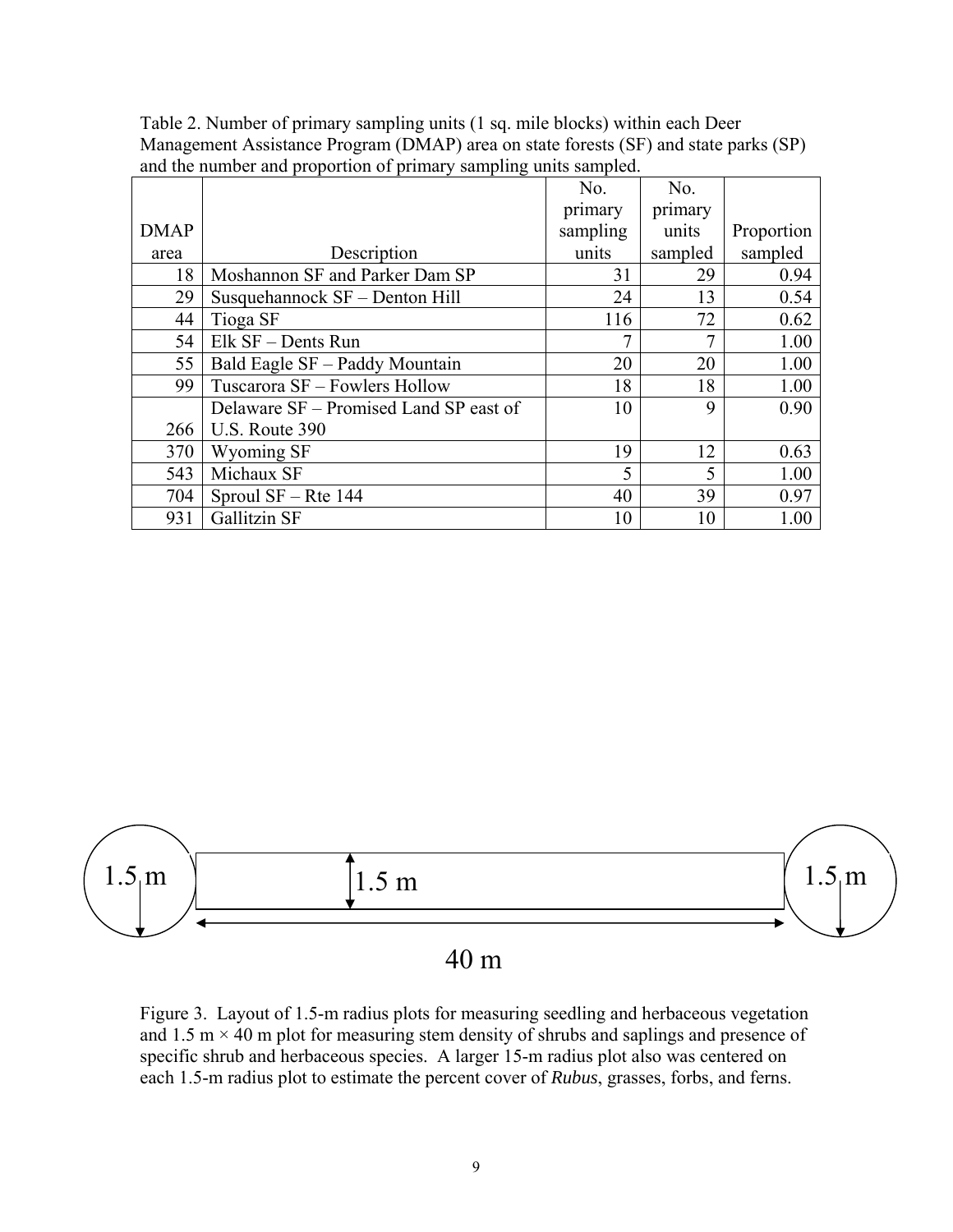#### **RESULTS**

## **Phenological Changes**

We observed no apparent trends in the height of the tallest plant in each plot for any of the four flowers (Figures 4-7). In fact, the Pearson correlation coefficients indicated shorter heights later in the summer for trillium ( $r = -0.171$ ,  $n = 160$ ), Indian cucumber ( $r = -0.171$ = -0.004, *n* = 528), Canada mayflower (*r* = -0.222, *n* = 253), and jack-in-the-pulpit (*r* = - 0.157,  $n = 46$ ), but the correlations did not explain much variation in the data ( $\leq 5\%$ ).

However, we did find that the proportion of plots that contained these flowers was greater when we revisited the plot (Table 3). Only sufficient data were available for Indian cucumber and Canada mayflower, but 75-80% of the time we found plants present on the second visit but not on the first visit. In contrast, only 10-20% of the time did we find plants present on both visits.

Table 3. Frequency and percent of plots where flower species were present during both visits, only the first visit, and only the second visit for *Trillium* spp., Canada mayflower, Jack-in-the-pulpit, and Indian cucumber on 22 plots that were visited early  $(11 \text{ May} - 7)$ June) and late  $(20 \text{ July} - 22 \text{ August})$  in the summer on 11 state forest lands in Pennsylvania, 2006.

|                    | Both visits |               | First visit only |               |    | Second visit only |  |
|--------------------|-------------|---------------|------------------|---------------|----|-------------------|--|
| <b>Species</b>     |             | $\frac{0}{0}$ |                  | $\frac{0}{0}$ |    | $\%$              |  |
| Trillium spp.      |             | 8.1           |                  | 12.1          | 79 | 79.8              |  |
| Canada mayflower   |             | 22.5          |                  | 2.0           | 37 | 75.5              |  |
| Jack-in-the-pulpit |             | 25.0          |                  | 75.0          |    | 0.0               |  |
| Indian Cucumber    |             | $0.0\,$       |                  | 0.001         |    | $0.0\,$           |  |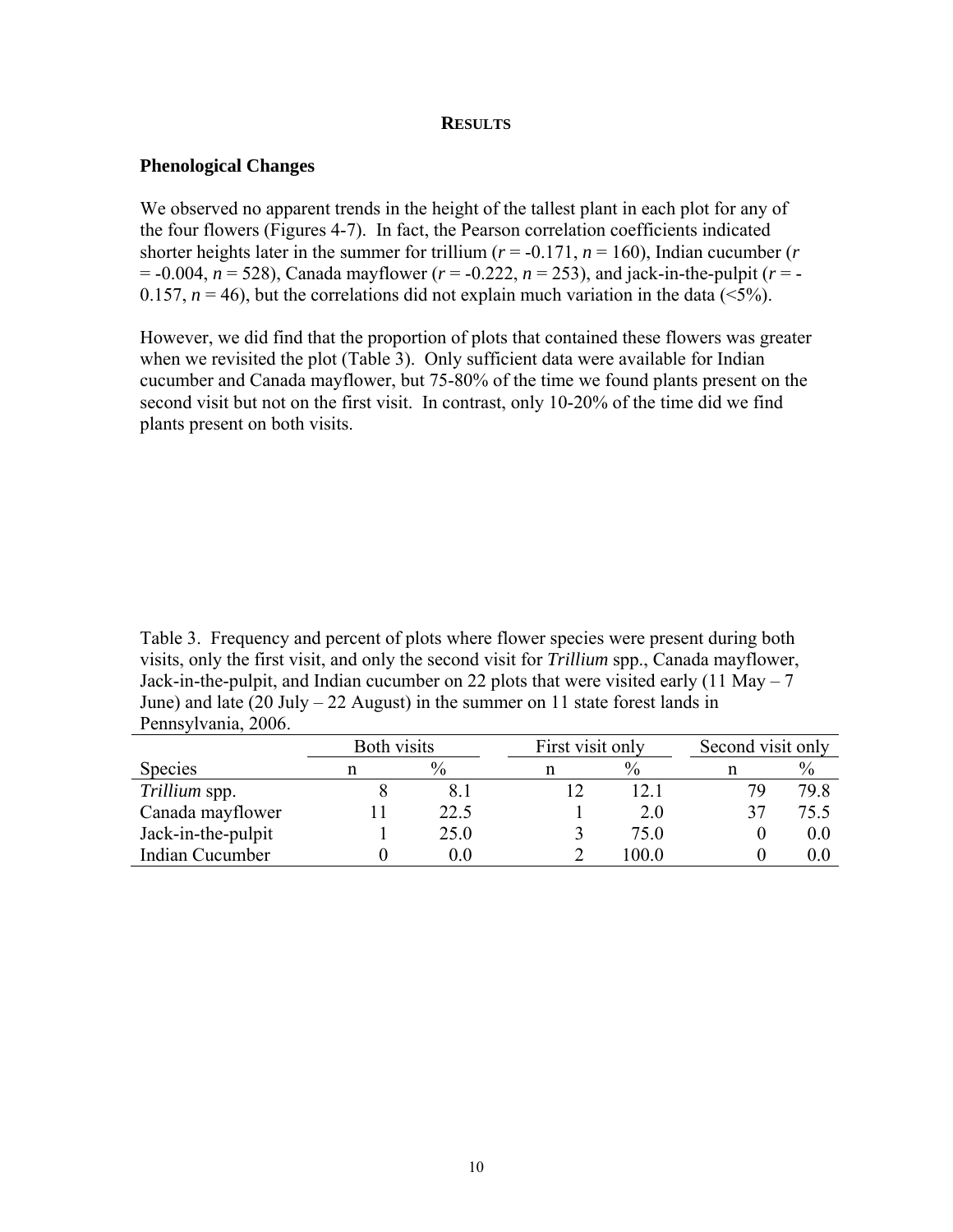

Figure 4. Height of the tallest plant of *Trillium* spp. by date when measurements were recorded on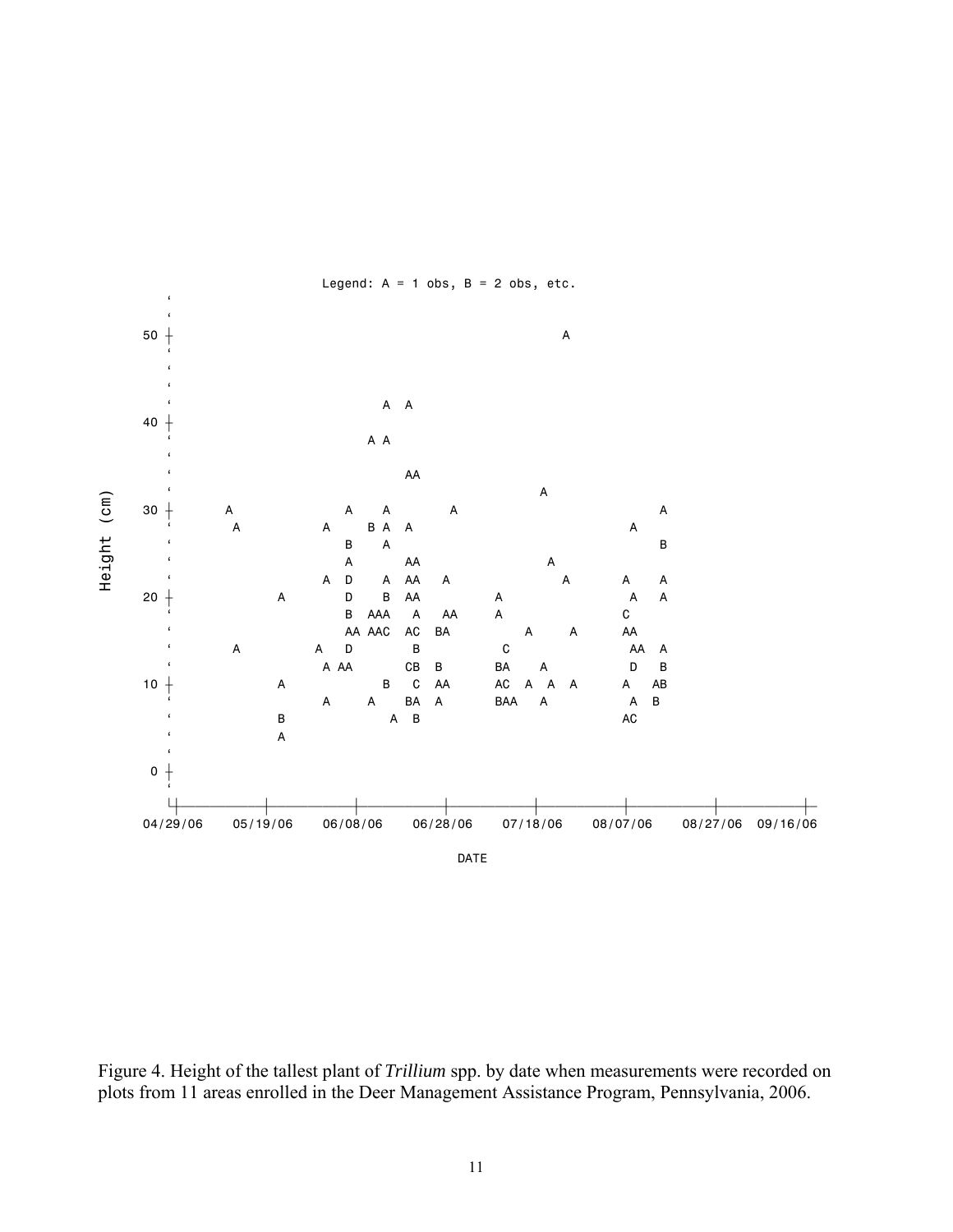

Figure 5. Height of the tallest plant of Canada mayflower (*Maianthemum canadense*) by date when measurements were recorded on plots from 11 areas enrolled in the Deer Management Assistance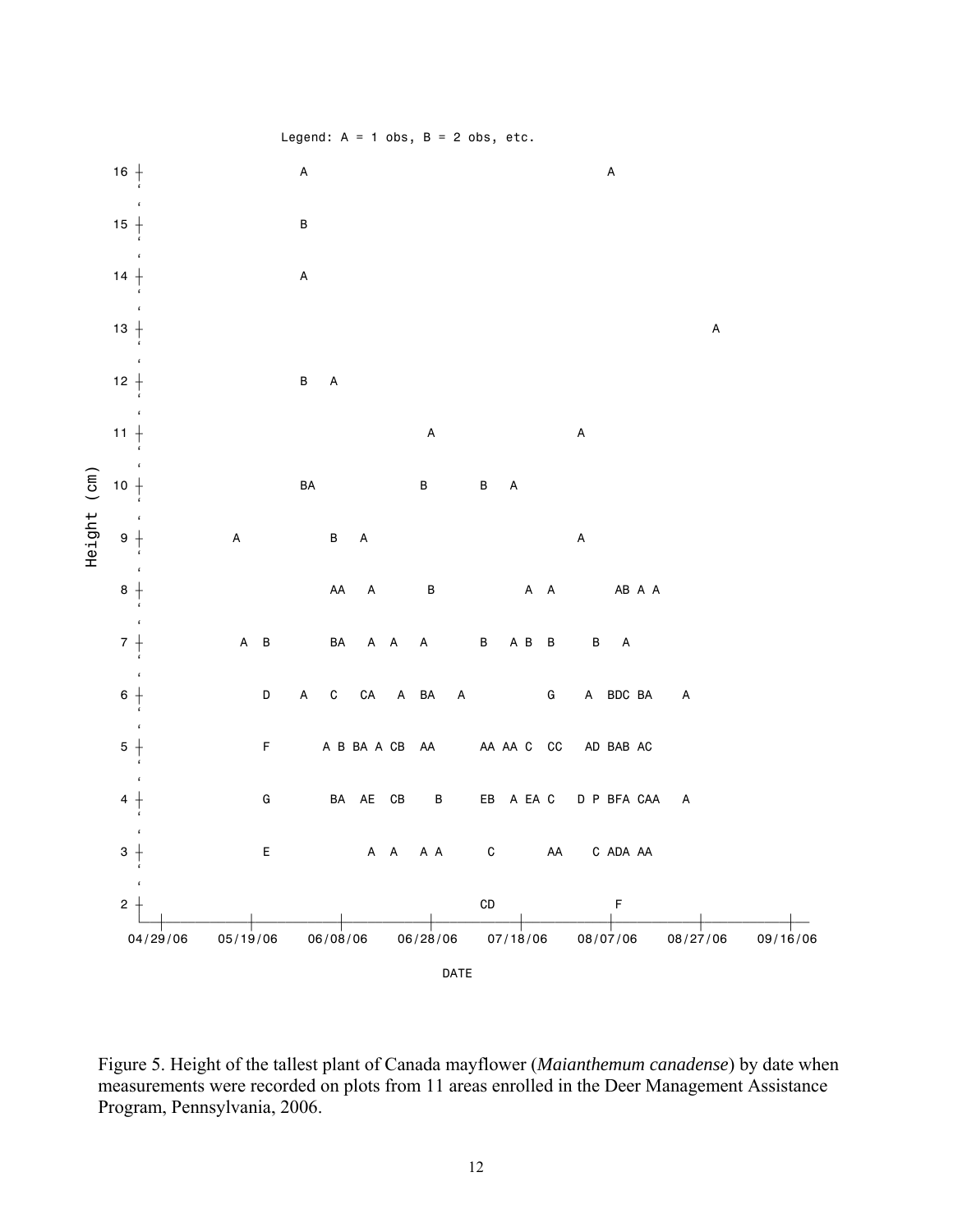

Legend:  $A = 1$  obs,  $B = 2$  obs, etc.

Figure 6. Height of the tallest plant of Jack-in-the-pulpit (*Arisaema triphyllum*) by date when measurements were recorded on plots from 11 areas enrolled in the Deer Management Assistance Program, Pennsylvania, 2006.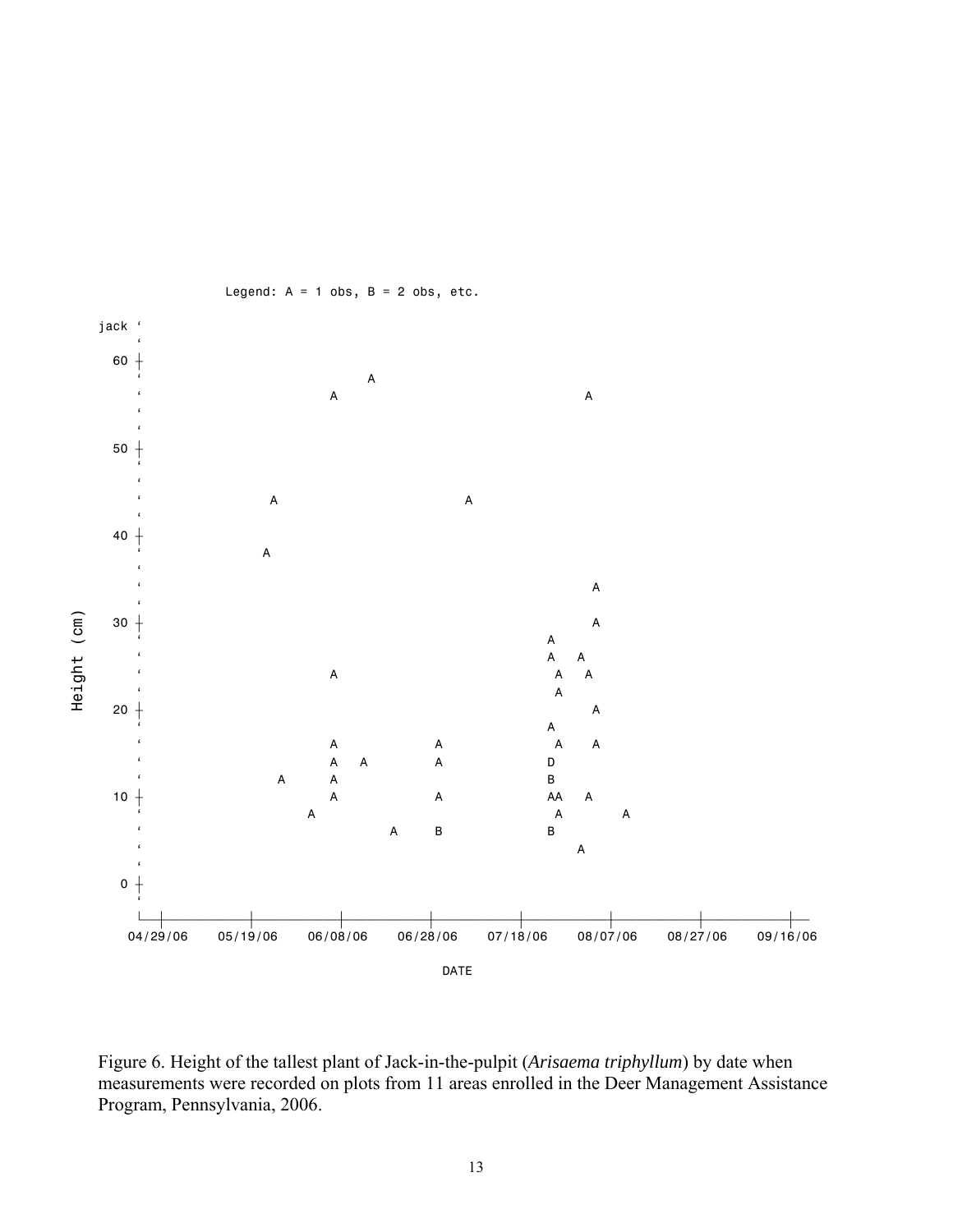

Legend:  $A = 1$  obs,  $B = 2$  obs, etc.

Figure 7. Height of the tallest plant of Indian cucumber (*Medeola virginiana*) by date when measurements were recorded on 11 areas enrolled in the Deer Management Assistance Program, Pennsylvania, 2006.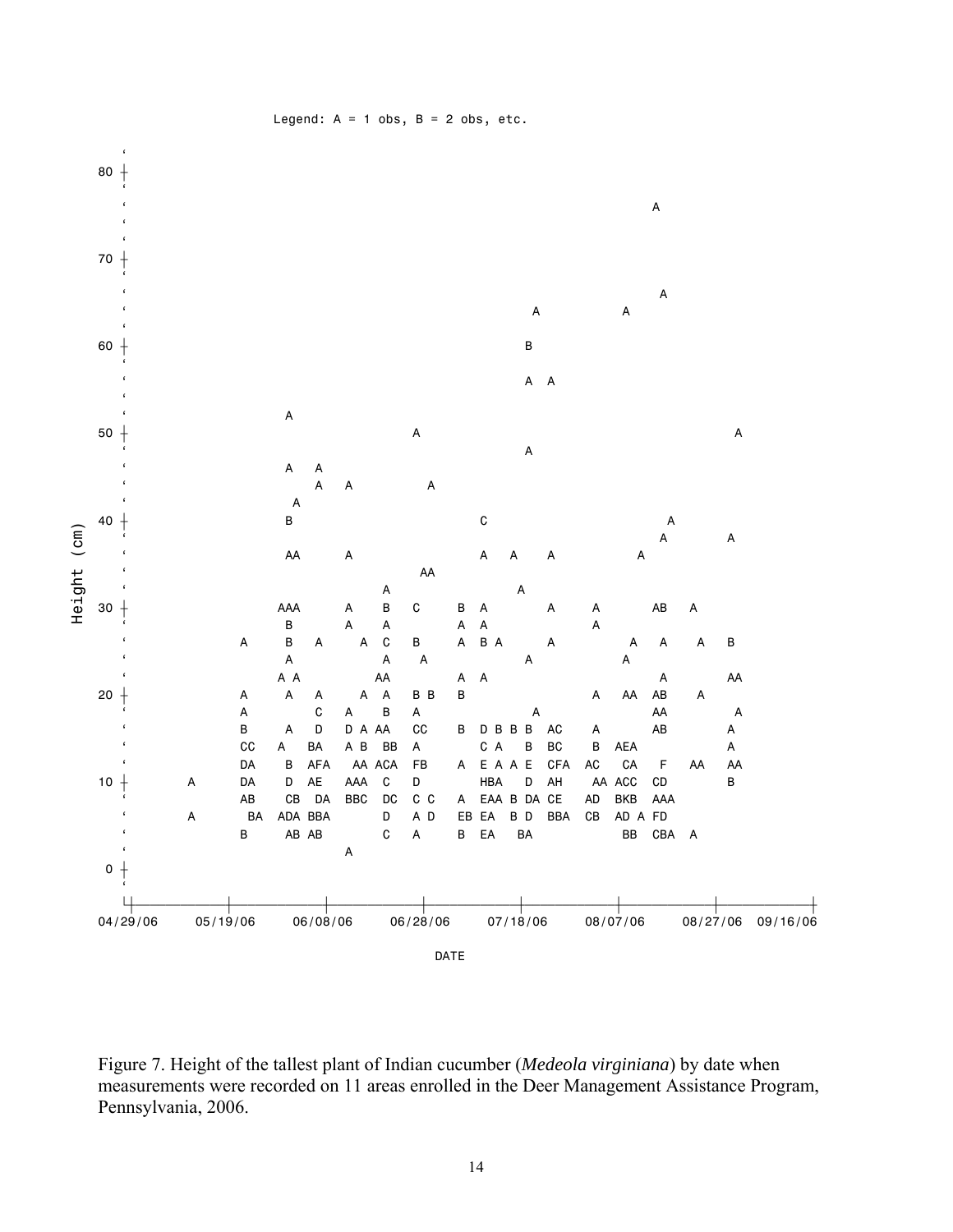#### **Basal Area and Tree Density**

The variability in estimates of mean basal area was greater among plots than blocks by approximately an order of magnitude (Table 4). Of 2,269 plots, 8.7% had zero basal area and 70.9% had  $\leq$ 100 feet<sup>2</sup>/acre basal area. The overall precision of these estimates was good,  $CV = 13-22\%$ , and mean basal area ranged from 66-111 feet<sup>2</sup>/acre (Table 4).

The basal area of tree species palatable to deer was 47–94% of total basal area, which indicates there are likely sufficient seed sources for palatable tree species.

|             | state forests, Pennsylvania, 2006. |       |    |    |            |              |          |                    |
|-------------|------------------------------------|-------|----|----|------------|--------------|----------|--------------------|
|             |                                    | Mean  |    |    |            |              |          | Block:plot         |
| <b>DMAP</b> |                                    | basal |    |    |            | <b>Block</b> | Plot     | variance           |
| No.         | <b>State Forest</b>                | area  | SЕ | CV | 95% CI     | variance     | variance | ratio <sup>a</sup> |
| 18          | Moshannon                          | 84    | 17 | 20 | $57 - 123$ | 12           | 281      | 0.12               |
| 29          | Susquehannock                      | 89    | 20 | 22 | $58 - 136$ | 54           | 356      | 0.20               |
| 44          | Tioga                              | 92    | 14 | 16 | $68 - 125$ | 11           | 203      | 0.38               |
| 54          | Elk                                | 85    | 12 | 14 | $65 - 111$ | 82           | 138      | 0.42               |
| 55          | <b>Bald Eagle</b>                  | 111   | 14 | 13 | $87 - 143$ | 15           | 199      | 0.15               |
| 99          | Tuscarora                          | 85    | 13 | 15 | $63 - 114$ | 17           | 166      | 0.18               |
| 266         | Delaware                           | 73    | 14 | 19 | $51 - 104$ | 37           | 179      | 0.19               |
| 370         | Loyalsock                          | 73    | 16 | 22 | $47 - 111$ | 68           | 234      | 0.35               |
| 543         | Micheaux                           | 66    | 10 | 15 | $49 - 89$  | 127          | 101      | 0.63               |
| 704         | Sproul                             | 65    | 15 | 22 | $42 - 101$ | 16           | 214      | 0.29               |
| 931         | Gallitzin                          | 85    | 14 | 17 | $62 - 118$ | 40           | 203      | 0.20               |

Table 4. Estimates of mean basal area (feet<sup>2</sup>/acre) and associated measures of precision (*n* = 2,269) for areas enrolled in the Deer Management Assistance Program (DMAP) on 11 state forests, Pennsylvania, 2006.

931 Gallitzin 85 14 17 62–118 40 203 0.20<br><sup>a</sup> The variance ratio is the ratio of estimated variances without correcting for sample size to remove the effect of sampling intensity.

Table 5. Estimates of mean basal area (feet $\frac{2}{\alpha}$ ) of species palatable to white-tailed deer and associated measures of precision  $(n = 2,269)$  for areas enrolled in the Deer Management Assistance Program (DMAP) on 11 state forests, Pennsylvania, 2006.

|             |                      | Mean  |    |           |            |                  |
|-------------|----------------------|-------|----|-----------|------------|------------------|
| <b>DMAP</b> |                      | basal |    |           |            | Percent of total |
| No.         | <b>State Forest</b>  | area  | SЕ | <b>CV</b> | 95% CI     | basal area       |
| 18          | Moshannon            | 69    | 13 | 19        | $47 - 100$ | 82.1             |
| 29          | Susquehannock        | 58    | 16 | 27        | $34 - 98$  | 65.2             |
| 44          | Tioga                | 71    | 14 | 20        | $48 - 105$ | 77.2             |
| 54          | $E$ <sup>1</sup> $k$ | 73    | 13 | 18        | $52 - 104$ | 85.9             |
| 55          | <b>Bald Eagle</b>    | 98    | 14 | 14        | $74 - 129$ | 88.3             |
| 99          | Tuscarora            | 72    | 13 | 18        | $51 - 101$ | 84.7             |
| 266         | Delaware             | 64    | 13 | 20        | $44 - 94$  | 87.7             |
| 370         | Loyalsock            | 45    | 16 | 35        | $23 - 87$  | 61.6             |
| 543         | Micheaux             | 56    | 11 | 19        | $38 - 81$  | 84.8             |
| 704         | Sproul               | 61    | 14 | 23        | $39 - 96$  | 93.8             |
| 931         | Gallitzin            | 40    | 13 | 32        | $22 - 74$  | 47.1             |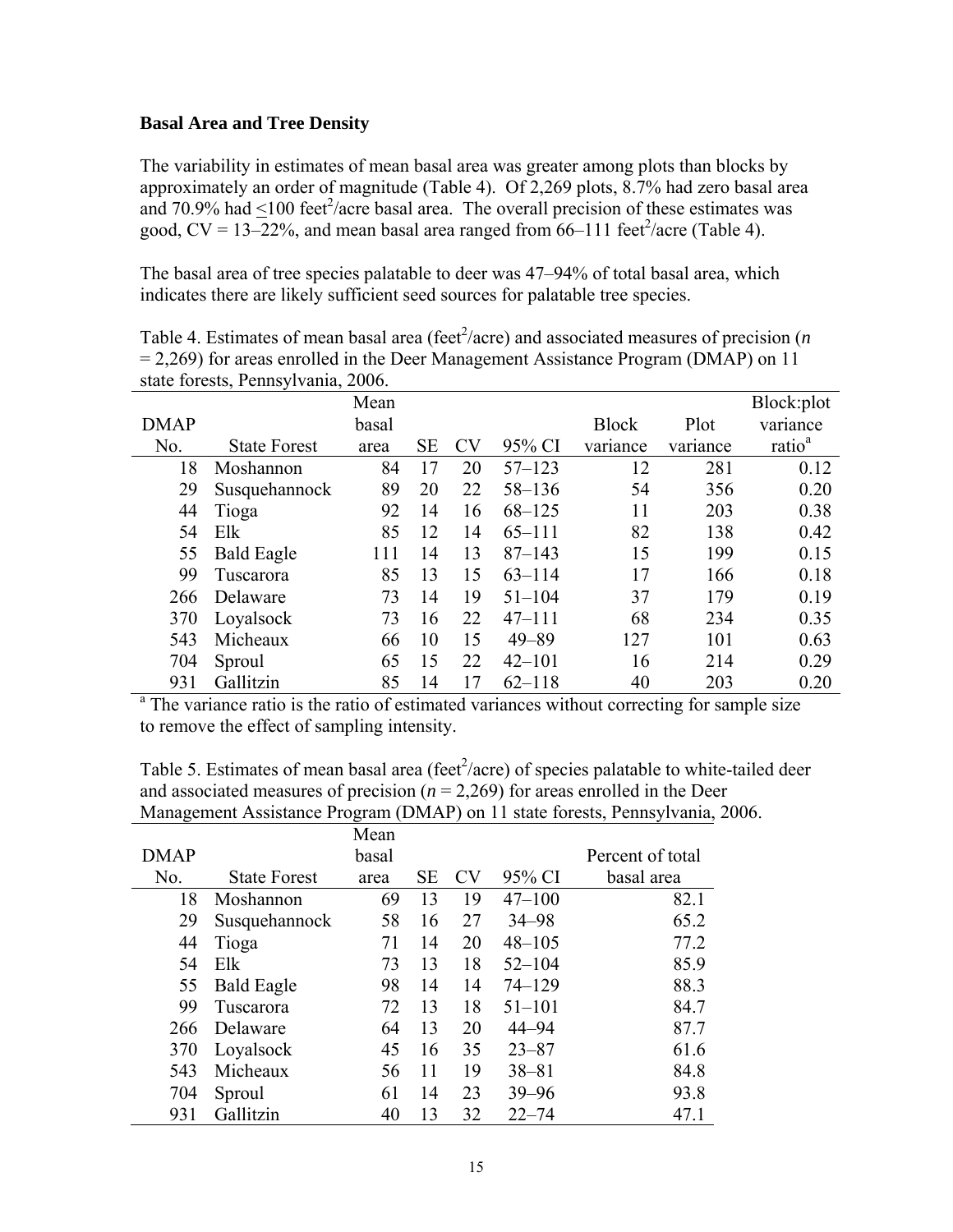Estimates of tree density had less precision  $(CV = 18-33%)$  than for basal area. Estimates of percent of plots with <75% stocking ranged from 21% to 66% for the 11 DMAP areas (Table 7).

|             | $\frac{1}{2}$       |        |           |           |             |              |          |                    |
|-------------|---------------------|--------|-----------|-----------|-------------|--------------|----------|--------------------|
|             |                     | Mean   |           |           |             |              |          | Block:plot         |
| <b>DMAP</b> |                     | trees/ |           |           |             | <b>Block</b> | Plot     | variance           |
| No.         | <b>State Forest</b> | acre   | <b>SE</b> | <b>CV</b> | 95% CI      | variance     | variance | ratio <sup>a</sup> |
| 18          | Moshannon           | 149    | 45        | 30        | $83 - 266$  | 132          | 2,025    | 0.19               |
| 29          | Susquehannock       | 162    | 45        | 28        | $95 - 277$  | 359          | 1,872    | 0.25               |
| 44          | Tioga               | 179    | 43        | 24        | $113 - 284$ | 98           | 1,780    | 0.40               |
| 54          | Elk                 | 181    | 40        | 22        | 118-279     | 555          | 1,623    | 0.24               |
| 55          | <b>Bald Eagle</b>   | 335    | 60        | 18        | 237-475     | 353          | 3,611    | 0.20               |
| 99          | Tuscarora           | 149    | 39        | 26        | $89 - 248$  | 210          | 1,548    | 0.24               |
| 266         | Delaware            | 165    | 40        | 24        | $103 - 265$ | 337          | 1,585    | 0.19               |
| 370         | Loyalsock           | 144    | 38        | 26        | $87 - 238$  | 246          | 1,327    | 0.22               |
| 543         | Micheaux            | 126    | 33        | 26        | $76 - 210$  | 1,283        | 1,108    | 0.58               |
| 704         | Sproul              | 145    | 48        | 33        | $77 - 272$  | 99           | 2,275    | 0.17               |
| 931         | Gallitzin           | 126    | 31        | 25        | $78 - 204$  | 187          | 983      | 0.19               |

Table 6. Estimates of mean number of trees/acre and associated measures of precision (*n* = 2,269) for areas enrolled in the Deer Management Assistance Program (DMAP) on 11 state forests, Pennsylvania, 2006.

<sup>a</sup> The variance ratio is the ratio of estimated variances without correcting for sample size to remove the effect of sampling intensity.

Table 7. Percentage of plots with <75% overstory stocking for areas enrolled in the Deer Management Assistance Program (DMAP) on 11 state forests, Pennsylvania, 2006.

|          |                     | Percentage of     |     |
|----------|---------------------|-------------------|-----|
|          |                     | plots $\leq 75\%$ |     |
| DMAP No. | <b>State Forest</b> | stocking          | n   |
| 18       | Moshannon           | 52.3              | 260 |
| 29       | Susquehannock       | 45.4              | 130 |
| 44       | Tioga               | 44.7              | 707 |
| 54       | Elk                 | 50.0              | 70  |
| 55       | <b>Bald Eagle</b>   | 21.5              | 191 |
| 99       | Tuscarora           | 51.7              | 180 |
| 266      | Delaware            | 60.0              | 90  |
| 370      | Loyalsock           | 60.0              | 120 |
| 543      | Micheaux            | 66.0              | 50  |
| 704      | Sproul              | 63.9              | 371 |
| 931      | Gallitzin           | 44.0              | 100 |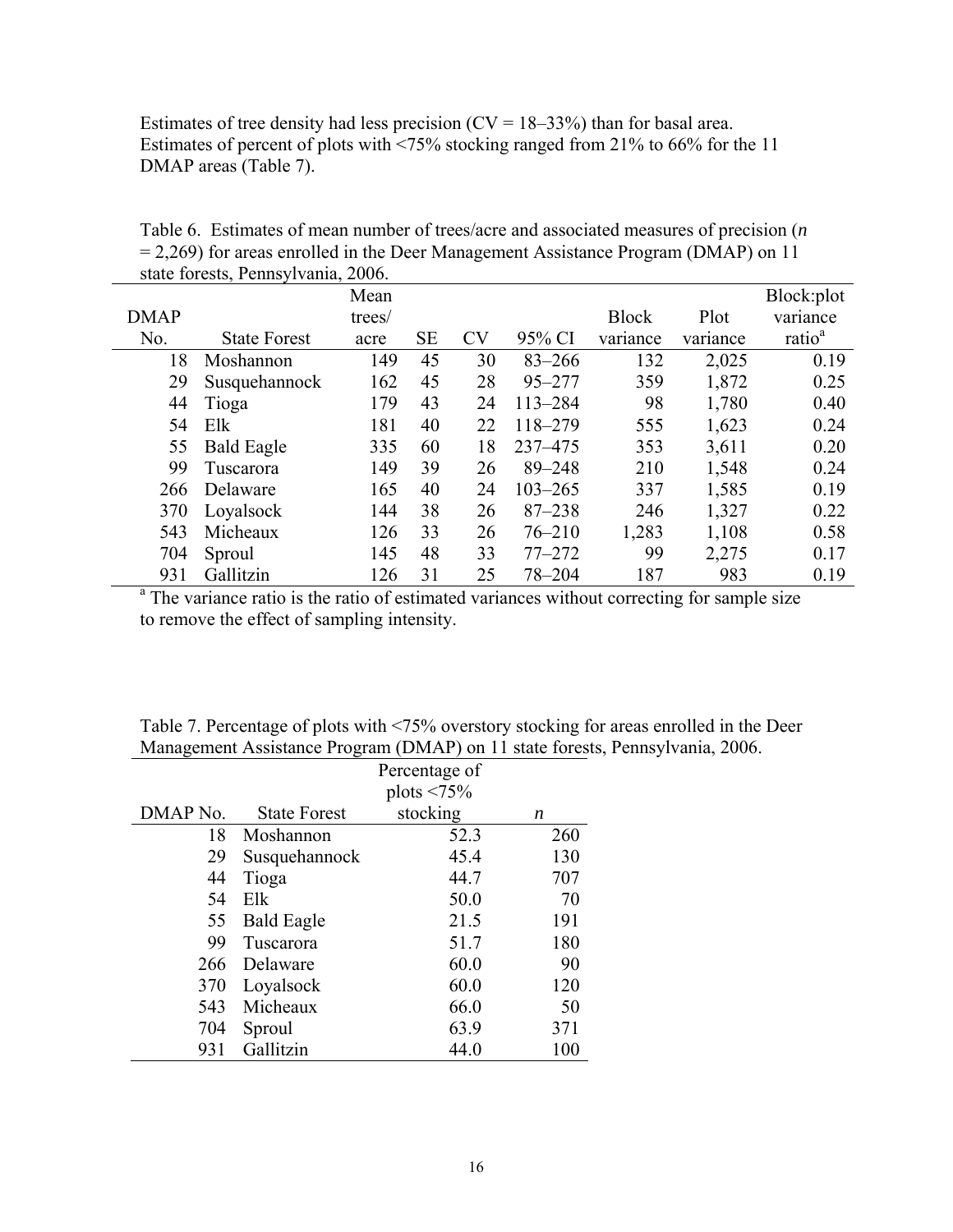#### **Sapling and Shrub Stem Densities**

The precision of estimates of stem density of shrubs and saplings (>1.5 m tall and <10 cm dbh) were fair ( $CV = 25-42\%$ ) but similar to estimates for tree density (Table 8). Stem densities of interference species represented about 50-75% of all stems (compare Tables 8 and 9). Thirty-two percent of plots had no interference species present, 55% of plots had <400 stems/acre, and 18% of plots had >1,000 stems/acre.

To identify a stem density of interference species (e.g., mountain laurel, striped maple, etc.) that adversely influenced stem densities of other species, we plotted the stem density of non-interference species against interference species (Figure 8). Non-interference species were all other tree species, including commercially desirable species. From this graph, it is evident that increasing stem density of interference species is negatively related to the stem density of non-interference species. We used this graph to exclude plots with >1,000 stems/acre of interference species for assessing whether adequate tree regeneration exists because rarely did stem densities of non-interference species exceed 300 stems/acre.

Table 8. Estimates of mean number of stems/acre of shrubs and saplings and associated measures of precision  $(n = 2,269)$  for areas enrolled in the Deer Management Assistance Program (DMAP) on 11 state forests, Pennsylvania, 2006.

|             |                     |        |           |               |               |              |          | Block:plot         |
|-------------|---------------------|--------|-----------|---------------|---------------|--------------|----------|--------------------|
| <b>DMAP</b> |                     | Stems/ |           | $\mathcal{C}$ |               | <b>Block</b> | Plot     | variance           |
| No.         | <b>State Forest</b> | acre   | <b>SE</b> | V             | 95% CI        | variance     | variance | ratio <sup>a</sup> |
| 18          | Moshannon           | 497    | 197       | 40            | $235 - 1,052$ | 4,431        | 38,669   | 0.33               |
| 29          | Susquehannock       | 2,110  | 739       | 35            | 1,083-4,111   | 108,500      | 496,825  | 0.28               |
| 44          | Tioga               | 1,099  | 359       | 33            | 589-2,050     | 4,936        | 126,663  | 0.28               |
| 54          | Elk                 | 401    | 167       | 42            | 183-879       | 10,936       | 28,015   | 0.27               |
| 55          | <b>Bald Eagle</b>   | 727    | 180       | 25            | $450 - 1,172$ | 3,026        | 32,381   | 0.19               |
| 99          | Tuscarora           | 856    | 257       | 30            | $482 - 1,521$ | 6,494        | 65,896   | 0.18               |
| 266         | Delaware            | 565    | 191       | 34            | $297 - 1,075$ | 12,724       | 35,019   | 0.33               |
| 370         | Loyalsock           | 873    | 228       | 26            | $528 - 1,444$ | 3,813        | 50,432   | 0.09               |
| 543         | Micheaux            | 785    | 216       | 28            | $462 - 1,333$ | 5,927        | 46,710   | 0.06               |
| 704         | Sproul              | 681    | 243       | 36            | $346 - 1,340$ | 3,928        | 58,717   | 0.26               |
| 931         | Gallitzin           | 607    | 230       | 38            | $296 - 1,243$ | 7,128        | 52,710   | 0.14               |

<sup>a</sup> The variance ratio is the ratio of estimated variances without correcting for sample size to remove the effect of sampling intensity.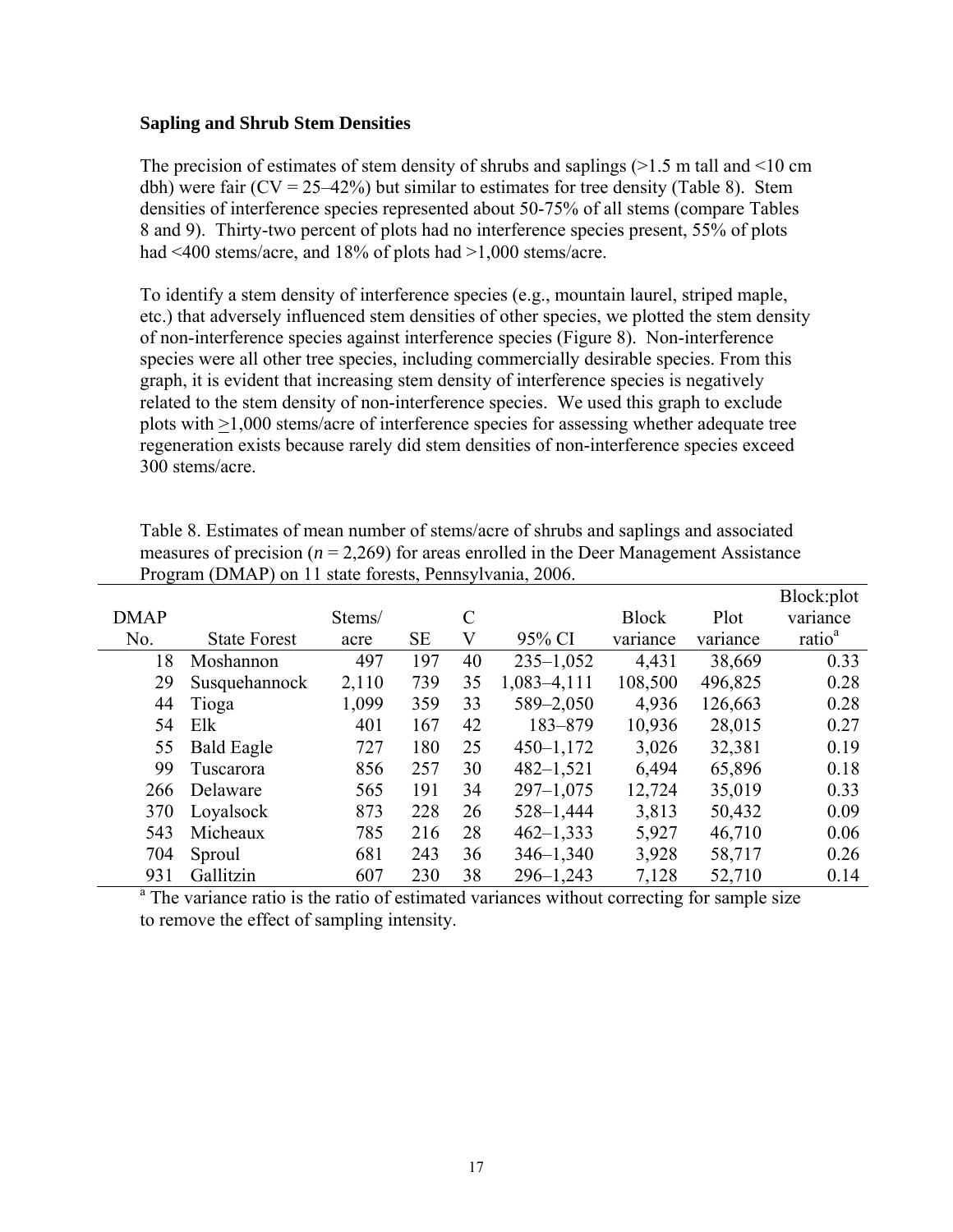| Table 9. Estimates of mean number of stems/acre of shrubs and trees identified as           |
|---------------------------------------------------------------------------------------------|
| interference species to tree seedling growth and associated measures of precision $(n = 1)$ |
| 2,269) for areas enrolled in the Deer Management Assistance Program (DMAP) on 11            |
| state forests, Pennsylvania, 2006.                                                          |

|             |                     |        |           |           |               |              |          | Block:plot         |
|-------------|---------------------|--------|-----------|-----------|---------------|--------------|----------|--------------------|
| <b>DMAP</b> |                     | Stems/ |           |           |               | <b>Block</b> | Plot     | variance           |
| No.         | <b>State Forest</b> | acre   | <b>SE</b> | <b>CV</b> | 95% CI        | variance     | variance | ratio <sup>a</sup> |
| 18          | Moshannon           | 328    | 48        | 159       | 134-807       | 3,127        | 25,054   | 0.36               |
| 29          | Susquehannock       | 1,247  | 39        | 482       | $601 - 2,590$ | 41,621       | 212,800  | 0.25               |
| 44          | Tioga               | 886    | 33        | 290       | $474 - 1,654$ | 4,497        | 82,146   | 0.39               |
| 54          | Elk                 | 221    | 48        | 106       | $90 - 538$    | 4,958        | 11,201   | 0.31               |
| 55          | <b>Bald Eagle</b>   | 424    | 33        | 139       | $227 - 793$   | 1,726        | 19,322   | 0.18               |
| 99          | Tuscarora           | 503    | 43        | 219       | $223 - 1,138$ | 6,123        | 47,929   | 0.23               |
| 266         | Delaware            | 387    | 42        | 162       | $176 - 851$   | 9,535        | 25,324   | 0.34               |
| 370         | Loyalsock           | 731    | 29        | 215       | $416 - 1,284$ | 3,291        | 44,849   | 0.09               |
| 543         | Micheaux            | 363    | 26        | 95        | 219-602       | 16,525       | 9,063    | 0.91               |
| 704         | Sproul              | 347    | 44        | 152       | 153-789       | 2,995        | 23,039   | 0.51               |
| 931         | Gallitzin           | 461    | 42        | 193       | $209 - 1,014$ | 4,003        | 37,364   | 0.11               |

<sup>a</sup> The variance ratio is the ratio of estimated variances without correcting for sample size to remove the effect of sampling intensity.

Table 10. Estimates of mean number of stems/acre of shrubs and trees palatable to whitetailed deer and associated measures of precision  $(n = 2,269)$  for areas enrolled in the Deer Management Assistance Program (DMAP) on 11 state forests, Pennsylvania, 2006.

|             |                     |        |           |           |               |              |          | Block:plot         |
|-------------|---------------------|--------|-----------|-----------|---------------|--------------|----------|--------------------|
| <b>DMAP</b> |                     | Stems/ |           |           |               | <b>Block</b> | Plot     | variance           |
| No.         | <b>State Forest</b> | acre   | <b>SE</b> | <b>CV</b> | 95% CI        | variance     | variance | ratio <sup>a</sup> |
| 18          | Moshannon           | 279    | 134       | 48        | 115-680       | 2,485        | 17,686   | 0.41               |
| 29          | Susquehannock       | 809    | 382       | 47        | $336 - 1,948$ | 22,632       | 135,386  | 0.22               |
| 44          | Tioga               | 556    | 255       | 46        | $236 - 1,310$ | 3,144        | 63,913   | 0.35               |
| 54          | Elk                 | 324    | 132       | 41        | 150-700       | 5,420        | 17,528   | 0.22               |
| 55          | <b>Bald Eagle</b>   | 320    | 124       | 39        | 153-666       | 1,449        | 15,378   | 0.19               |
| 99          | Tuscarora           | 348    | 155       | 44        | $152 - 801$   | 1,751        | 23,994   | 0.13               |
| 266         | Delaware            | 162    | 79        | 49        | 65-402        | 1,334        | 6,166    | 0.19               |
| 370         | Loyalsock           | 507    | 148       | 29        | 290-887       | 2,451        | 20,884   | 0.14               |
| 543         | Micheaux            | 413    | 214       | 52        | 159-1,074     | 21,668       | 45,835   | 0.24               |
| 704         | Sproul              | 242    | 173       | 72        | 68-853        | 1,688        | 29,881   | 0.22               |
| 931         | Gallitzin           | 363    | 119       | 33        | 195-679       | 4,033        | 14,103   | 0.29               |

<sup>a</sup> The variance ratio is the ratio of estimated variances without correcting for sample size to remove the effect of sampling intensity.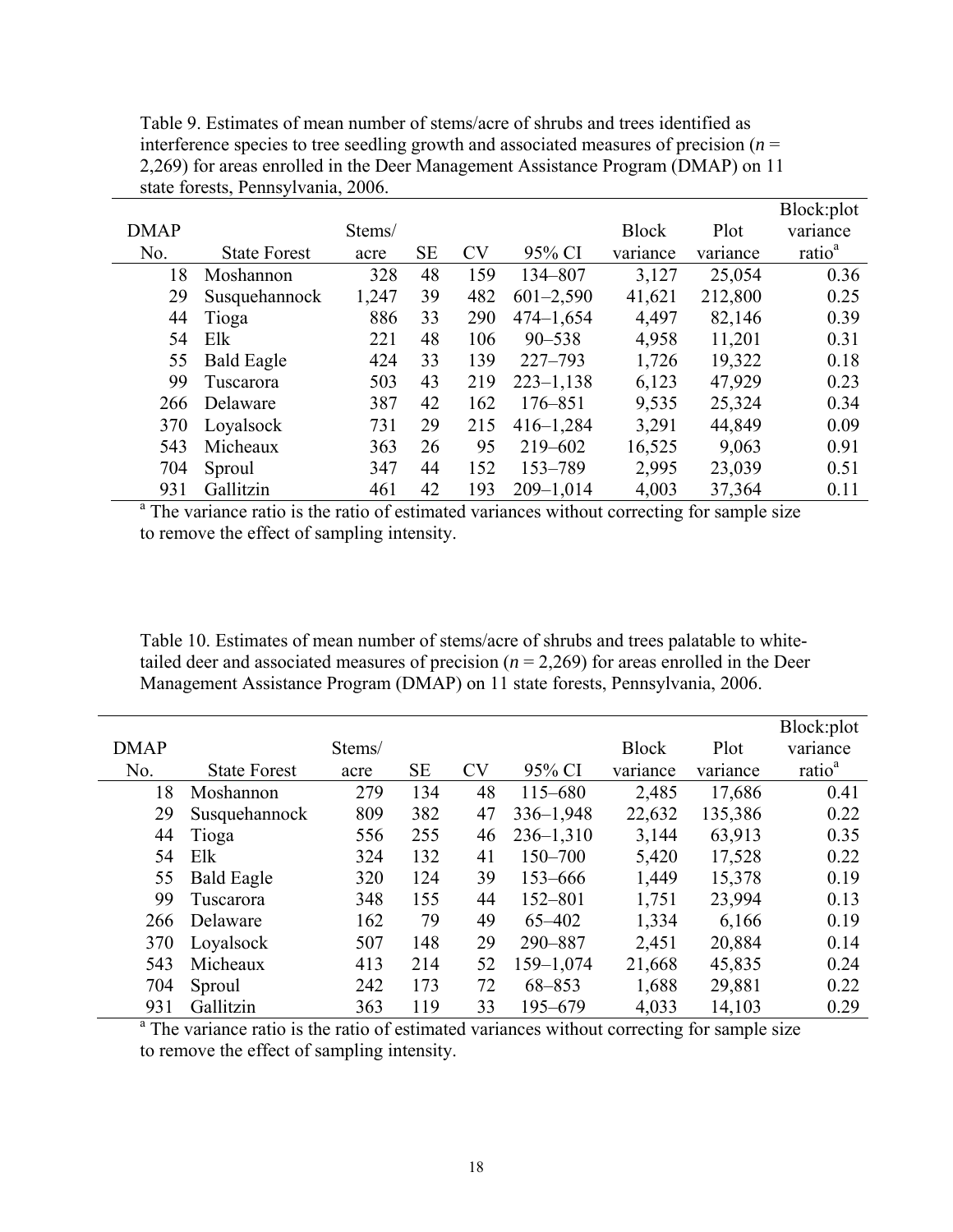

Figure 8. Relationship between stem density of shrub and sapling species identified as interfering with tree seedling growth (see Methods) and all other shrub and sapling species for areas enrolled in the Deer Management Assistance Program (DMAP) on 11 state forests, Pennsylvania, 2006.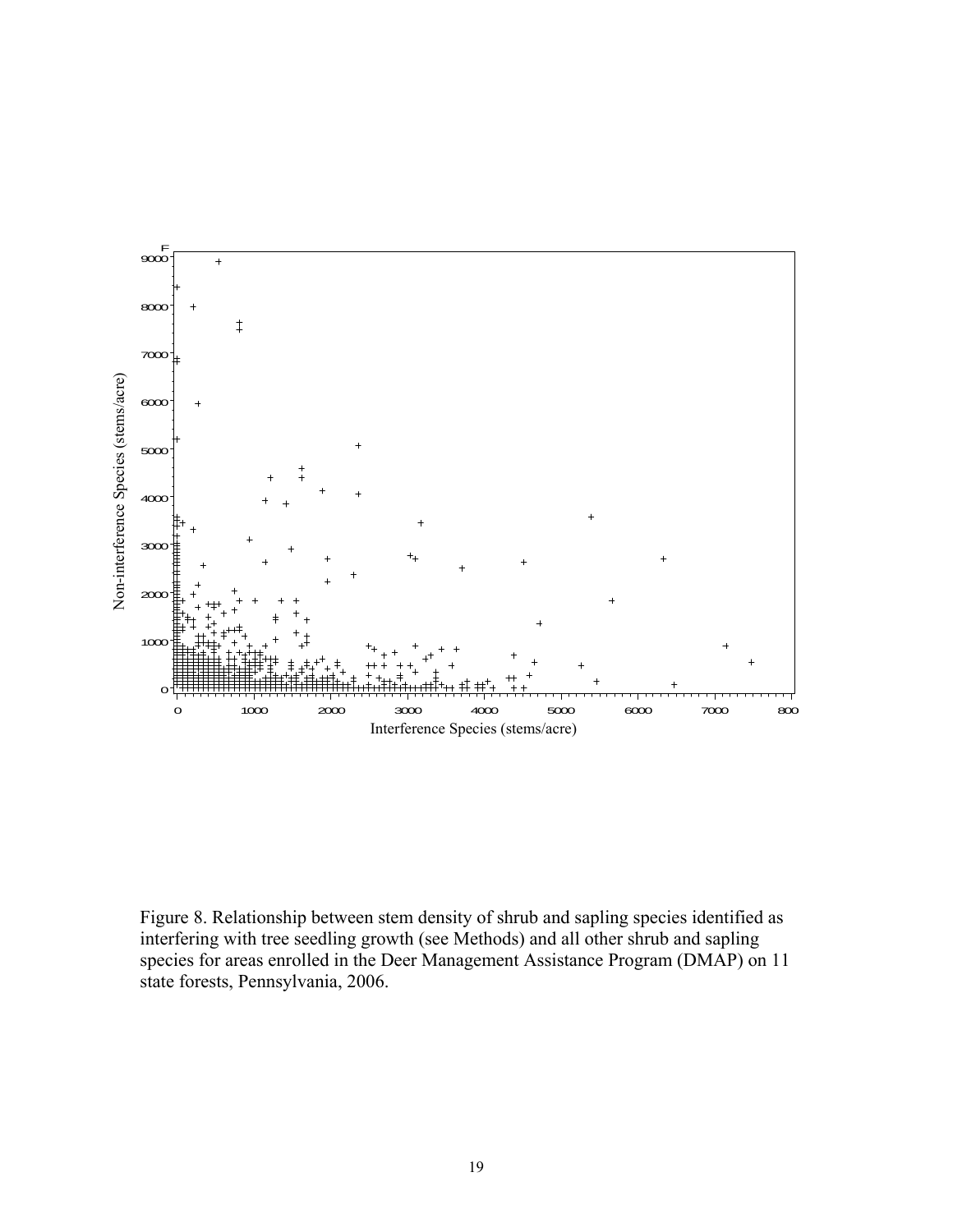#### **Seedling Stem Densities**

The precision of estimates of stem densities of seedlings (30–150 cm tall) was poor (CV  $=$  43–95%) and the variability among blocks was greater than for tree or shrub/sapling densities (Table 11). Forty-five percent of plots had <200 stems/acre and 70% had <1,000 stems/acre.

Estimates of only tree seedlings palatable to white-tailed deer were less precise ( $CV = 48-$ 112%) but these species comprised 50–98% of the stems and usually >80% (Table 12).

Table 11. Estimates of mean number of stems/acre of tree seedlings (30–150 cm tall) and associated measures of precision  $(n = 2,269)$  for areas enrolled in the Deer Management Assistance Program (DMAP) on 11 state forests, Pennsylvania, 2006.

|             |                     |              |       |           |               |              |           | Block:plot         |
|-------------|---------------------|--------------|-------|-----------|---------------|--------------|-----------|--------------------|
| <b>DMAP</b> |                     | <b>Stems</b> |       |           |               | <b>Block</b> | Plot      | variance           |
| No.         | <b>State Forest</b> | /acre        | SE    | <b>CV</b> | 95% CI        | variance     | variance  | ratio <sup>a</sup> |
| 18          | Moshannon           | 1,721        | 736   | 43        | $771 - 3,843$ | 240,735      | 361,373   | 1.93               |
| 29          | Susquehannock       | 3,500        | 2,250 | 64        | 1,105-11,084  | 1,660,150    | 3,816,861 | 0.57               |
| 44          | Tioga               | 1,175        | 534   | 45        | $503 - 2,747$ | 31,822       | 261,174   | 0.88               |
| 54          | Elk                 | 954          | 549   | 58        | 334-2,722     | 144,596      | 193,146   | 0.52               |
| 55          | <b>Bald Eagle</b>   | 168          | 159   | 95        | $35 - 805$    | 7.074        | 19.911    | 0.71               |
| 99          | Tuscarora           | 678          | 626   | 92        | $146 - 3,157$ | 254,571      | 200,499   | 2.29               |
| 266         | Delaware            | 535          | 454   | 85        | $126 - 2,268$ | 94,690       | 135,376   | 0.63               |
| 370         | Loyalsock           | 1,063        | 552   | 52        | $408 - 2,770$ | 95,520       | 233,144   | 0.49               |
| 543         | Micheaux            | 321          | 278   | 87        | $74 - 1,390$  | 58,456       | 33,351    | 0.88               |
| 704         | Sproul              | 678          | 541   | 80        | $171 - 2,686$ | 60,553       | 247,704   | 0.95               |
| 931         | Gallitzin           | 682          | 397   | 58        | $236 - 1,967$ | 55,573       | 116,109   | 0.48               |

931 Gallitzin 682 397 58 236–1,967 55,573 116,109 0.48<br><sup>a</sup> The variance ratio is the ratio of estimated variances without correcting for sample size to remove the effect of sampling intensity.

Table 12. Estimates of mean number of stems/acre of tree seedlings (30–150 cm tall) palatable to white-tailed deer and associated measures of precision  $(n = 2,269)$  for areas enrolled in the Deer Management Assistance Program (DMAP) on 11 state forests, Pennsylvania, 2006.

|             |                     |              |       |     |               |              |           | Block:plot         |
|-------------|---------------------|--------------|-------|-----|---------------|--------------|-----------|--------------------|
| <b>DMAP</b> |                     | <b>Stems</b> |       |     |               | <b>Block</b> | Plot      | variance           |
| No.         | <b>State Forest</b> | /acre        | SE    | CV  | 95% CI        | variance     | variance  | ratio <sup>a</sup> |
| 18          | Moshannon           | 1,360        | 647   | 48  | $561 - 3,297$ | 159,425      | 299,126   | 1.55               |
| 29          | Susquehannock       | 1,781        | 1,329 | 75  | 484-6,559     | 674,434      | 1,259,123 | 0.70               |
| 44          | Tioga               | 914          | 476   | 52  | $350 - 2,388$ | 22,104       | 210,180   | 0.76               |
| 54          | Elk                 | 860          | 515   | 60  | $291 - 2,543$ | 105,637      | 185,522   | 0.40               |
| 55          | <b>Bald Eagle</b>   | 136          | 153   | 112 | $23 - 799$    | 6,618        | 18,403    | 0.72               |
| 99          | Tuscarora           | 521          | 576   | 111 | $90 - 3.002$  | 227,087      | 161,258   | 2.53               |
| 266         | Delaware            | 471          | 428   | 91  | $103 - 2,158$ | 102,018      | 107,076   | 0.86               |
| 370         | Loyalsock           | 850          | 466   | 55  | $311 - 2,321$ | 42,255       | 185,397   | 0.27               |
| 543         | Micheaux            | 315          | 272   | 86  | $73 - 1,359$  | 55,829       | 31.983    | 0.87               |
| 704         | Sproul              | 576          | 420   | 73  | $160 - 2,071$ | 37,469       | 148,224   | 0.99               |
| 931         | Gallitzin           | 487          | 328   | 67  | $147 - 1.613$ | 33,509       | 82,174    | 0.41               |

931 Gallitzin 487 328 67 147–1,613 33,509 82,174 0.41 <sup>a</sup> The variance ratio is the ratio of estimated variances without correcting for sample size to remove the effect of sampling intensity.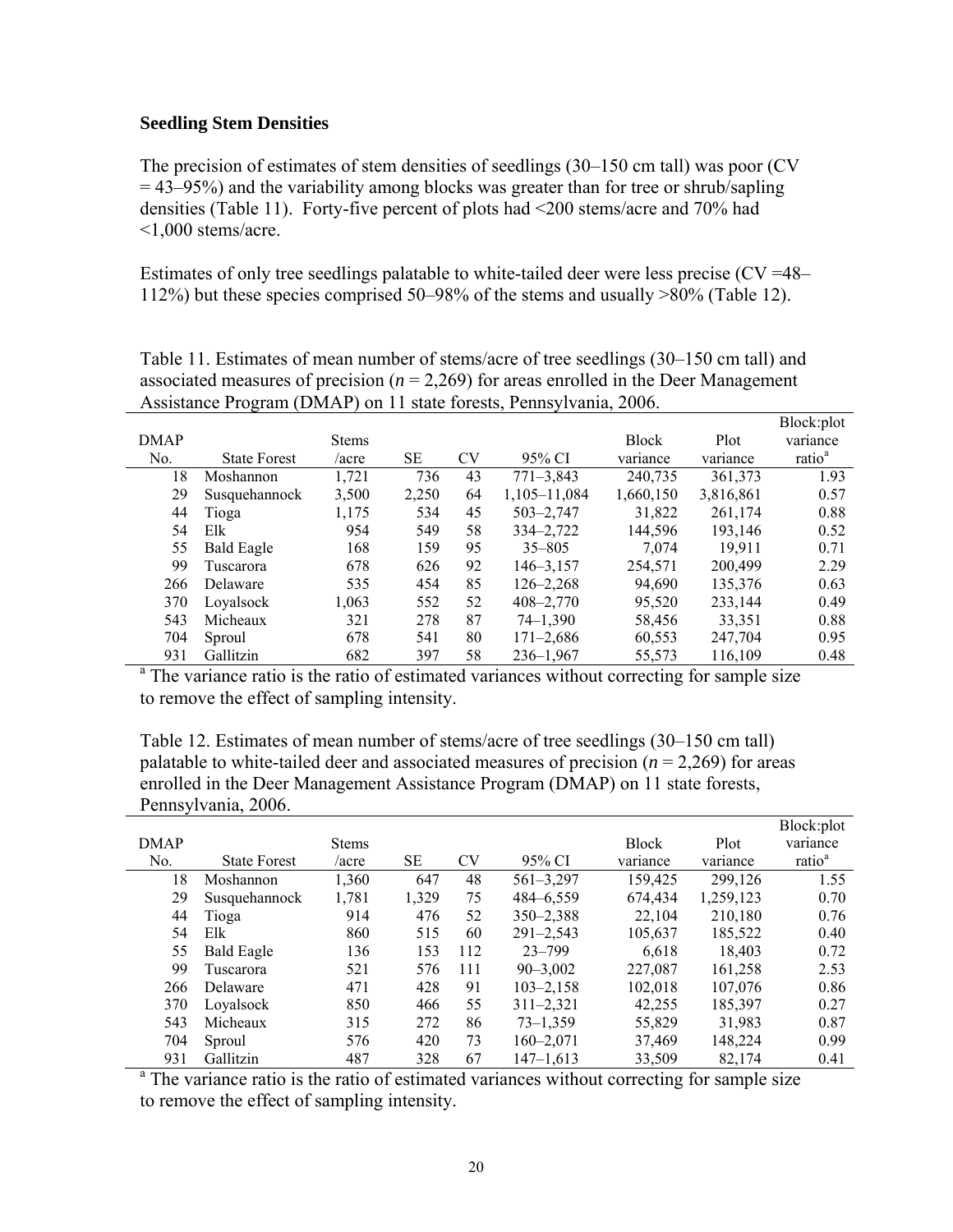### **Presence-Absence Measures**

A number of characteristics collected at sample points could be analyzed as presenceabsence data. Site characteristics such as the presence of recent  $( $50 \text{ yr}$ )$  forest fires or recent (<5 yr) logging might influence vegetation characteristics. However, both of these characteristics were evident at <3% of sample points, except on the Susquehannock SF. The DMAP area on the Susquehannock SF was intentionally located on an area with recent logging with the intent to protect tree regeneration; consequently, 10.7% of the area was recently logged.

Percent of plots containing ferns, grass, and forbs was quite high (>50% for most DMAP areas; Table 13). The percent of plots containing *Rubus* was <15%, except on the Susquehannock SF.

Table 13. Percent of plots occupied by fern, *Rubus*, grass, and forbs and the coefficient of variation (CV) for each estimate for areas enrolled in the Deer Management Assistance Program (DMAP) on 11 state forests, Pennsylvania, 2006.

|             |                     | Fern           |      |          | <b>Rubus</b> |          | Grass | Forbs          |      |
|-------------|---------------------|----------------|------|----------|--------------|----------|-------|----------------|------|
| <b>DMAP</b> |                     | Presence       |      | Presence |              | Presence |       | Presence       |      |
| No.         | <b>State Forest</b> | $\binom{0}{0}$ | CV   | $(\%)$   | CV           | $(\%)$   | CV    | $\binom{0}{0}$ | CV   |
| 18          | Moshannon           | 85.9           | 10.5 | 8.6      | 99.9         | 48.9     | 28.3  | 79.3           | 12.1 |
| 29          | Susquehannock       | 96.2           | 6.4  | 41.5     | 35.5         | 63.1     | 24.4  | 91.5           | 9.9  |
| 44          | Tioga               | 78.1           | 14.2 | 12.2     | 78.7         | 37.4     | 36.8  | 82.6           | 9.4  |
| 54          | Elk                 | 94.3           | 6.5  | 8.6      | 101.8        | 57.1     | 23.1  | 100.0          | 0.0  |
| 55          | <b>Bald Eagle</b>   | 12.0           | 85.6 | 0.5      | 447.2        | 19.0     | 57.4  | 71.0           | 16.7 |
| 99          | Tuscarora           | 37.8           | 34.8 | 8.9      | 93.5         | 36.1     | 31.5  | 68.3           | 15.0 |
| 266         | Delaware            | 74.4           | 17.9 | 2.2      | 213.2        | 70.0     | 19    | 92.2           | 9.4  |
| 370         | Loyalsock           | 89.2           | 10.7 | 14.2     | 76.6         | 36.7     | 40.1  | 90.8           | 9.6  |
| 543         | Micheaux            | 48.0           | 19.6 | 0.0      |              | 4.0      | 149.1 | 50.0           | 14.9 |
| 704         | Sproul              | 75.4           | 15.0 | 3.1      | 177.0        | 49.5     | 27.1  | 62.8           | 14.7 |
| 931         | Gallitzin           | 89.0           | 10.8 | 3.0      | 182.6        | 44.0     | 31.8  | 74.0           | 7.8  |

Indian cucumber was present on >15% of plots on seven of the 11 DMAP areas (Table 14). Jack-in-the-pulpit and trillium were not observed on several study sites and when present occurred on <15% of plots (Table 14). Canada mayflower occurred on most study sites (absent on Elk and Micheaux SF) and when present occurred on 31% of plots (Table 15).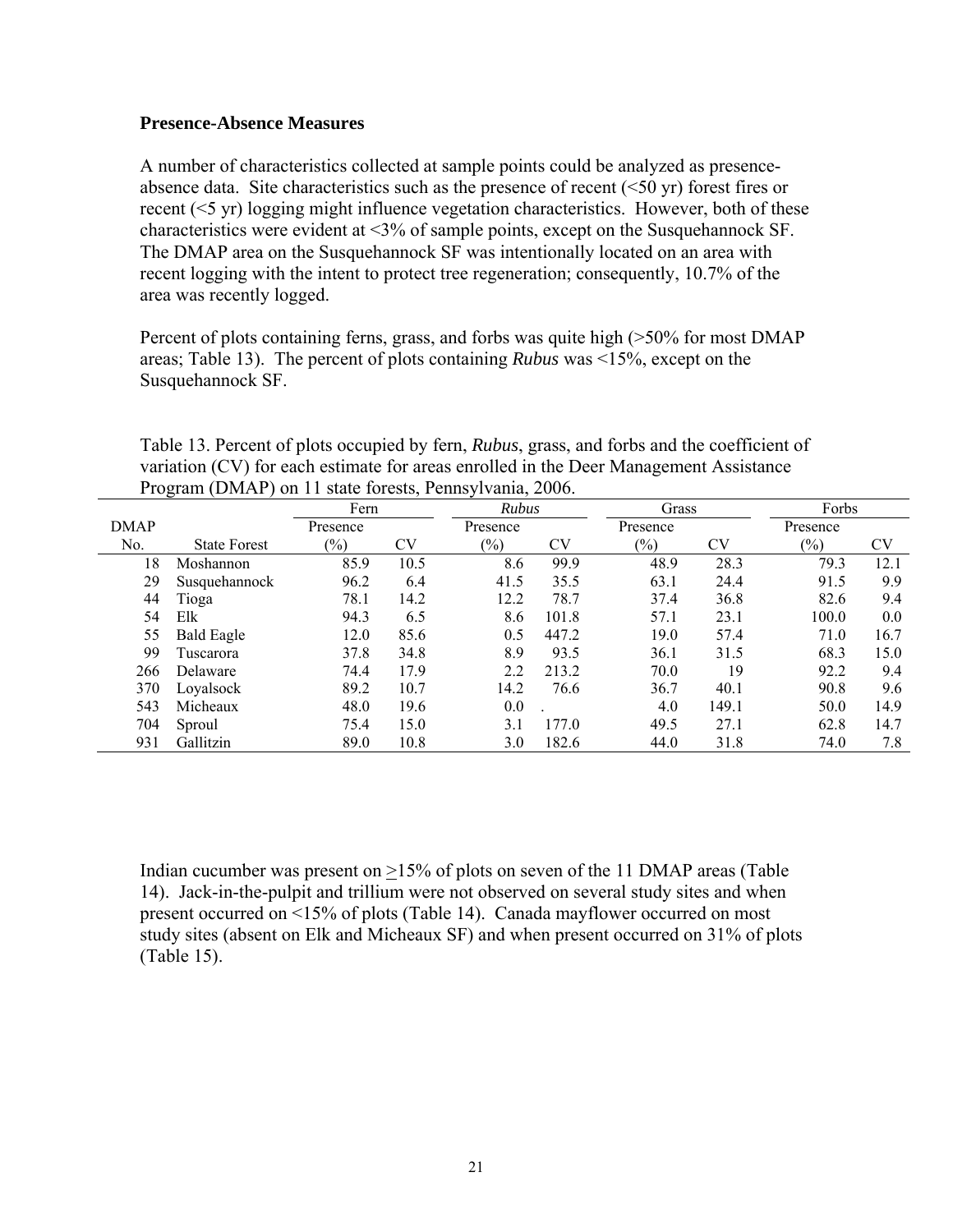|             |                     | Indian cucumber |           | Jack-in-the-pulpit |       | Trillium       |           |
|-------------|---------------------|-----------------|-----------|--------------------|-------|----------------|-----------|
| <b>DMAP</b> |                     | Presence        |           | Presence           |       | Presence       |           |
| No.         | <b>State Forest</b> | $\frac{9}{0}$   | <b>CV</b> | $\binom{0}{0}$     | CV    | $\binom{0}{0}$ | <b>CV</b> |
| 18          | Moshannon           | 34.8            | 40.4      | $\boldsymbol{0}$   |       | 13.1           | 77.5      |
| 29          | Susquehannock       | 13.1            | 82.7      | 15.38              | 74.9  | 4.6            | 145.1     |
| 44          | Tioga               | 16.9            | 64.6      | 1.92               | 218.2 | 11.2           | 83.7      |
| 54          | Elk                 | 22.8            | 54.6      | 0.0                |       | 0.0            |           |
| 55          | <b>Bald Eagle</b>   | 7.0             | 112.7     | 0.0                |       | 0.0            |           |
| 99          | Tuscarora           | 23.9            | 49.3      | 1.67               | 244.9 | 0.6            | 424.3     |
| 266         | Delaware            | 43.3            | 33.6      | 0.0                |       | 3.3            | 168.2     |
| 370         | Loyalsock           | 15.8            | 73.3      | 0.83               | 351.7 | 5.8            | 125.9     |
| 543         | Micheaux            | 2.0             | 223.6     | 0.0                |       | 0.0            |           |
| 704         | Sproul              | 11.8            | 74.7      | 0.0                |       | 0.8            | 360.7     |
| 931         | Gallitzin           | 20.0            | 60.6      | 1.0                | 316.2 | 4.0            | 153.7     |

Table 14. Percent of plots occupied by Indian cucumber, Jack-in-the-pulpit, and trillium and the coefficient of variation (CV) for each estimate for areas enrolled in the Deer Management Assistance Program (DMAP) on 11 state forests, Pennsylvania, 2006.

Table 15. Percent of plots occupied by Canada mayflower, only flowering plants, and only non-flowering plants and the coefficient of variation (CV) for each estimate for areas enrolled in the Deer Management Assistance Program (DMAP) on 11 state forests, Pennsylvania, 2006.

|             |                                                                                    |                            |           | Flowering |           | Non-flowering |           |
|-------------|------------------------------------------------------------------------------------|----------------------------|-----------|-----------|-----------|---------------|-----------|
|             |                                                                                    | Canada                     |           | Canada    |           | Canada        |           |
|             |                                                                                    | mayflower <sup>a</sup>     |           | mayflower |           | mayflower     |           |
| <b>DMAP</b> |                                                                                    | Presence                   |           | Presence  |           | Presence      |           |
| No.         | <b>State Forest</b>                                                                | $\left(\frac{0}{0}\right)$ | <b>CV</b> | $(\%)$    | <b>CV</b> | $(\%)$        | <b>CV</b> |
| 18          | Moshannon                                                                          | 19.3                       | 59.3      | 0.0       |           | 19.3          | 59.3      |
| 29          | Susquehannock                                                                      | 12.3                       | 85.1      | 0.0       |           | 12.3          | 85.1      |
| 44          | Tioga                                                                              | 8.9                        | 93.5      | 1.1       | 202.3     | 8.8           | 95.2      |
| 54          | Elk                                                                                | 31.4                       | 43.2      | 1.4       | 264.6     | 31.4          | 43.2      |
| 55          | <b>Bald Eagle</b>                                                                  | 1.5                        | 258.2     | 0.0       |           | 1.5           | 258.2     |
| 99          | Tuscarora                                                                          | 0.0                        |           | 0.0       |           | 0.0           |           |
| 266         | Delaware                                                                           | 27.8                       | 46.1      | 1.1       | 301.7     | 26.7          | 47.8      |
| 370         | Loyalsock                                                                          | 3.3                        | 171.8     | 0.0       |           | 3.3           | 171.8     |
| 543         | Micheaux                                                                           | 0.0                        |           | 0.0       |           | 0.0           |           |
| 704         | Sproul                                                                             | 1.3                        | 279.4     | 0.8       | 360.7     | 0.8           | 360.7     |
| 931         | Gallitzin                                                                          | 17.0                       | 39.7      | 3.0       | 175.7     | 17.0          | 39.7      |
|             | Some plots may have contained both flowering and non-flowering plants so the total |                            |           |           |           |               |           |

plots occupied by Canada mayflower is less than or equal to the sum of the percent of plots occupied flowering and non-flowering plants.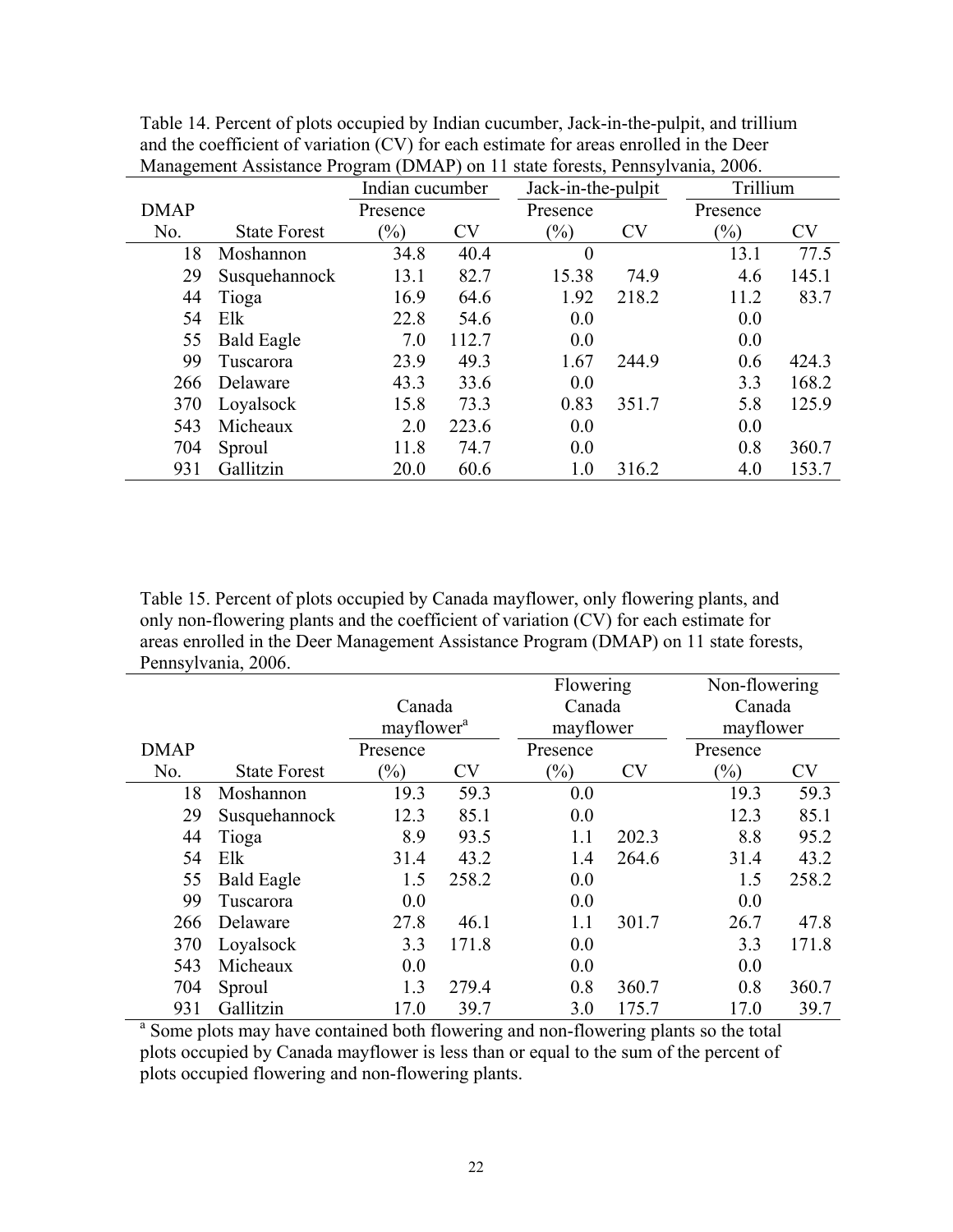The presence of viburnum shrubs, elderberry, and greenbriar was recorded on the 1.5 m  $\times$ 40 m plots, but generally these species were rarely detected (Table 16). Viburnums occurred on 12% of plots on Micheaux SF, 8% of plots on Gallitzin SF, and 6% of plots on Tioga SF but occurred <4% of plots on all other study sites and were never detected on the Susquehannock, Elk, and Loyalsock SF. Elderberry was only detected on the Gallitzin and Tioga SF but only occurred on  $\leq$ 1% of the plots. Greenbriar was absent on Susquehannock, Elk, and Loyalsock SF and occurred on <11% of plots on other study sites.

|             |                     | Viburnum      |     | Elderberry     |     | Greenbriar     |     |
|-------------|---------------------|---------------|-----|----------------|-----|----------------|-----|
| <b>DMAP</b> |                     | Presence      |     | Presence       |     | Presence       |     |
| No.         | <b>State Forest</b> | $\frac{1}{2}$ | CV  | $\binom{0}{0}$ | CV  | $\binom{0}{0}$ | CV  |
| 18          | Moshannon           | 0.7           | 388 | 0.0            |     | 4.1            | 154 |
| 29          | Susquehannock       | 0.0           |     | 0.0            |     | 0.0            |     |
| 44          | Tioga               | 6.2           | 115 | 0.1            | 851 | 0.4            | 491 |
| 54          | Elk                 | 0.0           |     | 0.0            |     | 0.0            |     |
| 55          | <b>Bald Eagle</b>   | 0.5           | 459 | 0.0            |     | 8.0            | 100 |
| 99          | Tuscarora           | 4.4           | 130 | 0.0            |     | 11.1           | 83  |
| 266         | Delaware            | 1.1           | 302 | 0.0            |     | 1.1            | 302 |
| 370         | Loyalsock           | 0.0           |     | 0.0            |     | 0.0            |     |
| 543         | Micheaux            | 12.0          | 81  | 0.0            |     | 6.0            | 129 |
| 704         | Sproul              | 1.8           | 225 | 0.0            |     | 2.1            | 239 |
| 931         | Gallitzin           | 8.0           | 107 | $1.0\,$        | 316 | 4.0            | 144 |

Table 16. Percent of plots occupied by viburnum shrubs (*Viburnum* spp.), elderberry (*Sambucus canadensis*), and greenbriar (*Smilax* spp.) and the coefficient of variation (CV) for each estimate for areas enrolled in the Deer Management Assistance Program (DMAP) on 11 state forests, Pennsylvania, 2006.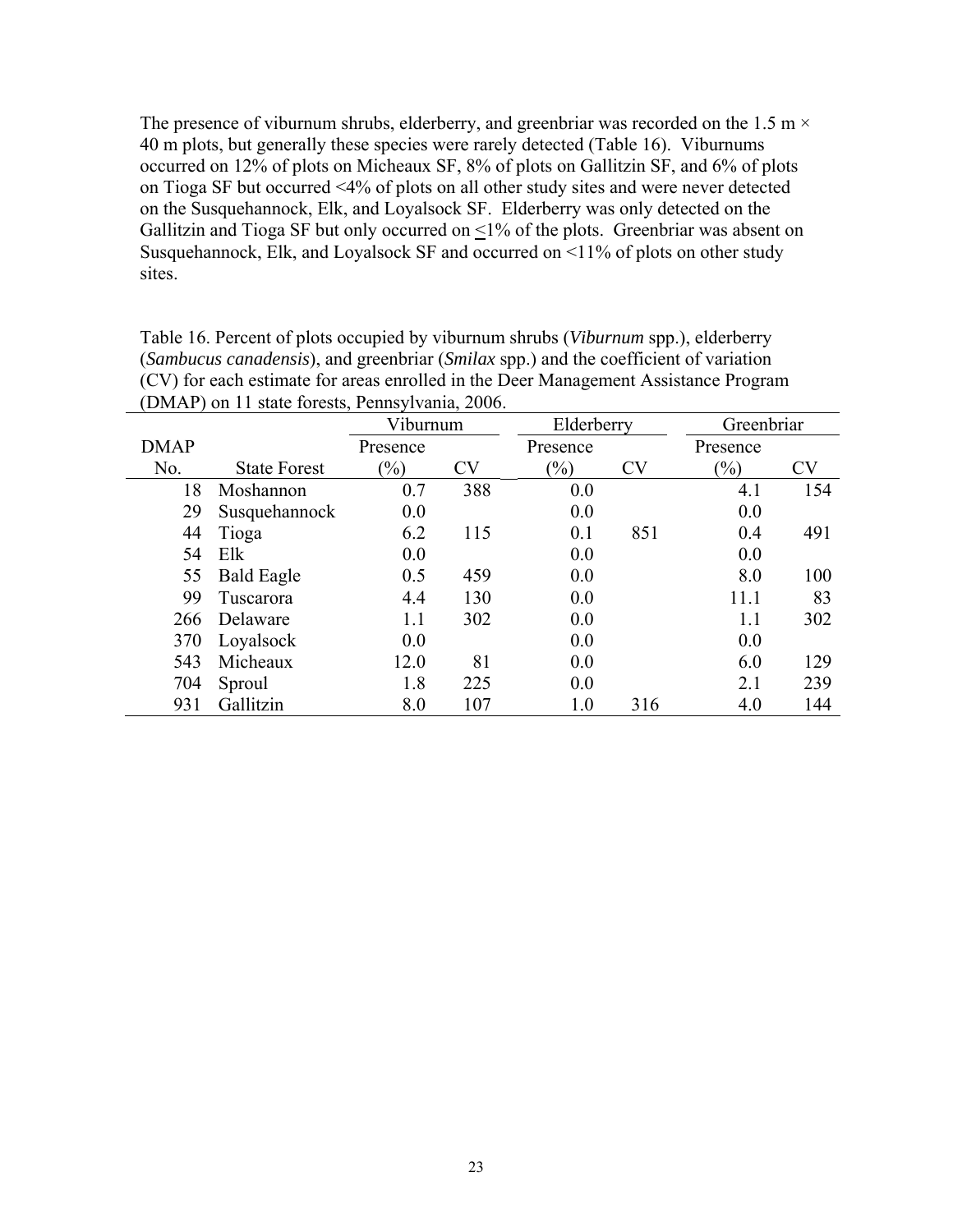## **Percent Cover**

Estimates of percent cover had fair to poor precision, especially for estimates of grass cover and *Rubus* because they were relatively sparse (Tables 17-20). *Rubus* would only be expected to occur on plots with substantial exposure to the sun, which is why it was oftentimes absent (<2% of sites contained >20% *Rubus* cover; Table 21). Grass had <20% coverage on 92% of plots and forbs had <20% coverage on 77% of plots. Ferns had >30% coverage on 32% of plots.

|             | Pennsylvania, 2006. |         |           |           |               |
|-------------|---------------------|---------|-----------|-----------|---------------|
| <b>DMAP</b> |                     | Percent |           |           |               |
| No.         | <b>State Forest</b> | Cover   | <b>SE</b> | <b>CV</b> | 95% CI        |
| 18          | Moshannon           | 30.7    | 7.128     | 23.2      | $19.6 - 48.1$ |
| 29          | Susquehannock       | 37.6    | 9.600     | 25.5      | $23.0 - 61.5$ |
| 44          | Tioga               | 18.5    | 6.729     | 36.4      | $9.3 - 36.9$  |
| 54          | Elk                 | 22.2    | 5.448     | 24.6      | $13.8 - 35.6$ |
| 55          | <b>Bald Eagle</b>   | 3.2     | 3.787     | 116.8     | $0.5 - 19.97$ |
| 99          | Tuscarora           | 8.3     | 5.773     | 69.8      | $2.4 - 28.4$  |
| 266         | Delaware            | 10.0    | 5.191     | 51.8      | $3.9 - 26.1$  |
| 370         | Loyalsock           | 14.9    | 5.421     | 36.3      | $7.5 - 29.8$  |
| 543         | Micheaux            | 1.4     | 0.754     | 55.2      | $0.5 - 3.8$   |
| 704         | Sproul              | 19.9    | 6.424     | 32.3      | $10.7 - 36.9$ |
| 931         | Gallitzin           | 12.4    | 3.630     | 29.3      | $7.1 - 21.7$  |

Table 17. Estimates of percent cover of ferns  $(n = 2,350)$  with measures of precision for areas enrolled in the Deer Management Assistance Program (DMAP) on 11 state forests,

Table 18. Estimates of percent cover of *Rubus* (*n* = 2,350) with measures of precision for areas enrolled in the Deer Management Assistance Program (DMAP) on 11 state forests, Pennsylvania, 2006.

| <b>DMAP</b> |                     | Percent |           |           |              |
|-------------|---------------------|---------|-----------|-----------|--------------|
| No.         | <b>State Forest</b> | Cover   | <b>SE</b> | <b>CV</b> | 95% CI       |
| 18          | Moshannon           | 0.7     | 0.857     | 132.5     | $0.1 - 4.7$  |
| 29          | Susquehannock       | 4.7     | 3.438     | 72.6      | $1.3 - 17.0$ |
| 44          | Tioga               | 1.0     | 1.948     | 195.5     | $0.1 - 11.7$ |
| 54          | Elk                 | 0.6     | 1.135     | 203.7     | $0.1 - 6.9$  |
| 55          | <b>Bald Eagle</b>   | 0.0     | 0.056     | 447.2     | $0.0 - 0.4$  |
| 99          | Tuscarora           | 0.5     | 0.745     | 160.6     | $0.1 - 4.2$  |
| 266         | Delaware            | 1.0     | 3.017     | 300.0     | $0.1 - 19.7$ |
| 370         | Loyalsock           | 2.2     | 3.253     | 151.6     | $0.3 - 18.3$ |
| 543         | Micheaux            | 0.0     |           |           |              |
| 704         | Sproul              | 0.3     | 1.135     | 400.5     | $0.0 - 7.7$  |
| 931         | Gallitzin           | 0.5     | 1.423     | 309.4     | $0.0 - 9.3$  |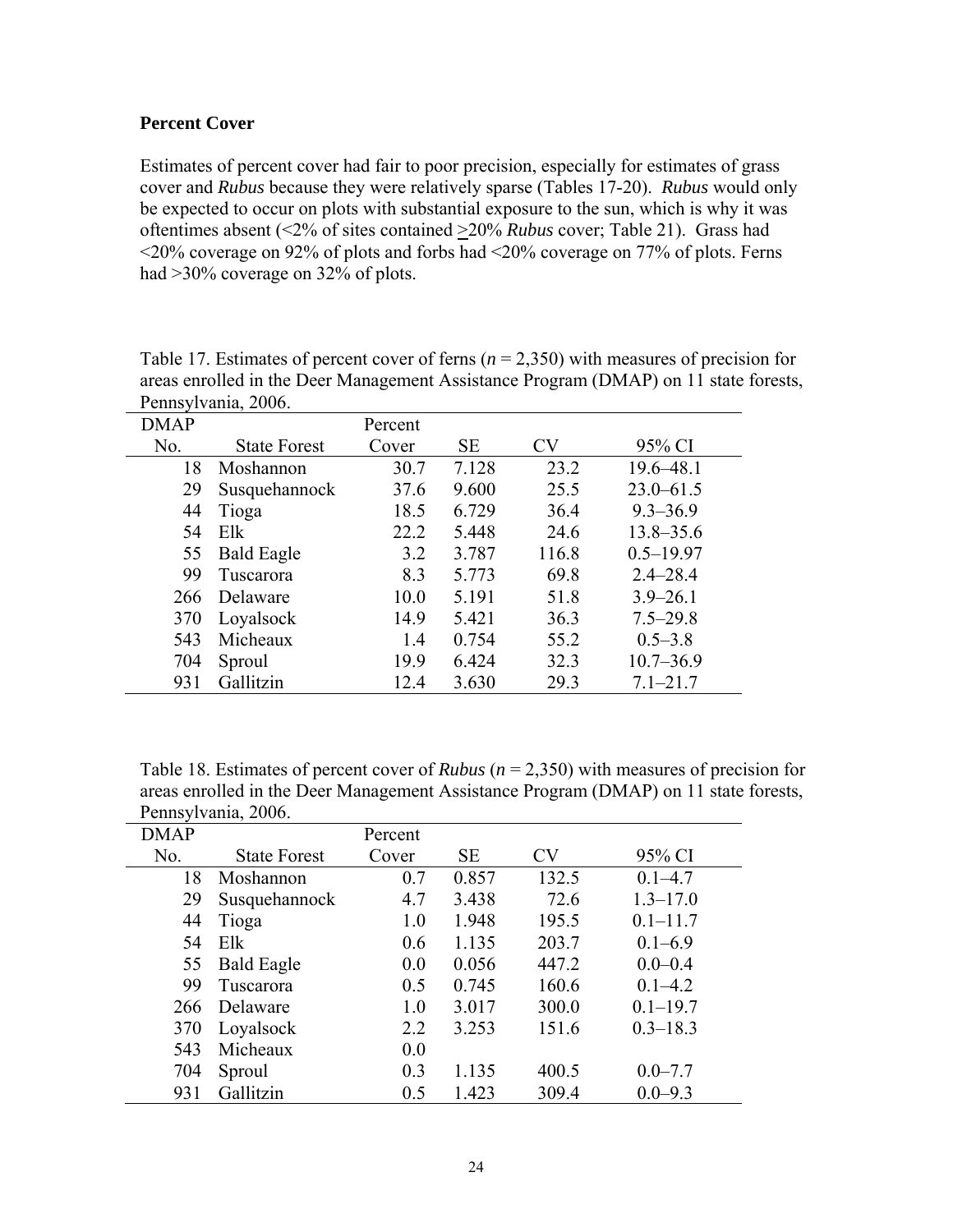| <b>DMAP</b> |                     | Percent |       |           |               |
|-------------|---------------------|---------|-------|-----------|---------------|
| No.         | <b>State Forest</b> | Cover   | SE    | <b>CV</b> | 95% CI        |
| 18          | Moshannon           | 6.4     | 3.954 | 61.8      | $2.1 - 19.5$  |
| 29          | Susquehannock       | 9.3     | 5.611 | 60.4      | $3.1 - 27.7$  |
| 44          | Tioga               | 2.5     | 2.522 | 100.6     | $0.5 - 12.9$  |
| 54          | Elk                 | 4.1     | 2.046 | 50.0      | $1.6 - 10.3$  |
| 55          | <b>Bald Eagle</b>   | 2.4     | 2.410 | 102.8     | $0.4 - 12.4$  |
| 99          | Tuscarora           | 3.5     | 3.009 | 86.8      | $0.8 - 15.1$  |
| 266         | Delaware            | 17.6    | 4.772 | 27.0      | $10.5 - 29.7$ |
| 370         | Loyalsock           | 2.9     | 2.421 | 83.0      | $0.7 - 12.1$  |
| 543         | Micheaux            | 1.0     | 1.795 | 179.5     | $0.1 - 10.5$  |
| 704         | Sproul              | 8.2     | 4.659 | 57.1      | $2.9 - 23.1$  |
| 931         | Gallitzin           | 7.6     | 4.142 | 54.4      | $2.8 - 20.7$  |

Table 19. Estimates of percent cover of grass (*n* = 2,350) with measures of precision for areas enrolled in the Deer Management Assistance Program (DMAP) on 11 state forests, Pennsylvania, 2006.

Table 20. Estimates of percent cover of forbs (*n* = 2,350) with measures of precision for areas enrolled in the Deer Management Assistance Program (DMAP) on 11 state forests, Pennsylvania, 2006.

| <b>DMAP</b> |                     | Percent |           |      |               |
|-------------|---------------------|---------|-----------|------|---------------|
| No.         | <b>State Forest</b> | Cover   | <b>SE</b> | CV   | 95% CI        |
| 18          | Moshannon           | 18.4    | 4.597     | 25.0 | $11.4 - 29.8$ |
| 29          | Susquehannock       | 4.5     | 1.791     | 39.4 | $2.2 - 9.6$   |
| 44          | Tioga               | 14.3    | 4.655     | 32.7 | $7.6 - 26.6$  |
| 54          | Elk                 | 15.4    | 2.930     | 19.0 | $10.7 - 22.3$ |
| 55          | <b>Bald Eagle</b>   | 2.6     | 1.314     | 50.6 | $1.0 - 6.6$   |
| 99          | Tuscarora           | 9.1     | 3.458     | 37.8 | $4.5 - 18.7$  |
| 266         | Delaware            | 35.4    | 7.721     | 21.8 | $23.2 - 54.1$ |
| 370         | Loyalsock           | 22.5    | 6.510     | 29.0 | 12.9-39.2     |
| 543         | Micheaux            | 9.3     | 2.691     | 28.9 | $5.3 - 16.2$  |
| 704         | Sproul              | 11.4    | 3.663     | 32.1 | $6.2 - 21.1$  |
| 931         | Gallitzin           | 11.4    | 2.839     | 25.0 | $7.0 - 18.4$  |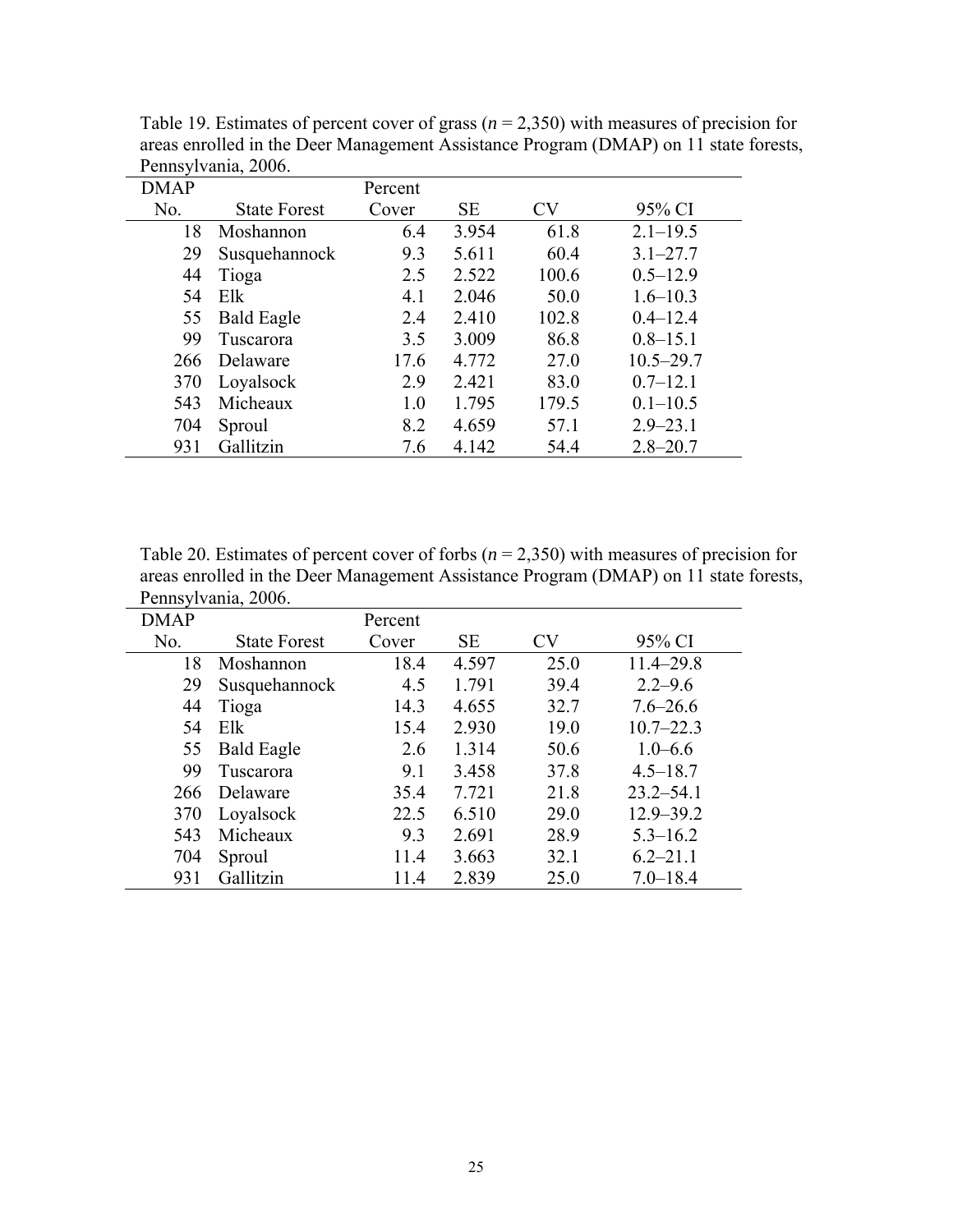| Percent cover | Fern | Forb | Grass | Rubus          |
|---------------|------|------|-------|----------------|
| <10%          | 54.8 | 56.8 | 86.2  | 97.6           |
| $10 - 520%$   | 13.0 | 19.5 | 5.9   | 12             |
| $20 - 30\%$   | 7.4  | 8.9  | 2.4   | 0.3            |
| $30 - 40\%$   | 5.7  | 5.0  | 1.4   | 0 <sub>3</sub> |
| $40 - 50\%$   | 6.5  | 3.2  | 1.9   | 0.2            |
| $50 - 60\%$   | 3.8  | 2.3  | 0.5   | < 0.1          |
| $60 - 70\%$   | 2.8  | 1.9  | 0.3   | 0.0            |
| $70 - 80\%$   | 2.0  | 1.3  | 0.3   | 0.2            |
| $80 - 90\%$   | 2.1  | 0.6  | 0.3   | 0.1            |
| $90 - 100\%$  | 1.6  | 0.6  | 0.6   | 0.1            |
| 100%          | 0.3  | 0.0  | 0.0   | 0.0            |

Table 21. Distribution of the number of sites with grouped levels of percent cover of fern, forbs, grass, and *Rubus* ( $n = 2,350$ ) for areas enrolled in the Deer Management Assistance Program (DMAP) on 11 state forests, Pennsylvania, 2006.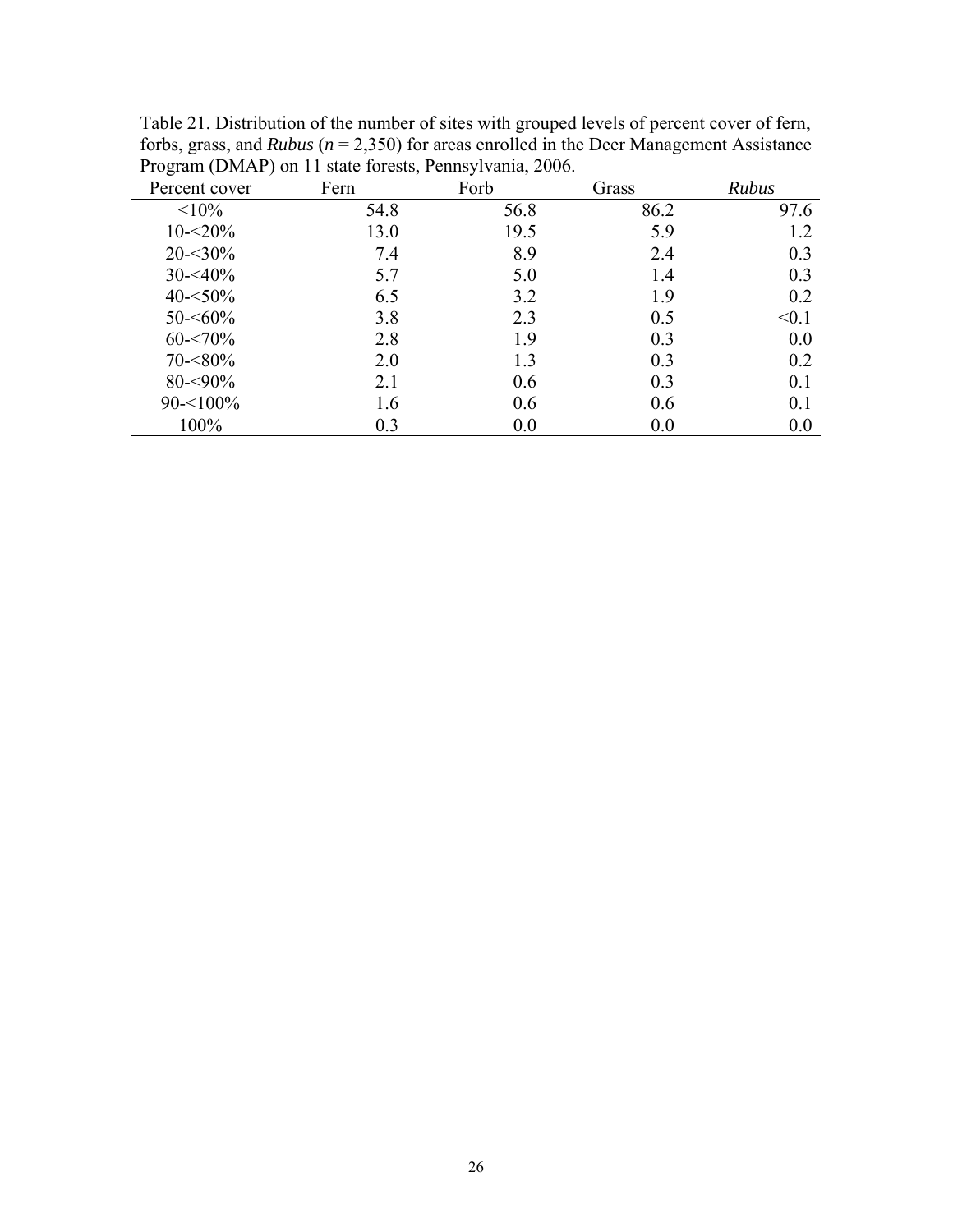## **Flower Counts**

Indian cucumber was the only flower found on all study sites (Tables 22 and 23). Jack-inthe-pulpit was not observed on 6 study sites and trillium were not observed on three study sites (Table 22). Canada mayflower was not observed on two study sites and the number of flowering plants was extremely low (Table 23).

Table 22. Mean number of plants of Indian cucumber, Jack-in-the-pulpit, and trillium (*n* = 2,350) for areas enrolled in the Deer Management Assistance Program (DMAP) on 11 state forests, Pennsylvania, 2006.

| <b>DMAP</b> |                     |                    | No.              |          |           | 95%     | 95%         |
|-------------|---------------------|--------------------|------------------|----------|-----------|---------|-------------|
| No.         | <b>State Forest</b> | Species            | plants           | $\rm SE$ | <b>CV</b> | LCL     | ${\rm UCL}$ |
| 18          | Moshannon           | Indian cucumber    | 2.5              | 1.651    | 66.1      | 0.8     | 8.1         |
| 29          | Susquehannock       | Indian cucumber    | 0.8              | 1.137    | 146.4     | 0.1     | 6.3         |
| 44          | Tioga               | Indian cucumber    | 1.1              | 1.164    | 109.9     | 0.2     | 6.1         |
| 54          | Elk                 | Indian cucumber    | 0.7              | 0.418    | 63.6      | 0.2     | 2.1         |
| 55          | Bald                | Indian cucumber    | 0.11             | 0.207    | 196.9     | 0.0     | 1.24        |
| 99          | Tuscarora           | Indian cucumber    | 1.4              | 1.165    | 82.4      | 0.3     | 5.8         |
| 266         | Delaware            | Indian cucumber    | 2.9              | 1.738    | 59.8      | 1.0     | 8.6         |
| 370         | Loyalsock           | Indian cucumber    | 1.6              | 2.088    | 129.5     | 0.2     | 11.3        |
| 543         | Micheaux            | Indian cucumber    | 0.0              | 0.045    | 223.6     | 0.0     | 0.3         |
| 704         | Sproul              | Indian cucumber    | 0.7              | 0.944    | 145.5     | 0.1     | 5.2         |
| 931         | Gallitzin           | Indian cucumber    | 5.4              | 6.366    | 118.4     | 0.9     | 33.7        |
| 18          | Moshannon           | Jack-in-the-Pulpit | $\boldsymbol{0}$ |          |           |         |             |
| 29          | Susquehannock       | Jack-in-the-Pulpit | 0.5              | 0.633    | 118.4     | 0.1     | 3.4         |
| 44          | Tioga               | Jack-in-the-Pulpit | 0.1              | 0.372    | 316.1     | 0.0     | 2.5         |
| 54          | Elk                 | Jack-in-the-Pulpit | $\boldsymbol{0}$ |          |           |         |             |
| 55          | Bald                | Jack-in-the-Pulpit | $\boldsymbol{0}$ |          |           |         |             |
| 99          | Tuscarora           | Jack-in-the-Pulpit | 0.1              | 0.176    | 287.3     | 0.0     | 1.1         |
| 266         | Delaware            | Jack-in-the-Pulpit | $\boldsymbol{0}$ |          |           |         |             |
| 370         | Loyalsock           | Jack-in-the-Pulpit | 0.0              | 0.015    | 351.7     | 0.0     | 0.1         |
| 543         | Micheaux            | Jack-in-the-Pulpit | $\boldsymbol{0}$ |          |           |         |             |
| 704         | Sproul              | Jack-in-the-Pulpit | $\boldsymbol{0}$ |          |           |         |             |
| 931         | Gallitzin           | Jack-in-the-Pulpit | $0.0\,$          | 0.095    | 316.2     | $0.0\,$ | 0.6         |
| 18          | Moshannon           | Trillium           | 0.2              | 0.162    | 106.8     | 0.0     | 0.8         |
| 29          | Susquehannock       | Trillium           | 0.1              | 0.105    | 210.3     | 0.0     | 0.6         |
| 44          | Tioga               | Trillium           | 0.1              | 0.19     | 131.7     | $0.0\,$ | 1.0         |
| 54          | Elk                 | Trillium           | $\boldsymbol{0}$ |          |           |         |             |
| 55          | Bald                | Trillium           | $\boldsymbol{0}$ |          |           |         |             |
| 99          | Tuscarora           | Trillium           | 0.0              | 0.071    | 424.3     | 0.0     | 0.5         |
| 266         | Delaware            | Trillium           | 0.0              | 0.054    | 194.5     | 0.0     | 0.3         |
| 370         | Loyalsock           | Trillium           | 0.1              | 0.062    | 134.4     | $0.0\,$ | 0.3         |
| 543         | Micheaux            | Trillium           | $\boldsymbol{0}$ |          |           |         |             |
| 704         | Sproul              | Trillium           | 0.0              | 0.154    | 521.7     | 0.0     | 1.1         |
| 931         | Gallitzin           | Trillium           | 0.1              | 0.088    | 194.9     | 0.0     | 0.5         |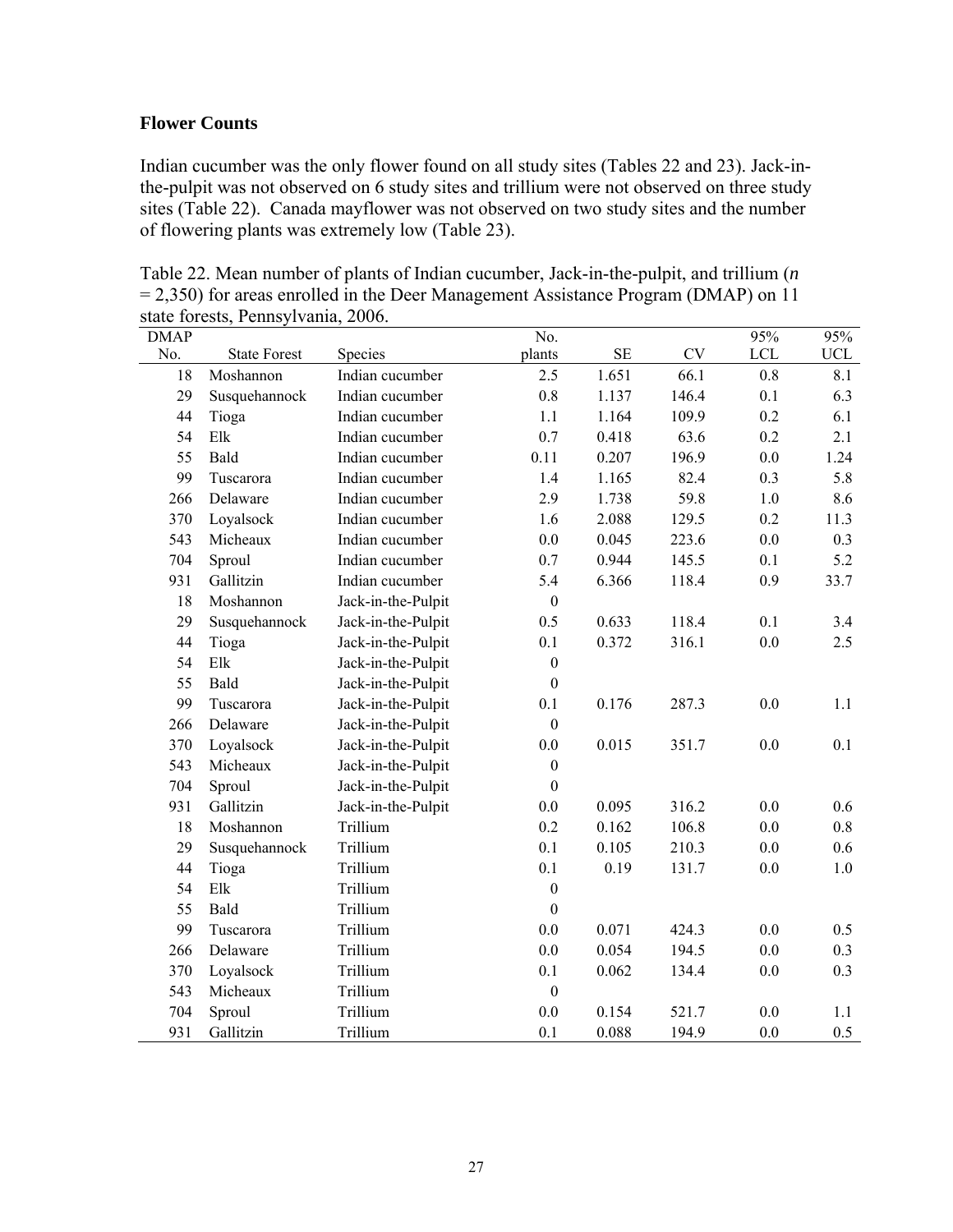| <b>DMAP</b> |                     | $\mu$ rootstance in equal (DNM in ) on in state forests, i emisyrvating, | No.              |          |           | 95% | 95%         |
|-------------|---------------------|--------------------------------------------------------------------------|------------------|----------|-----------|-----|-------------|
| No.         | <b>State Forest</b> | <b>Flowering Status</b>                                                  | plants           | $\rm SE$ | <b>CV</b> | LCL | ${\rm UCL}$ |
| 18          | Moshannon           | All plants                                                               | 2.2              | 2.025    | 92.1      | 0.5 | 10.2        |
| 29          | Susquehannock       | All plants                                                               | 1.1              | 1.042    | 95.1      | 0.2 | 5.3         |
| 44          | Tioga               | All plants                                                               | $0.8\,$          | 1.39     | 167.8     | 0.1 | 8.0         |
| 54          | ${\rm E}$           | All plants                                                               | 4.1              | 2.588    | 63.3      | 1.3 | 12.8        |
| 55          | Bald                | All plants                                                               | 0.2              | 0.604    | 298.1     | 0.0 | 3.93        |
| 99          | Tuscarora           | All plants                                                               | $\boldsymbol{0}$ |          |           |     |             |
| 266         | Delaware            | All plants                                                               | 2.1              | 1.545    | 72.4      | 0.6 | 7.6         |
| 370         | Loyalsock           | All plants                                                               | 0.2              | 0.421    | 194.4     | 0.0 | 2.5         |
| 543         | Micheaux            | All plants                                                               | $\boldsymbol{0}$ |          |           |     |             |
| 704         | Sproul              | All plants                                                               | 0.5              | 2.421    | 521.6     | 0.0 | 16.7        |
| 931         | Gallitzin           | All plants                                                               | 8.8              | 6.11     | 69.8      | 2.6 | 30.1        |
| 18          | Moshannon           | Flowering                                                                | $\boldsymbol{0}$ |          |           |     |             |
| 29          | Susquehannock       | Flowering                                                                | $\boldsymbol{0}$ |          |           |     |             |
| 44          | Tioga               | Flowering                                                                | 0.0              | 0.07     | 291.9     | 0.0 | 0.5         |
| 54          | Elk                 | Flowering                                                                | 0.0              | 0.019    | 264.6     | 0.0 | 0.1         |
| 55          | Bald                | Flowering                                                                | $\boldsymbol{0}$ |          |           |     |             |
| 99          | Tuscarora           | Flowering                                                                | $\boldsymbol{0}$ |          |           |     |             |
| 266         | Delaware            | Flowering                                                                | 0.1              | 0.352    | 301.7     | 0.0 | 2.3         |
| 370         | Loyalsock           | Flowering                                                                | $\boldsymbol{0}$ |          |           |     |             |
| 543         | Micheaux            | Flowering                                                                | $\boldsymbol{0}$ |          |           |     |             |
| 704         | Sproul              | Flowering                                                                | 0.2              | 0.844    | 457       | 0.0 | 5.8         |
| 931         | Gallitzin           | Flowering                                                                | 0.1              | 0.135    | 225.7     | 0.0 | 0.8         |
| 18          | Moshannon           | Non-flowering                                                            | 2.2              | 2.025    | 92.1      | 0.5 | 10.2        |
| 29          | Susquehannock       | Non-flowering                                                            | 1.1              | 1.042    | 95.1      | 0.2 | 5.3         |
| 44          | Tioga               | Non-flowering                                                            | 0.8              | 1.38     | 171.5     | 0.1 | 8.0         |
| 54          | Elk                 | Non-flowering                                                            | 4.1              | 2.587    | 63.4      | 1.3 | 12.8        |
| 55          | Bald                | Non-flowering                                                            | 0.2              | 0.604    | 298.1     | 0.0 | 3.93        |
| 99          | Tuscarora           | Non-flowering                                                            | $\boldsymbol{0}$ |          |           |     |             |
| 266         | Delaware            | Non-flowering                                                            | 2.0              | 1.527    | 75.7      | 0.5 | 7.6         |
| 370         | Loyalsock           | Non-flowering                                                            | 0.2              | 0.421    | 194.4     | 0.0 | 2.5         |
| 543         | Micheaux            | Non-flowering                                                            | $\boldsymbol{0}$ |          |           |     |             |
| 704         | Sproul              | Non-flowering                                                            | 0.3              | 1.607    | 575       | 0.0 | 11.1        |
| 931         | Gallitzin           | Non-flowering                                                            | 8.7              | 6.066    | 69.8      | 2.5 | 29.9        |

Table 23. Mean number of plants of Canada mayflower (all plants, only flowering plants, and only non-flowering plants;  $n = 2,350$  for areas enrolled in the Deer Management Assistance Program (DMAP) on 11 state forests, Pennsylvania, 2006.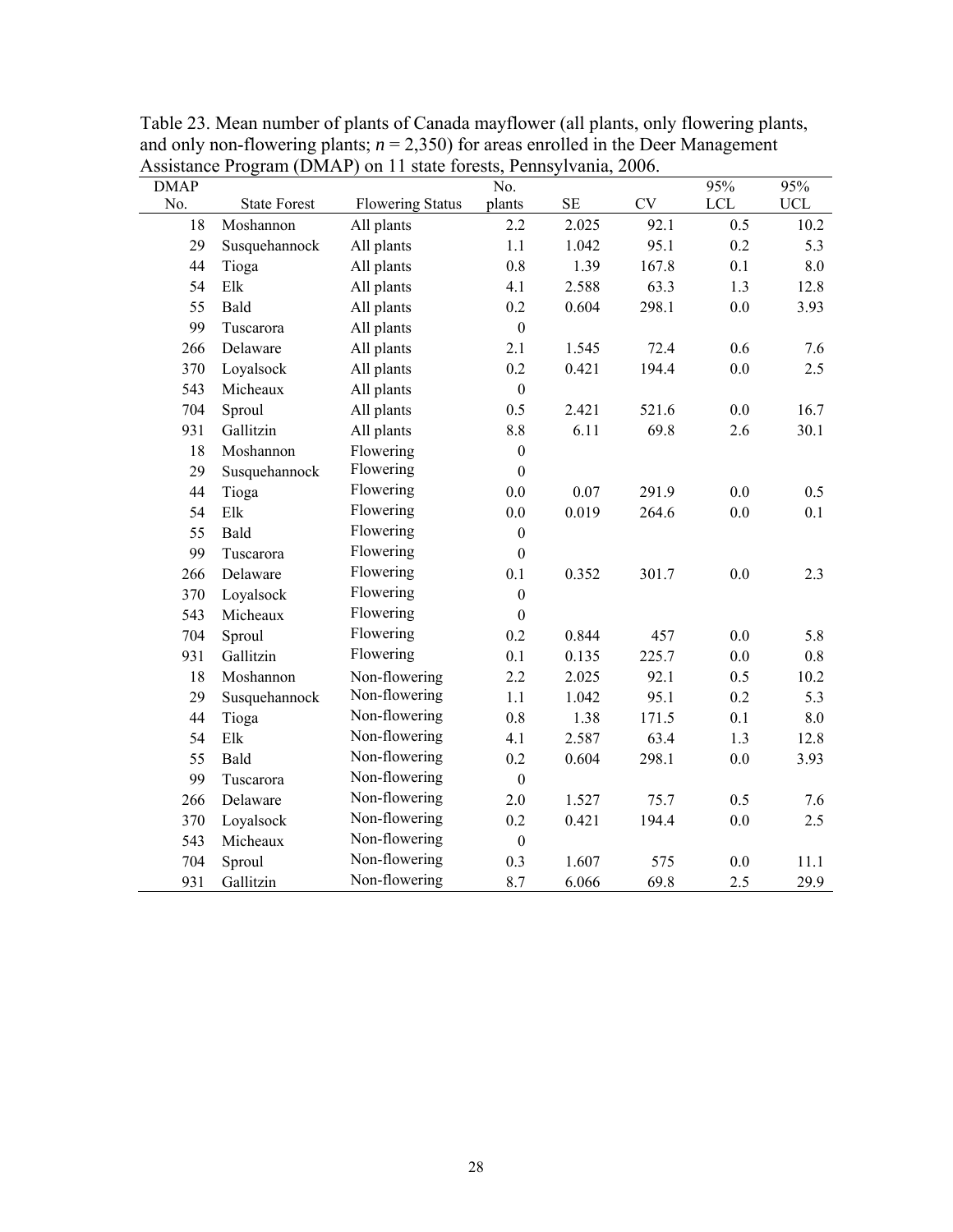## **Modeling Counts of Indian Cucumber**

We modeled the counts of Indian cucumber using a zero-inflated Poisson regression model, because >80% of plots had zero plants present. We found that the best model of number of plants present included percent fern cover and an indicator variable for whether the overstory stocking was >75% ( $0 = \le 75\%$ ;  $1 = \frac{575}{6}$ ; Table 24).

The best model indicated the number of plants declined with greater overstory stocking and fern cover. The inflation probability for zero counts was  $0.8181$  (SE =  $0.00801$ ), which indicates that 82% of plots had zero counts and the remaining 18% of plots were modeled using Poisson regression in which counts were a function of fern cover and overstory stocking (Table 25).

Table 24. Differences in Akaike's Information Criterion (ΔAIC) for models of counts of Indian cucumber on 1.5-m radius plots.

| Model description  | No. parameters | $\Delta AIC^a$ |
|--------------------|----------------|----------------|
| Fern and overstory |                | 0.0            |
| Overstory only     |                | 92             |
| Intercept only     |                | 70.6           |
| Fern only          |                | 75.2           |

 $a \Delta AIC = AIC$  value of given model minus the AIC value for the model with the lowest value.

Table 25. Parameter estimates for the best model of Indian cucumber on 1.5-m radius plots.

| Parameter                                       | Estimate  | SЕ      |
|-------------------------------------------------|-----------|---------|
| Intercept                                       | 0.4239    | 0.19910 |
| Slope for fern percent cover                    | $-0.1775$ | 0.05338 |
| Slope for overstory stocking                    | $-0.1925$ | 0.03360 |
| Inflation probability                           | 1.5037    | 0.05384 |
| Variance of random error associated with blocks | 6.0324    | 0.88160 |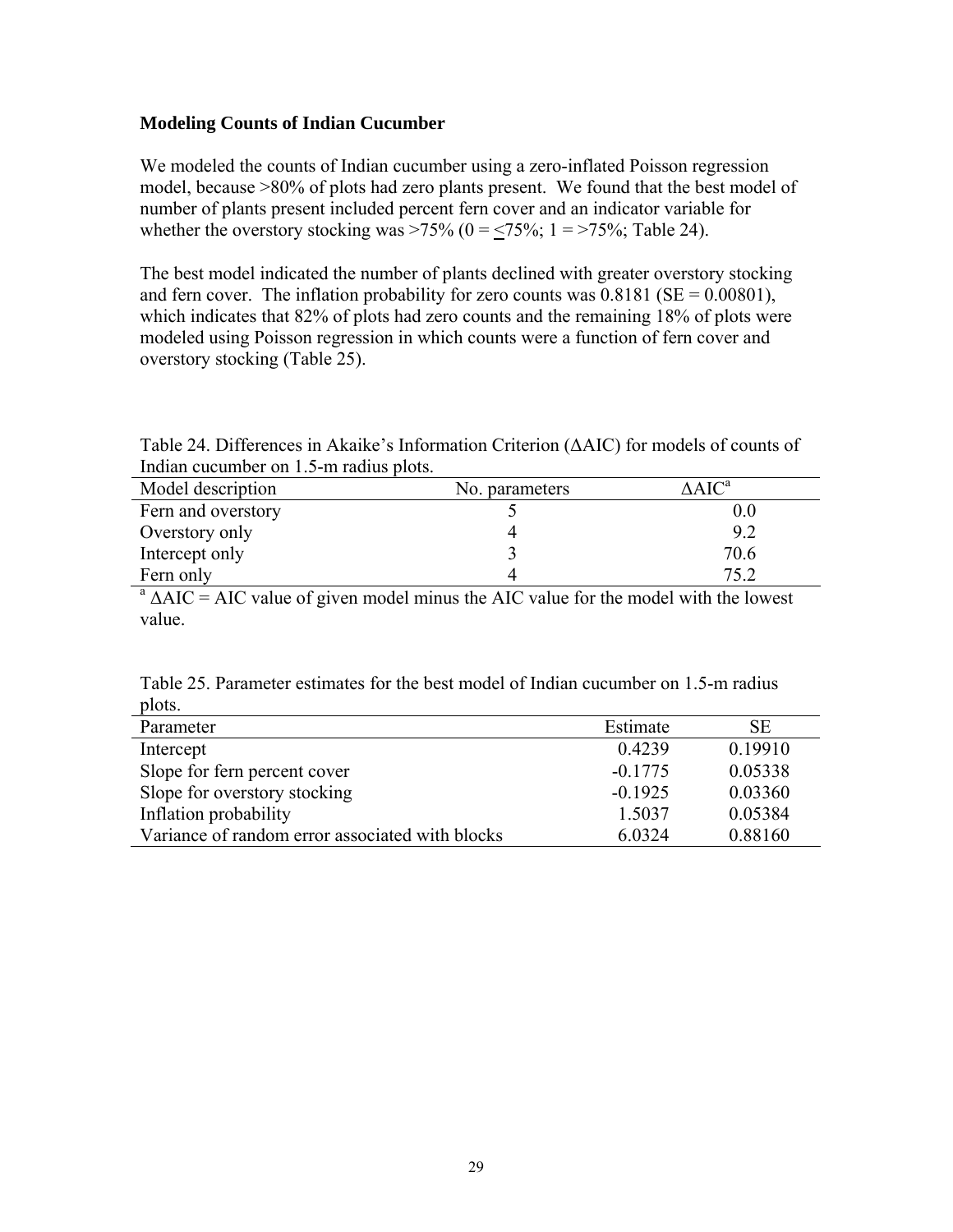#### **Flower Heights**

The precision of estimates of mean heights of the tallest plant in each plot (when present) were fair to poor for Indian cucumber and Jack-in-the pulpit  $(CV = 28.3-64.3\%;$  Tables 26 and 27) and good to fair for Canada mayflower and trillium  $(CV = 10.6 - 59.1\%$ ; Tables 28 and 29). Because plants had to be present before a measurement could be recorded for each plot, sample sizes were limited on some study areas, especially for Jack-in-the-pulpit, and estimates of variance across blocks or plots were not estimable in all cases (e.g., see Jack-in-the-pulpit measurements for Tuscarora SF; Table 27).

|             | -25                                                                                                    |        |       |           |              |              |          |                    |
|-------------|--------------------------------------------------------------------------------------------------------|--------|-------|-----------|--------------|--------------|----------|--------------------|
|             |                                                                                                        | Mean   |       |           |              |              |          | Block:plot         |
| <b>DMAP</b> |                                                                                                        | height |       |           |              | <b>Block</b> | Plot     | variance           |
| No.         | <b>State Forest</b>                                                                                    | (cm)   | SE    | <b>CV</b> | 95% CI       | variance     | variance | ratio <sup>a</sup> |
| 18          | Moshannon                                                                                              | 11.2   | 4.25  | 38.0      | $5.4 - 22.9$ | 0.81         | 17.94    | 0.05               |
| 29          | Susquehannock                                                                                          | 21.3   | 11.62 | 54.5      | $7.8 - 58.0$ | 28.92        | 117.05   | 0.25               |
| 44          | Tioga                                                                                                  | 16.2   | 6.04  | 37.2      | $8.0 - 32.9$ | 1.41         | 35.64    | 0.04               |
| 54          | Elk                                                                                                    | 10.0   | 3.46  | 34.7      | $5.2 - 19.3$ | 1.43         | 11.77    | 0.12               |
| 55          | <b>Bald Eagle</b>                                                                                      | 12.9   | 8.15  | 63.2      | $4.1 - 40.2$ | 5.27         | 63.52    | 0.08               |
| 99          | Tuscarora                                                                                              | 13.2   | 6.56  | 49.6      | $5.3 - 33.2$ | 2.40         | 42.27    | 0.06               |
| 266         | Delaware                                                                                               | 12.0   | 4.80  | 39.9      | $5.7 - 25.6$ | 3.44         | 22.38    | 0.15               |
| 370         | Loyalsock                                                                                              | 12.6   | 5.38  | 42.8      | $5.6 - 28.1$ | 1.68         | 28.16    | 0.06               |
| 543         | Micheaux                                                                                               | 7.0    |       |           |              |              |          |                    |
| 704         | Sproul                                                                                                 | 16.4   | 6.23  | 37.9      | $8.0 - 33.7$ | 4.13         | 36.30    | 0.11               |
| 931         | Gallitzin                                                                                              | 11.3   | 3.20  | 28.3      | $6.5 - 19.4$ | 0.98         | 9.92     | 0.10               |
|             | <sup>a</sup> The variance ratio is the ratio of estimated variances without correcting for sample size |        |       |           |              |              |          |                    |

Table 26. Mean heights and measures of precision for Indian cucumber plants.

to remove the effect of sampling intensity.

|             | $\rightarrow$       |        |       |      |              |              |          |                    |
|-------------|---------------------|--------|-------|------|--------------|--------------|----------|--------------------|
|             |                     | Mean   |       |      |              |              |          | Block:plot         |
| <b>DMAP</b> |                     | height |       |      |              | <b>Block</b> | Plot     | variance           |
| No.         | <b>State Forest</b> | (cm)   | SЕ    | CV   | 95% CI       | variance     | variance | ratio <sup>a</sup> |
| 18          | Moshannon           |        |       |      |              |              |          |                    |
| 29          | Susquehannock       | 17.7   | 6.84  | 38.7 | $8.5 - 36.8$ | 4.94         | 43.65    | 0.11               |
| 44          | Tioga               | 20.7   | 13.31 | 64.3 | $6.5 - 65.6$ | 47.59        | 132.48   | 0.36               |
| 54          | Elk                 |        |       |      |              |              |          |                    |
| 55          | <b>Bald Eagle</b>   |        |       |      |              |              |          |                    |
| 99          | Tuscarora           | 21.0   | 10.58 | 50.4 | $8.3 - 53.3$ | 134.33       |          |                    |
| 266         | Delaware            |        |       |      |              |              |          |                    |
| 370         | Loyalsock           | 43.0   |       |      |              |              |          |                    |
| 543         | Micheaux            |        |       |      |              |              |          |                    |
| 704         | Sproul              | 7.0    |       |      |              |              |          |                    |
| 931         | Gallitzin           | 38.0   |       |      |              |              |          |                    |

Table 27. Mean heights and measures of precision for Jack-in-the-pulpit plants.

931 Gallitzin 38.0<br><sup>a</sup> The variance ratio is the ratio of estimated variances without correcting for sample size to remove the effect of sampling intensity.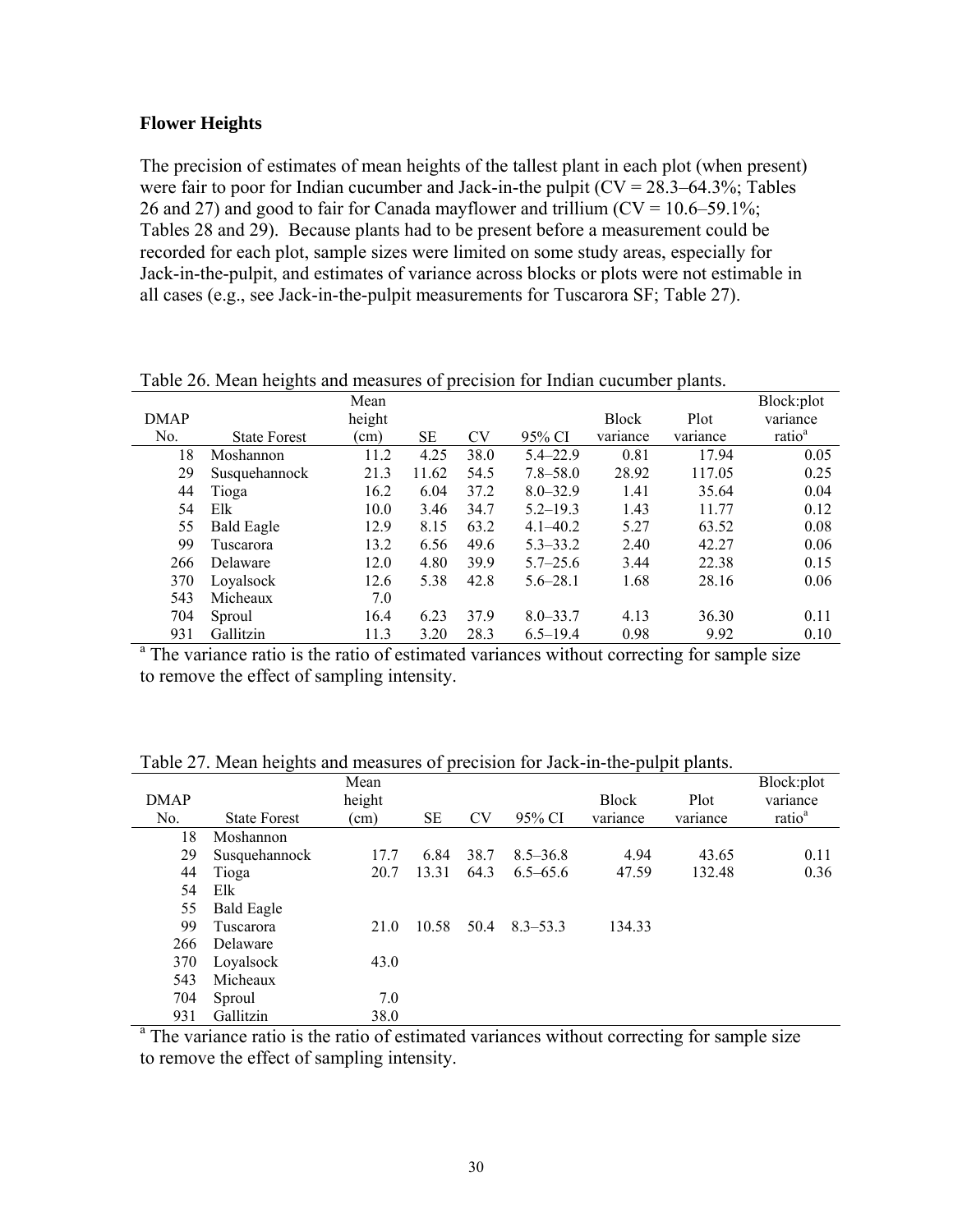|             | っ                                                                                                      |        |      |           |              |              |          |                    |
|-------------|--------------------------------------------------------------------------------------------------------|--------|------|-----------|--------------|--------------|----------|--------------------|
|             |                                                                                                        | Mean   |      |           |              |              |          | Block:plot         |
| <b>DMAP</b> |                                                                                                        | height |      |           |              | <b>Block</b> | Plot     | variance           |
| No.         | <b>State Forest</b>                                                                                    | (cm)   | SЕ   | <b>CV</b> | 95% CI       | variance     | variance | ratio <sup>a</sup> |
| 18          | Moshannon                                                                                              | 4.6    | 1.03 | 22.5      | $3.0 - 7.1$  | 0.07         | 1.03     | 0.07               |
| 29          | Susquehannock                                                                                          | 5.3    | 0.61 | 11.6      | $4.2 - 6.6$  | 0.16         | 0.27     | 0.60               |
| 44          | Tioga                                                                                                  | 6.2    | 1.09 | 17.7      | $4.4 - 8.7$  | 0.18         | 1.07     | 0.17               |
| 54          | Elk                                                                                                    | 4.6    | 1.07 | 23.1      | $3.0 - 7.2$  | 0.38         | 1.09     | 0.35               |
| 55          | <b>Bald Eagle</b>                                                                                      | 5.0    | 0.53 | 10.6      | $4.1 - 6.2$  | 0.33         |          |                    |
| 99          | Tuscarora                                                                                              |        |      |           |              |              |          |                    |
| 266         | Delaware                                                                                               | 5.4    | 0.90 | 16.7      | $3.9 - 7.5$  | 0.12         | 0.77     | 0.16               |
| 370         | Loyalsock                                                                                              | 7.8    | 2.02 | 25.8      | $4.8 - 12.9$ | 2.19         | 2.25     | 0.98               |
| 543         | Micheaux                                                                                               |        |      |           |              |              |          |                    |
| 704         | Sproul                                                                                                 | 7.8    | 1.43 | 18.3      | $5.5 - 11.1$ | 2.34         |          |                    |
| 931         | Gallitzin                                                                                              | 4.3    | 0.56 | 12.9      | $3.4 - 5.6$  | 0.34         | 0.07     | 4.60               |
|             | <sup>a</sup> The variance ratio is the ratio of estimated variances without correcting for sample size |        |      |           |              |              |          |                    |

Table 28. Mean heights and measures of precision for Canada mayflower plants.

to remove the effect of sampling intensity.

Table 29. Mean heights and measures of precision for trillium plants.

|             |                     | Mean   |           |      |               |              |          | Block:plot         |
|-------------|---------------------|--------|-----------|------|---------------|--------------|----------|--------------------|
| <b>DMAP</b> |                     | height |           |      |               | <b>Block</b> | Plot     | variance           |
| No.         | <b>State Forest</b> | (cm)   | <b>SE</b> | CV   | 95% CI        | variance     | variance | ratio <sup>a</sup> |
| 18          | Moshannon           | 13.5   | 2.69      | 19.9 | $9.2 - 19.9$  | 1.79         | 6.48     | 0.28               |
| 29          | Susquehannock       | 17.3   | 10.19     | 59.1 | $5.9 - 50.4$  | 5.60         | 99.25    | 0.06               |
| 44          | Tioga               | 17.9   | 4.28      | 23.8 | $11.3 - 28.4$ | 1.05         | 17.59    | 0.06               |
| 54          | Elk                 |        |           |      |               |              |          |                    |
| 55          | <b>Bald Eagle</b>   |        |           |      |               |              |          |                    |
| 99          | Tuscarora           |        |           |      |               |              |          |                    |
| 266         | Delaware            | 31.3   | 16.96     | 54.3 | $11.6 - 84.6$ | 351.56       | 6.25     | 56.25              |
| 370         | Loyalsock           | 11.5   | 2.10      | 18.3 | $8.0 - 16.4$  | 1.35         | 3.35     | 0.40               |
| 543         | Micheaux            |        |           |      |               |              |          |                    |
| 704         | Sproul              | 23.7   | 5.16      | 21.8 | $15.5 - 36.1$ | 28.78        |          |                    |
| 931         | Gallitzin           | 10.8   | 3.96      | 36.5 | $5.4 - 21.7$  | 22.03        | 0.25     | 88.11              |

931 Gallitzin 10.8 3.96 36.5 5.4–21.7 22.03 0.25 88.11 <sup>a</sup> The variance ratio is the ratio of estimated variances without correcting for sample size to remove the effect of sampling intensity.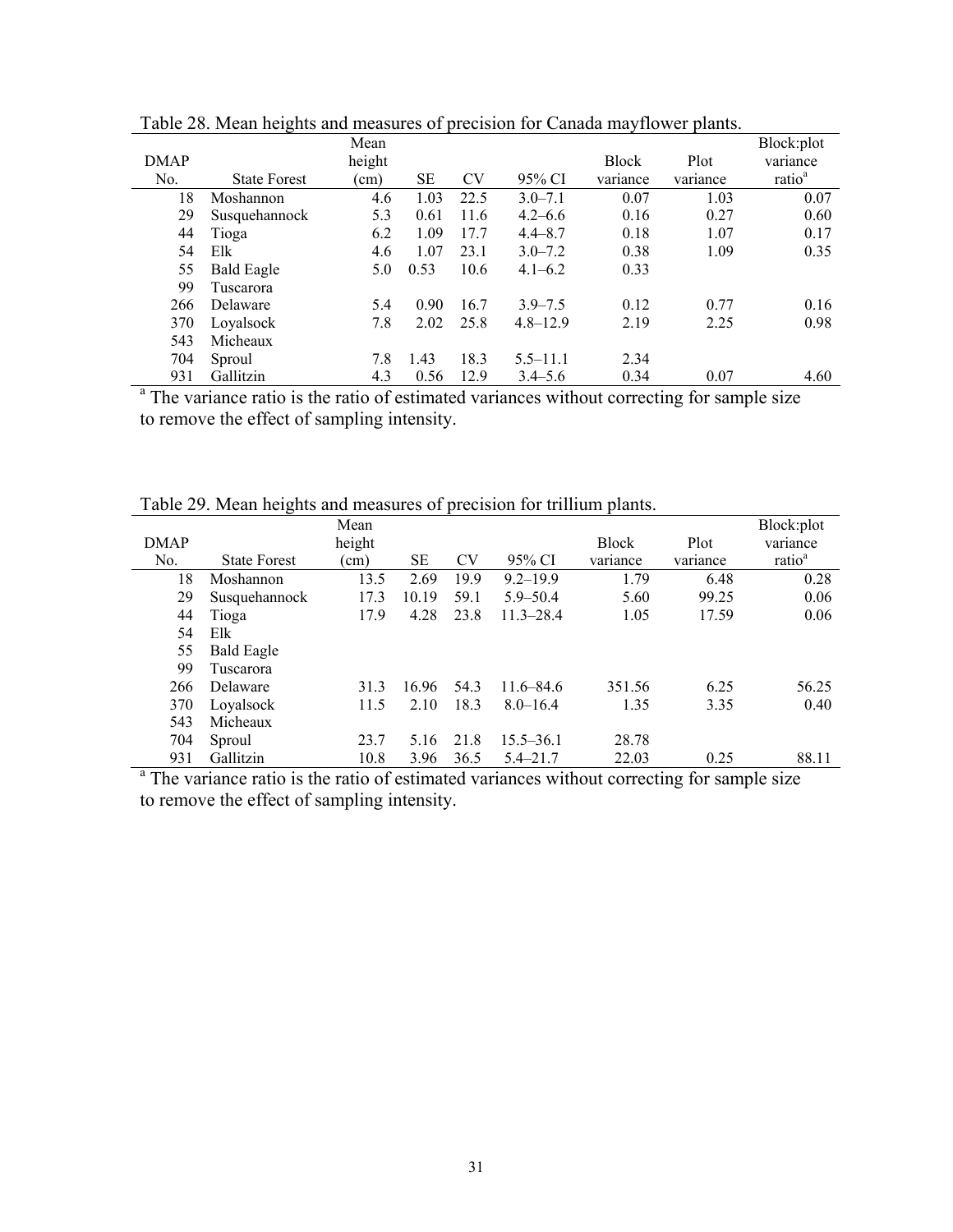## **Advanced Tree Regeneration**

The precision of index values for advanced tree regeneration was fair to poor for most study areas, but the percentage of plots adequately stocked was quite low  $(\leq 20\%;$  Table 30). The Susquehannock State Forest had the greatest percentage of plots adequately stocked (72.4%,) and lowest CV (26%). On most study areas, most blocks lacked adequate advanced regeneration (Table 31). Therefore, even though the precision of this measure was poor, there is potential for dramatic increases in the percent of plots adequately stocked. We found that reducing the weighting of tree seedlings (30–150 cm tall) from 20 to 10 had little effect on results.

Table 30. Percent of plots adequately stocked with advanced regeneration for plots with <75% overstory stocking, <25% fern cover, and <1,000 stems/acre of interference tree or shrub species. Each sapling  $(>1.5 \text{ m tall and } 10 \text{ cm dbh})$  is given a weighted count of 50 and each seedling (30–150 cm tall) is given a weighted count of 20.

|             | Percent             |            |           |           |                |  |  |  |  |
|-------------|---------------------|------------|-----------|-----------|----------------|--|--|--|--|
| <b>DMAP</b> |                     | adequately |           |           |                |  |  |  |  |
| No.         | <b>State Forest</b> | stocked    | <b>SE</b> | <b>CV</b> | 95% CI         |  |  |  |  |
| 18          | Moshannon           | 31.2       | 15.9      | 50.3      | $12.3 - 79.3$  |  |  |  |  |
| 29          | Susquehannock       | 72.4       | 19.1      | 26.0      | $43.8 - 119.7$ |  |  |  |  |
| 44          | Tioga               | 19.2       | 13.7      | 70.2      | $5.6 - 66.6$   |  |  |  |  |
| 54          | Elk                 | 10.5       | 11.3      | 106.9     | $1.9 - 58.0$   |  |  |  |  |
| 55          | <b>Bald Eagle</b>   | 11.8       | 10.8      | 84.1      | $2.8 - 49.4$   |  |  |  |  |
| 99          | Tuscarora           | 21.1       | 8.2       | 38.8      | $10.1 - 43.9$  |  |  |  |  |
| 266         | Delaware            | 16.9       | 11.0      | 64.4      | $5.3 - 53.8$   |  |  |  |  |
| 370         | Loyalsock           | 14.8       | 10.3      | 68.8      | $4.4 - 50.2$   |  |  |  |  |
| 543         | Micheaux            | 20.8       | 9.8       | 46.8      | $8.7 - 49.7$   |  |  |  |  |
| 704         | Sproul              | 20.2       | 12.5      | 61.2      | $6.7 - 61.0$   |  |  |  |  |
| 931         | Gallitzin           | 12.5       | 5.8       | 46.3      | $5.3 - 29.6$   |  |  |  |  |

Table 31. Distribution of the percent of plots within each block that are adequately stocked for plots with <75% overstory stocking, <25% fern cover, and <1,000 stems/acre of interference tree or shrub species.

|                  | Percent of plots adequately stocked per block |          |                |                |                             |                   |          |          |               |          |          |     |
|------------------|-----------------------------------------------|----------|----------------|----------------|-----------------------------|-------------------|----------|----------|---------------|----------|----------|-----|
| DMAP No.         | <b>State Forest</b>                           |          | 10             | 20             | 30                          | 40                | 50       | 60       | 70            | 80       | 90       | 100 |
| 18               | Moshannon                                     | 13       | 0              | C              | $\mathcal{D}$               | $\mathcal{D}$     | 3        | 0        | $\theta$      | 0        | $\theta$ | 5   |
| 29               | Susquehannock                                 | $\theta$ |                |                |                             | $\theta$          |          |          | $\mathcal{D}$ | 0        | $\theta$ | 6   |
| 44               | Tioga                                         | 40       | 2              | 3              | 6                           | っ                 | 3        | 4        |               |          | $\theta$ |     |
| 54               | Elk                                           | 5        | $\theta$       | 0              |                             |                   | $\theta$ | $\Omega$ | $\Omega$      | $\theta$ | $\theta$ |     |
| 55               | <b>Bald Eagle</b>                             | 12       | 0              | $\mathfrak{D}$ | 0                           |                   | 0        | 0        | $\theta$      | 0        | $\theta$ |     |
| 99               | Tuscarora                                     | 10       |                | າ              |                             | $\theta$          |          | 0        | $\theta$      | 0        | 0        |     |
| 266              | Delaware                                      | 4        | ာ              |                |                             | $\mathbf{\Omega}$ | $\Omega$ |          | $\Omega$      | 0        | $\theta$ |     |
| 370              | Loyalsock                                     | 6        |                | $\mathfrak{D}$ | $\mathcal{D}_{\mathcal{A}}$ |                   | 0        | $\Omega$ | $\theta$      | 0        | 0        |     |
| 543              | Micheaux                                      |          | $\overline{2}$ | $\theta$       |                             |                   | 0        | 0        | $\theta$      | 0        | $\theta$ |     |
| 704              | Sproul                                        | 19       | $\mathcal{D}$  | 4              |                             |                   | 3        |          | $\theta$      | າ        | $\theta$ |     |
| Gallitzin<br>931 |                                               | 8        |                |                |                             |                   |          |          |               |          | 0        |     |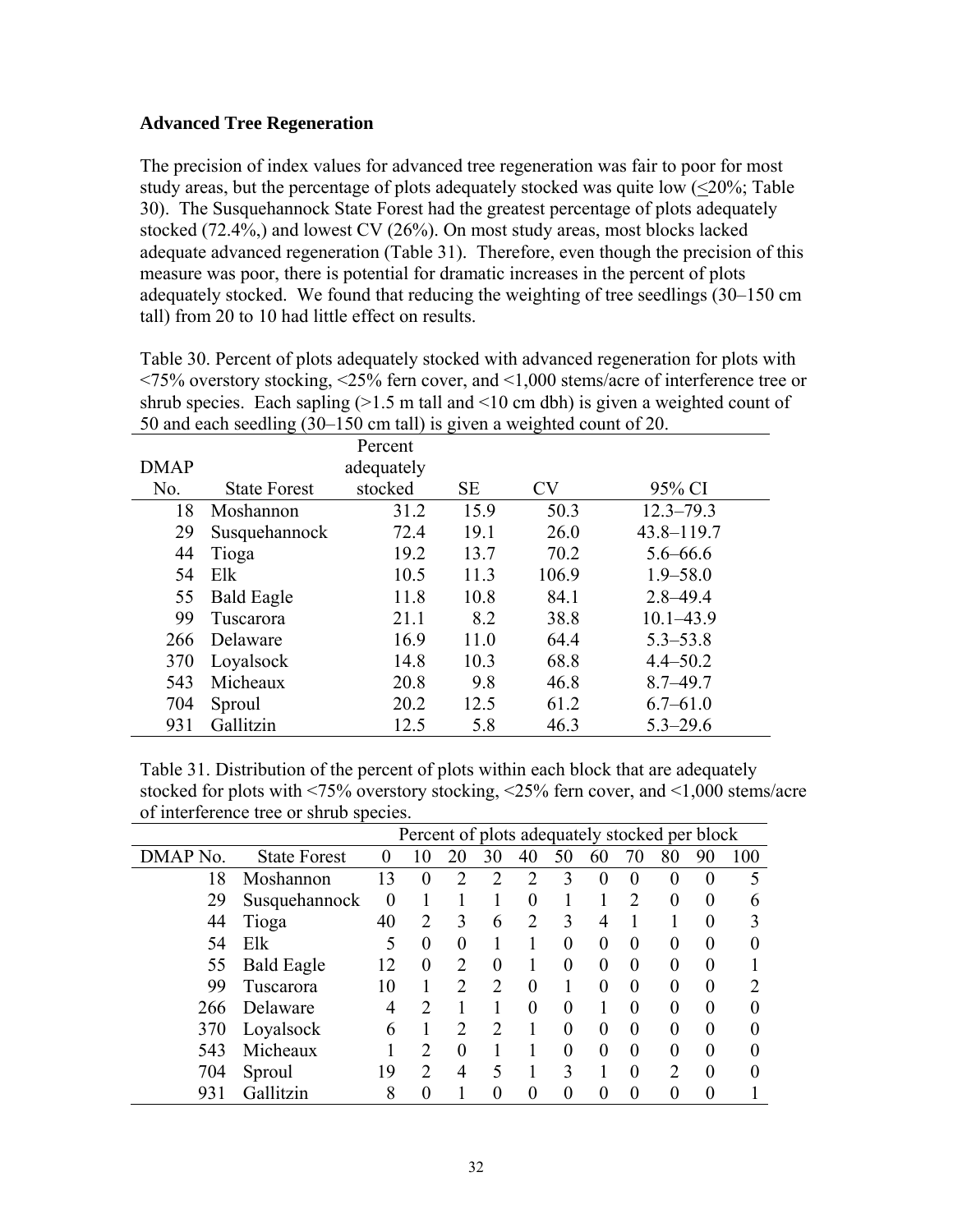## **Browsing of Tree Seedlings**

Browsing of tree seedlings is difficult to interpret because seedlings have to be present before browsing can be measured. Consequently, on five of the 11 study sites, the proportion of unpalatable species browsed was greater than for palatable species. In general, the precision of these estimates is good to fair  $(CV = 13.9 - 76.1)$ .

|                |                     | All species |           |      | Palatable species | Unpalatable species |           |  |
|----------------|---------------------|-------------|-----------|------|-------------------|---------------------|-----------|--|
| <b>DMAP</b>    |                     |             |           |      |                   |                     |           |  |
| N <sub>0</sub> | <b>State Forest</b> | n           | <b>CV</b> | n    | <b>CV</b>         | n                   | <b>CV</b> |  |
| 18             | Moshannon           | 0.47        | 38.7      | 0.50 | 36.5              | 0.29                | 76.1      |  |
| 29             | Susquehannock       | 0.41        | 26.2      | 0.36 | 38.0              | 0.47                | 37.3      |  |
| 44             | Tioga               | 0.50        | 33.2      | 0.48 | 39.4              | 0.55                | 33.8      |  |
| 54             | Elk                 | 0.77        | 13.9      | 0.78 | 14.8              | 0.6                 | 72.7      |  |
| 55             | <b>Bald Eagle</b>   | 0.49        | 46.5      | 0.47 | 57.5              | 0.46                | 68.0      |  |
| 99             | Tuscarora           | 0.51        | 35.2      | 0.43 | 64.8              | 0.66                | 36.4      |  |
| 266            | Delaware            | 0.63        | 46.3      | 0.55 | 52.3              | 1.00                |           |  |
| 370            | Loyalsock           | 0.76        | 19.8      | 0.74 | 21.9              | 0.79                | 14.5      |  |
| 543            | Micheaux            | 0.78        | 20.4      | 0.79 | 20.6              | 0.00                |           |  |
| 704            | Sproul              | 0.42        | 40.1      | 0.46 | 37.7              | 0.23                | 71.0      |  |
| 931            | Gallitzin           | 0.59        | 16.6      | 0.58 | 21.7              | 0.82                | 16.7      |  |

Table 32. Proportion (*p*) of tree seedlings (30–150 cm tall) with evidence of deer browsing with coefficient of variation (CV) for all tree species, only species palatable to deer, and only unpalatable species.

# **Statistical Power to Detect Changes**

Mean heights of the tallest Indian cucumber plant in each plot where the species was present ranged from 7.0 to 21.3 cm (Table 26), whereas the reported height for this species is 20–90 cm (http://plants.usda.gov). We estimated that a repeated sampling design could have a >80% chance (statistical power) of detecting increases of 8–30 cm depending on the DMAP area (Figure 9).

The statistical power to detect increases in stem density of tree seedlings (30–150 cm tall) was poor, but areas with low stem densities had a  $>80\%$  chance of detecting increases of <800 stems/acre (Bald Eagle and Micheaux state forests; Figure 10). Areas with current stem densities of >1,000 stems/acre had little chance of even detecting increases of >1,500 stems/acre (Table 11).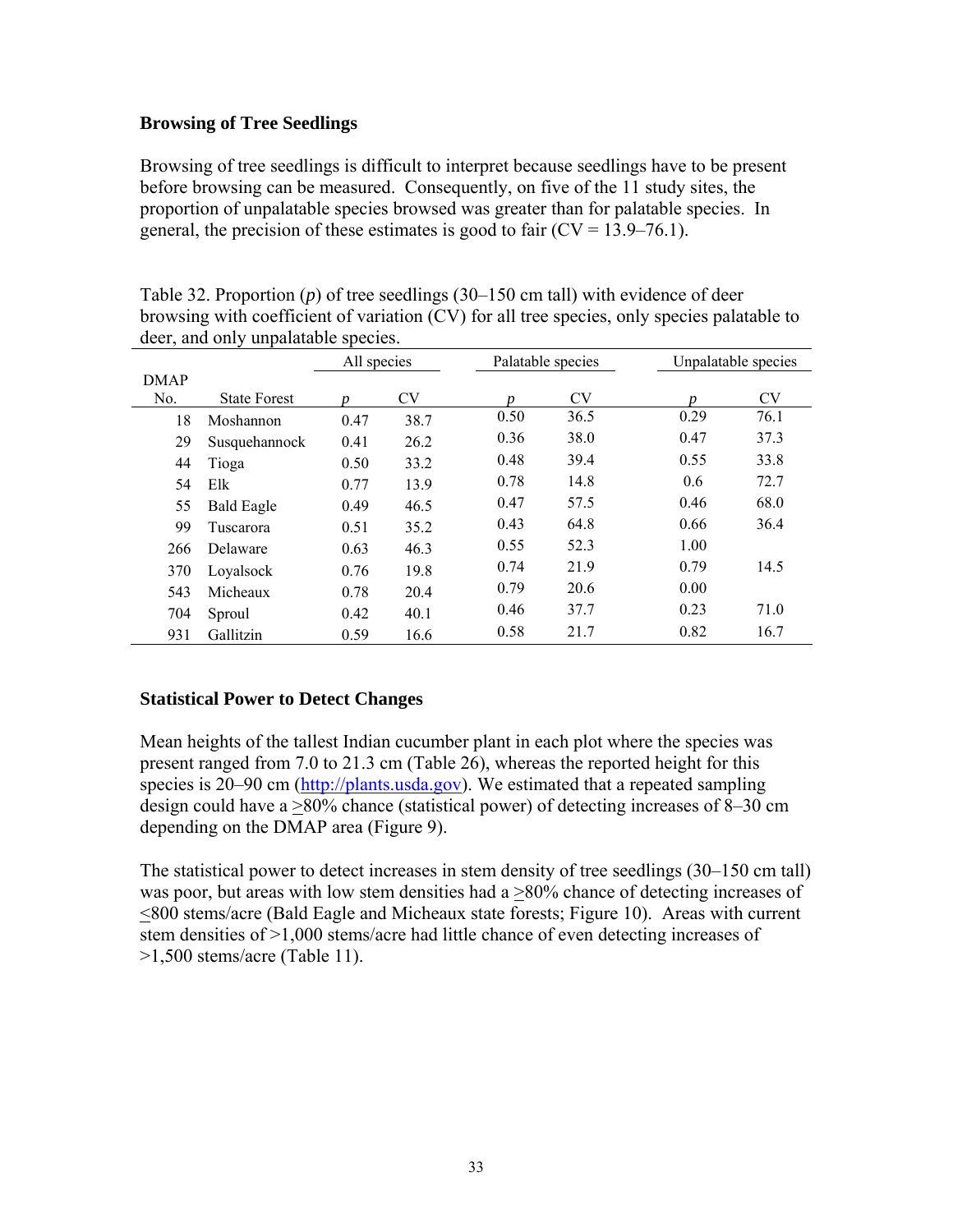

Figure 9. Statistical power ( $\alpha$  = 0.05) to detect an increase in mean height of Indian cucumber assuming a normal distribution and variances remain constant during the two sampling periods. Power curves (bottom to top) are for areas enrolled in the Deer Management Assistance Program on Susquehanna, Bald Eagle, Tuscarora, Sproul, Tioga, Loyalsock, Delaware, Moshannon, Elk, and Gallitzin state forests.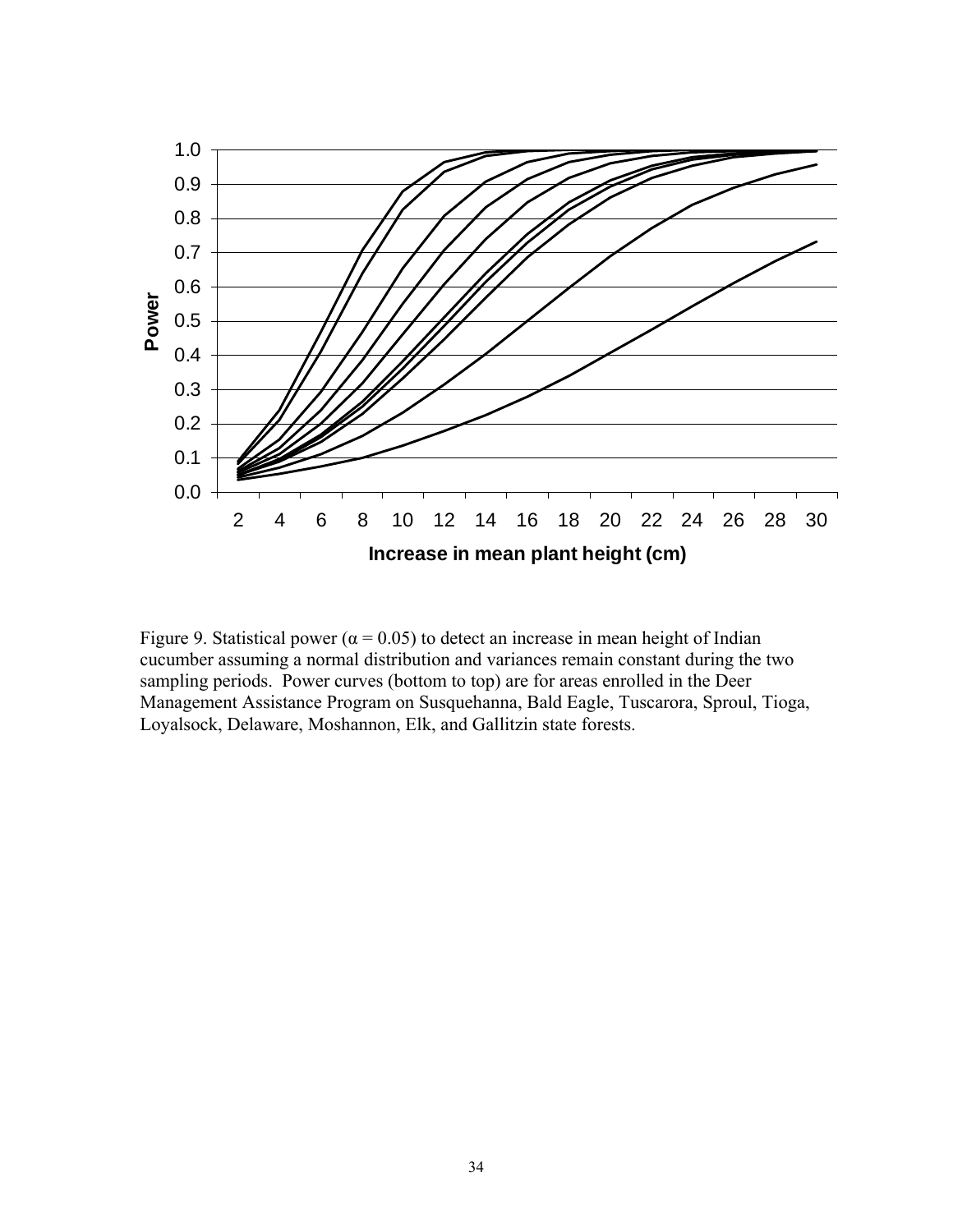

Figure 10. Statistical power ( $\alpha$  = 0.05) to detect an increase in stem density of tree seedlings (30–150 cm tall) assuming a normal distribution and variances remain constant during the two sampling periods. Power curves (bottom to top) are for areas enrolled in the Deer Management Assistance Program on Susquehanna, Moshannon, Tuscarora, Loyalsock, Elk, Sproul, Tioga, Delaware, Gallitzin, Micheaux, and Bald Eagle state forests.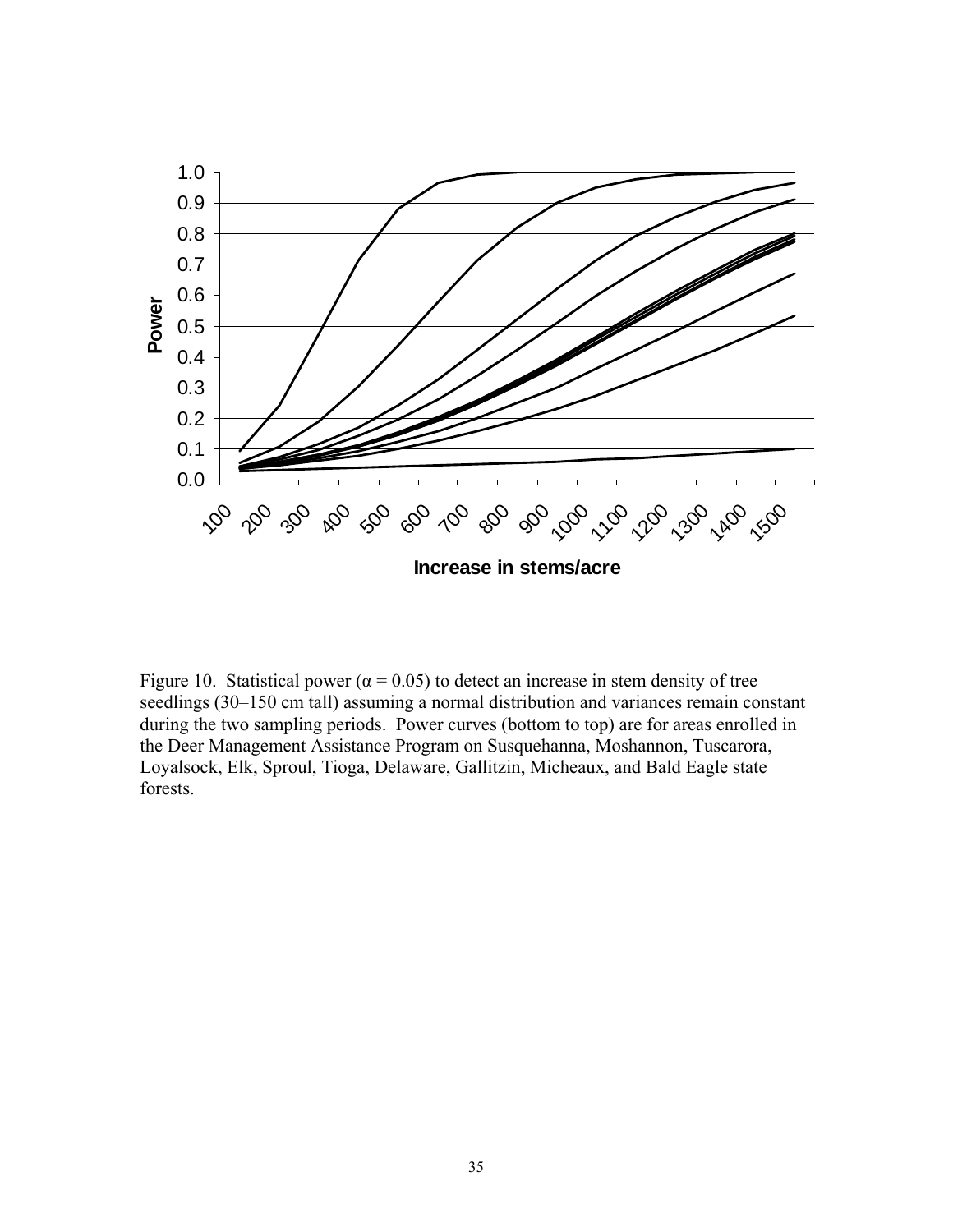#### **DISCUSSION**

## **Improvements to Sampling Design**

The sampling design employed for this study was a two-stage design in which squaremile blocks were randomly selected, and then within each block 10 sample points were visited for data collection. Thus, there were two sources of variability that needed to be accounted for in the estimation of variances of parameters: variability among blocks and variability among sample points (within blocks).

A consistent pattern among all measurements was that variability among blocks was almost inconsequential compared to the variability among sample points (block:plot variance ratios <<1). Thus, our recommendation for more efficient sampling is to reduce the number of blocks visited and to increase the number of sample points within each block. In 2006, we sampled 54–100% of the blocks in each DMAP area.

For DMAP areas of <20 square miles, we recommend visiting five blocks (sampling fraction >25%). For larger DMAP areas, visit an additional block for every additional 10 square miles of area above 20 square miles (sampling fraction  $\geq$  20% for 30 mi<sup>2</sup>,  $\geq$  16% for 50 mi<sup>2</sup>, etc.). Also, we recommend each block contain 20 sample points (instead of 10).

Reducing the number of blocks sampled and increasing the number of sample sites within each block has two advantages. First, the ratio of block:plot variances will become more equal (closer to 1.0), which should result in about the same overall precision as observed for this study. For example, estimates of seedling stems densities (0.30–1.5 m tall) from 1.5-m radius plots had CVs of 35–84% (168–3,500 stems/acre; Table 11). If we assume the same variances but reduce the sampling fraction of blocks to 0.25 and increase the number of sample points per block to 20 we maintain CVs at 33–80% (Table 30).

Second, a 2-person field team visited about 8 blocks per week in 2006. Given that sampling time at each plot is only about 15 minutes and a significant amount of time is walking between blocks, we estimate that a trained crew could complete five blocks in three or four days if 20 plots per block are sampled. However, because the overall number of blocks visited is reduced the overall sampling effort would be substantially less than was observed during our field work. Each of eight of the 11 DMAP areas in this study could be sampled in <2 weeks by trained two-person field crews.

## **Timing and Cost of Surveys**

There are two temporal scales to consider when designing a long-term monitoring program for vegetation. First, there are the temporal changes that occur within a growing season. We recommend that surveys be conducted during June-August, with areas in the northern part of Pennsylvania being sampled later in the summer. However, most importantly, each time a block is sampled it should be sampled within two weeks of the date it was sampled previously. This is because there are clear phenological changes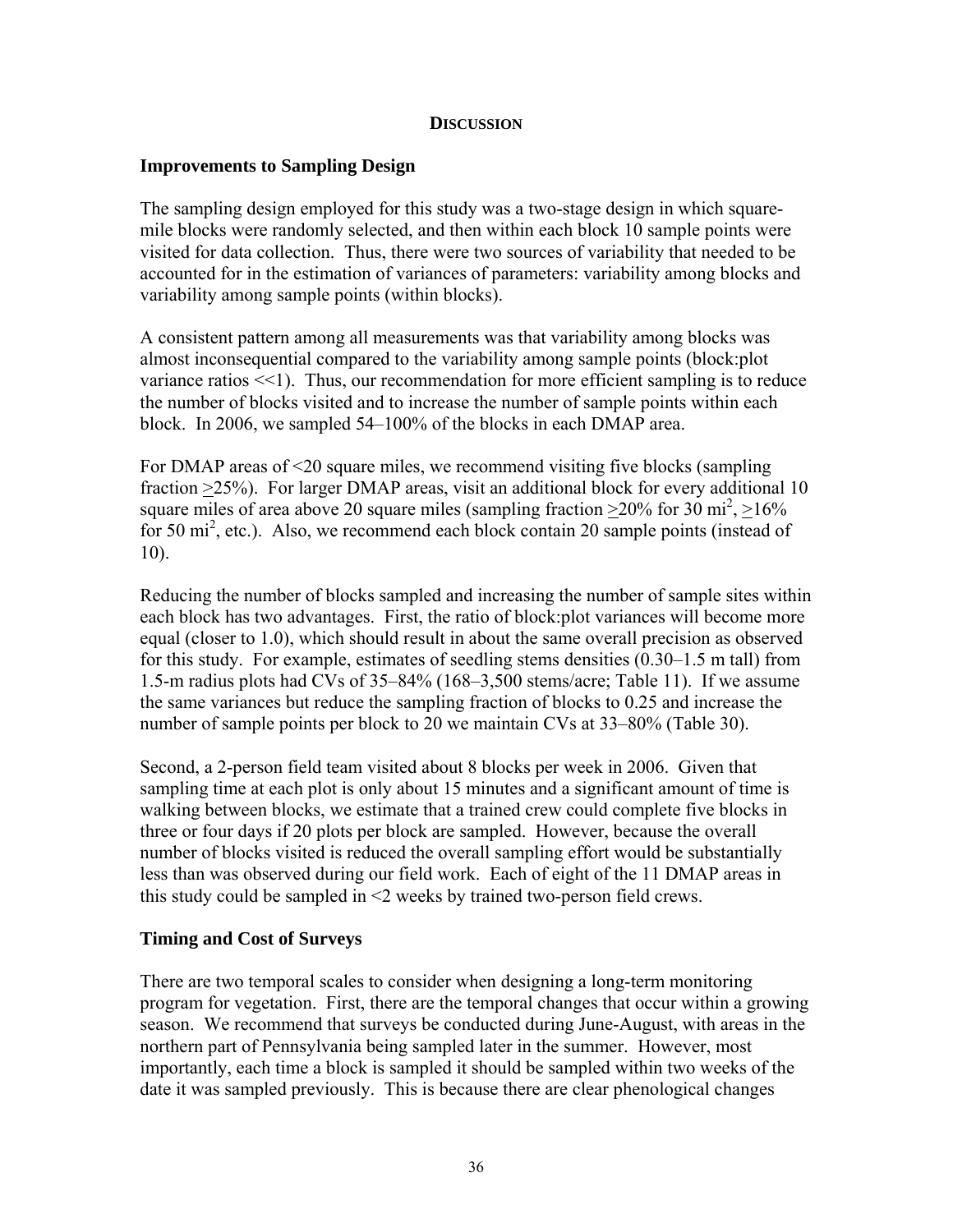|                |                     |            | 2006 sampling effort |    |            | Proposed sampling effort |    |            |  |  |
|----------------|---------------------|------------|----------------------|----|------------|--------------------------|----|------------|--|--|
|                |                     |            |                      |    | Block:plot |                          |    | Block:plot |  |  |
| <b>DMAP</b>    |                     |            |                      |    | variance   |                          |    | variance   |  |  |
| N <sub>0</sub> | <b>State Forest</b> | Stems/acre | <b>SE</b>            | CV | ratio      | SE                       | CV | ratio      |  |  |
| 18             | Moshannon           | 1,721      | 736                  | 43 | 1.93       | 597                      | 35 | 3.96       |  |  |
| 29             | Susquehannock       | 3,500      | 2,250                | 64 | 0.57       | 1,776                    | 51 | 1.13       |  |  |
| 44             | Tioga               | 1,175      | 534                  | 45 | 0.88       | 387                      | 33 | 1.82       |  |  |
| 54             | Elk                 | 954        | 549                  | 58 | 0.52       | 453                      | 47 | 1.05       |  |  |
| 55             | <b>Bald Eagle</b>   | 168        | 159                  | 95 | 0.71       | 124                      | 74 | 1.42       |  |  |
| 99             | Tuscarora           | 678        | 626                  | 92 | 2.29       | 540                      | 80 | 4.57       |  |  |
| 266            | Delaware            | 535        | 454                  | 85 | 0.63       | 372                      | 70 | 1.26       |  |  |
| 370            | Loyalsock           | 1,063      | 552                  | 52 | 0.49       | 434                      | 41 | 0.98       |  |  |
| 543            | Micheaux            | 321        | 278                  | 87 | 0.88       | 246                      | 77 | 1.75       |  |  |
| 704            | Sproul              | 678        | 541                  | 80 | 0.95       | 391                      | 58 | 2.20       |  |  |
| 931            | Gallitzin           | 682        | 397                  | 58 | 0.48       | 316                      | 46 | 0.96       |  |  |

Table 33. Comparison of measures of precision for tree seedling stem densities (30–150 cm tall) under the sampling effort in 2006 and a hypothetical sampling design in which only 25% of blocks are sampled but 20 sample points are visited per block.

throughout the summer in flower emergence. For example, we found that visits later in the summer were much more likely to detect the presence of flowers (see Table 3).

Second, there is the issue of how often (annually, biennially, etc.) should this survey be conducted. Because costs, management or research objectives, and logistical issues greatly affect the optimal choice for time intervals between samples we cannot provide firm guidelines based solely on the results of this study. However, there are some general issues to consider. A vegetation monitoring program at Valley Forge National Historical Park detected a response in vegetation in deer exclosures (relative to unfenced areas) after three years (D. R. Diefenbach and W. C. Vreeland, unpublished report, National Park Service, Eastern Region, Philadelphia, Pennsylvania). Thus, it may be possible to detect vegetation changes with large declines in deer abundance in 3-4 years.

To reduce the number of personnel required to conduct the surveys, a crew of two people could survey six to eight DMAP areas during June-August each year. Thus, a single crew could survey about 12 DMAP areas every two years or 18 areas every three years. Mahan et al. (2007) provide more discussion about sampling schedules for long-term vegetation monitoring programs. We estimate it would cost about \$15,000–\$20,000 each summer data are collected, which would include a two-person crew for about 800–1,000 hours and 5,000 vehicle miles. Additional expenses would involve database management and data analysis but likely could be performed by existing staff.

## **Metrics to Retain for Future Surveys**

Many of the measurements we collected are likely to be useful and can be collected in a quick and efficient manner. Below we identify measurements we recommend retaining in this protocol.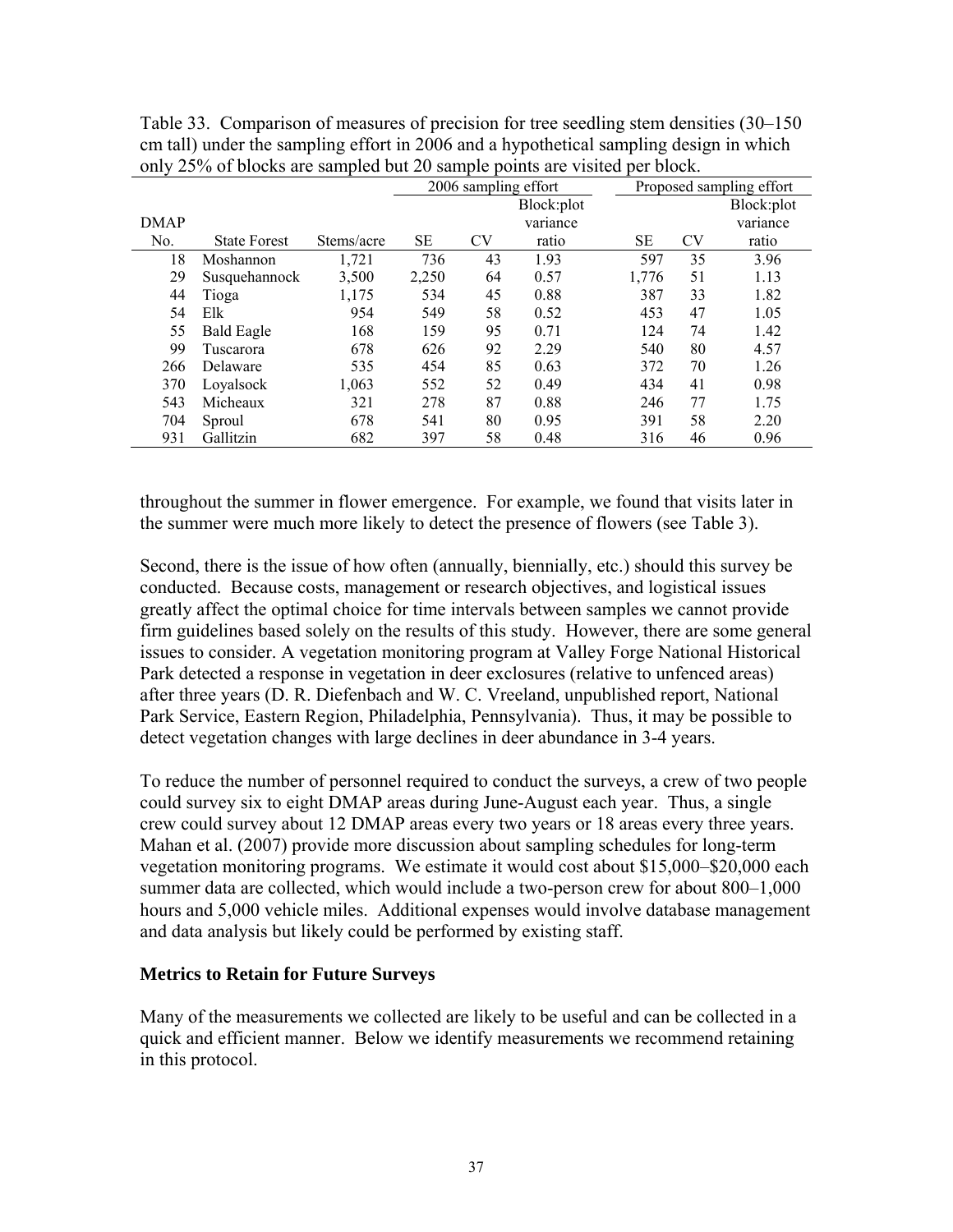*Trees.*–We recommend continuing to record basal area (prism plot) and dbh of trees (>10 cm dbh). These data are necessary for categorizing overstory stocking, which is important to assess light conditions that affect tree regeneration and other understory plants.

*Saplings and shrubs*.–The 1.5 m  $\times$  40 m plot used to estimate stem density of shrubs and tree saplings (>1.5 m tall and <10 cm dbh) provided reasonable precision of stems/acre  $(CV = 25-42\%$ ; Table 8). Stem densities can be used as part of an index to advanced regeneration (Table 30). Furthermore, plots with high densities (>1,000 stems/acre) of interference species should be excluded when assessing advanced regeneration.

*Percent cover*.–We recommend continued collection of percent cover of fern, *Rubus*, grass, and forbs (on 3.5-m radius plots). In particular, estimates of fern cover are the most important information because plots with >25% fern cover should be excluded when assessing advanced tree regeneration. The percent cover of other species or plant forms is simple to collect and cost little in terms of time or effort.

*Tree seedlings*.– We originally proposed collecting stem densities, by species, for seedlings 30–150 cm tall because seedlings >30 cm indicate deer browsing is not inhibiting regeneration. We recommend retaining this measure for two reasons. First, any increase in the number of stems >30 cm tall should be evident if data are collected every three years. Second, this information is an important component to calculating an index to advanced regeneration. The precision of estimates of stem density for seedlings was poor  $(CV = 43-95\%$ ; Table 11), but if changes over time are calculated as paired differences there may be greater power to detect changes.

*Herbaceous species*.–We recommend continuing to count numbers of plants of Indian cucumber and Canada mayflower, as well as the number of Canada mayflower that are flowering. Both of these species are widespread and relatively abundant. Percent of Canada mayflower plants flowering, although extremely low in this study, is supposed to be a good indicator of deer browsing intensity (Rooney 1997).

Measurements of the height of the tallest specimen of Indian cucumber should be continued because they are likely good indicators of deer browsing intensity. Descriptions of these species (e.g., http://plants.usda.gov) provide typical heights for each species. Even though we measured the tallest specimen, mean heights were near or below the range of typical plant heights (Figure 9). If this reduced height is an effect of deer browsing, then this measure potentially could be a sensitive indicator of deer browsing.

We strongly recommend that heights of Indian cucumber be measured in deer exclosures throughout the state. If the heights of plants when deer browsing is eliminated or extremely low are much greater than the heights measured in this study, then it is likely that reduced deer densities should result in a fairly rapid response in height of this species.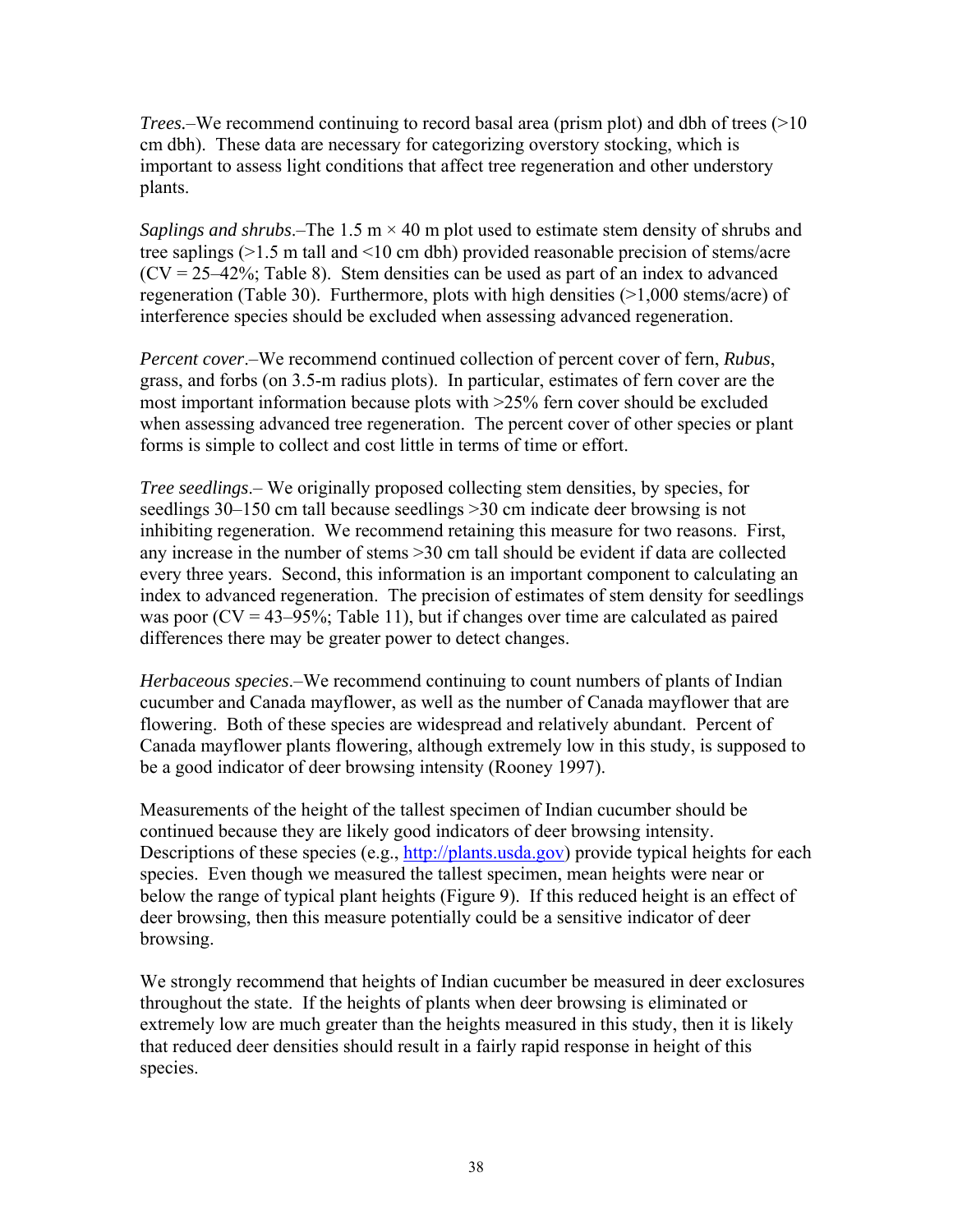

Figure 11. Mean, minimum, and maximum height measurements of the tallest specimen present on 1.5-m radius plots of four flower species along with the reported range of typical heights for each species (dashed lines).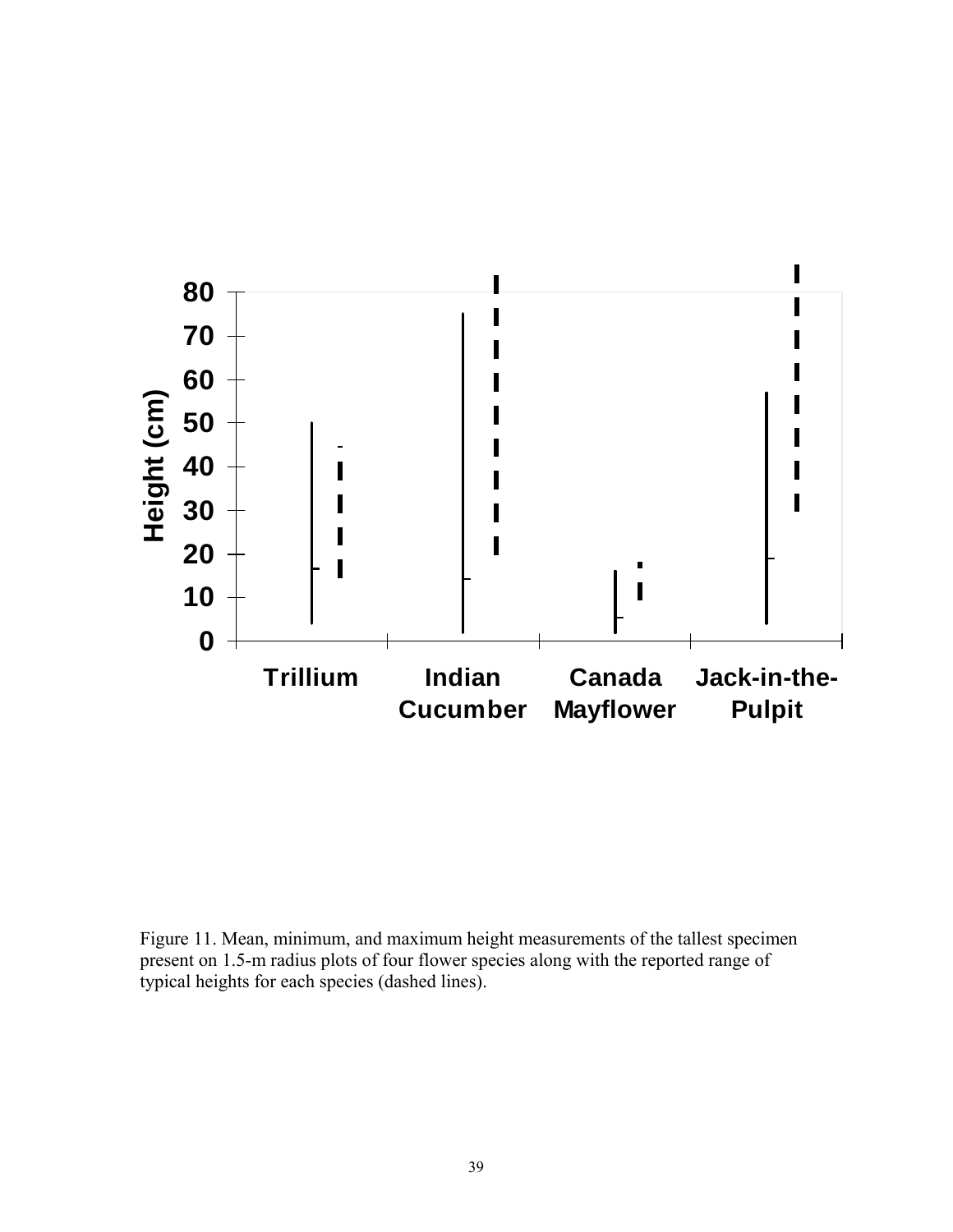## **Metrics to Exclude from Future Surveys**

Recording whether each tree seedling (30–150 cm tall) had evidence of deer browsing was time consuming and likely subjective or prone to error (being missed by observers). Furthermore, changes in browsing could be caused by changes in food availability or tree species composition rather than changes in deer abundance. A tree species had to be present before it could be browsed, and browsing intensity is likely influenced by the presence of other species. Given that browsing of palatable and unpalatable species was similar (Table 32), and sometimes greater for unpalatable species, this suggests that understanding seedling spatial distribution and species composition is important to interpreting measures of browsing intensity. We recommend not collecting this information because it is unlikely to be readily interpreted.

Deer are known to prefer *Rubus*, but because this species does not tolerate shade it was rarely encountered during our sampling. Consequently, under the sampling design implemented in this study, *Rubus* is unlikely to be a reliable measure of deer browsing intensity. Similarly, we found viburnum shrubs, greenbriar, and elderberry to be relatively rare. Collecting this information on a presence-absence basis is simple to do, but elderberry is shade intolerant so is likely to remain rare even if deer browsing is affecting its abundance.

Hobblebush (a viburnum shrub) is highly preferred by deer but was only observed once during the study but outside of a sample plot. This species is likely rare because of deer browsing, but may lack the seed sources to respond even if deer browsing is eliminated.

Given that data on the percent cover of *Rubus* is easy to collect, we recommend retaining it in the sampling protocols, but do not anticipate it being a useful browse indicator. We recommend not collecting presence-absence data on elderberry. Viburnum shrubs and greenbriar were present on all but three of the study sites, so there may be the potential for these species to respond to reduced deer browsing.

Thompson and Sharpe (2005) reported greater variability in heights of trillium species explained by differences in edaphic conditions than by deer density as measured from pellet group densities. Rather than plant height, Rooney (1997) measured leaf length of Canada mayflower to assess whether deer browsing affected the size of plant. Consequently, given the acid soils found on most DCNR lands we do not believe height of trillium is likely to be a useful measure of deer browsing intensity. Furthermore, measuring leaf length of Canada mayflower is too time consuming. Finally, Jack-in-thepulpit was not present on most study sites. We do not recommend collecting height information for these three species.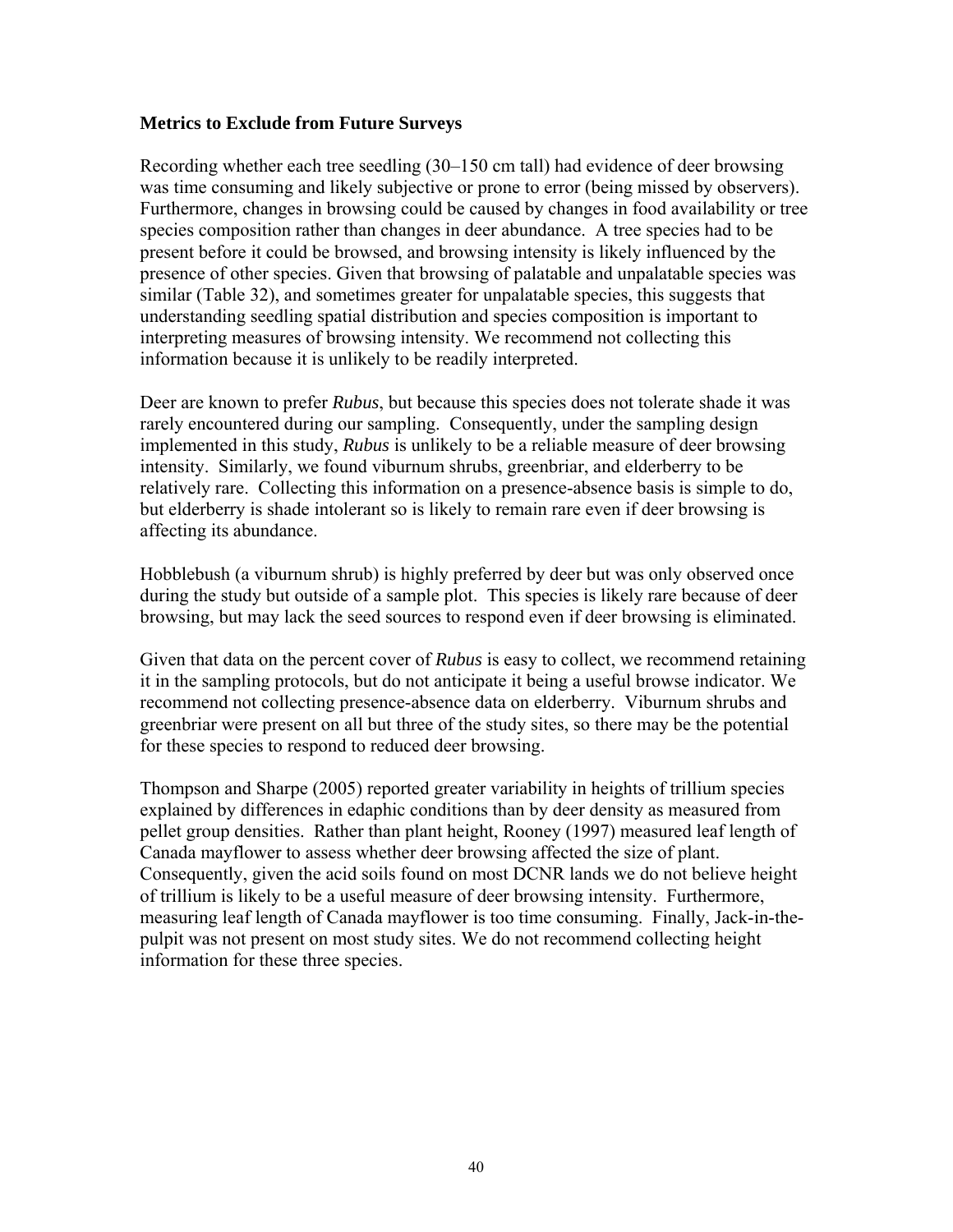## **Implementing a Vegetation Monitoring Program**

This study does not provide any direct information on the effects of deer browsing on current forest vegetation conditions. The data we collected simply provided estimates of various vegetation characteristics on the 11 DMAP areas selected for this study. Furthermore, we do not know by how much the measures that were chosen for this study will actually respond to changes in deer browsing as influenced by changes in deer density. For example, will percent of flowering Canada mayflower increase by 10% or 50% for a given reduction in deer density? In addition, there are a myriad of other factors that influence forest vegetation, including edaphic conditions, existing seed banks, silvicultural treatments (timber harvest, prescribed burns, fencing, etc.), and the temporal changes that occur as stands age (e.g., transition from pole to saw timber).

To further refine a vegetation monitoring program based on the recommendations presented in this report, changes in deer density are required during which repeated vegetation measurements are collected. We believe DCNR lands enrolled in DMAP are large enough for such an endeavor. However, there are some challenges.

First, such an undertaking requires a long-term perspective and commitment. For example, Valley Forge National Historical Park observed statistically significant changes in deer exclosures after three years. However, this was an extreme situation with deer densities exceeding 100 deer/mile<sup>2</sup> and exclosures containing zero deer, but even after 10 years only about 30% of deer exclosures contained sufficient tree regeneration to be considered adequately stocked. Consequently, it is quite possible that deer densities would have to be reduced for >10 years before statistically significant changes could be detected in forest vegetation on DMAP areas. Responses of forest herbs, however, might be detected sooner than increases in tree regeneration.

Second, monitoring changes in deer density is not easy because accurate estimates of deer populations are difficult to obtain and are usually expensive (Diefenbach and Vreeland 2005; http://pacfwru.cas.psu.edu/wildlife\_compl.htm#FIG). Also, the proportion of hunters that report harvesting a deer is <1.0 (Rosenberry et al. 2004) and antlerless deer can be harvested on DMAP areas using either a special DMAP permit or regular antlerless license. This means that accurately monitoring the deer harvest on a DMAP area would necessitate changes in how hunters report the harvest of deer. Hunter harvest is the single greatest mortality factor for deer in Pennsylvania, and an accurate accounting of hunter harvest would allow stronger inferences about changes in deer densities.

Third, to quantify that deer are affecting the forest vegetation it may be necessary to install deer exclosures on the study area to make sure that reduced deer densities should result in a detectable change in vegetation and what type of changes to expect to occur. This is a concern because a lack of change observed in the vegetation monitoring component of the program could be from (a) no change in response to reduced deer densities, or (b) a failure to detect a statistically significant change, or (c) not measuring the appropriate vegetation characteristic. The use of deer exclosures could exclude the possibility that reducing deer densities has no effect on vegetation or that the wrong vegetation characteristic is being monitored.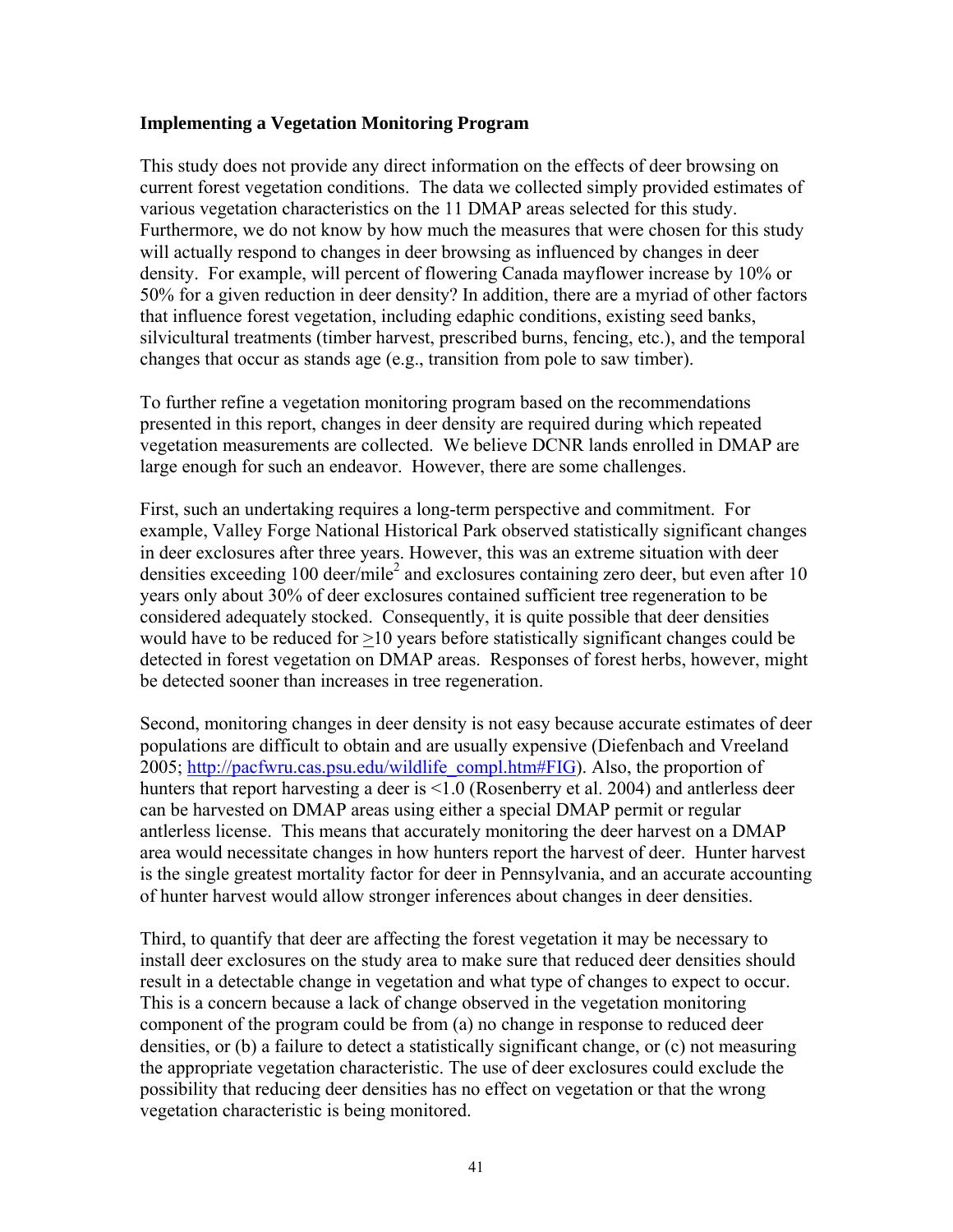### **Incorporating Vegetation Monitoring into Forest Restoration**

The terms "forest restoration" and "fixing our forests" have been discussed frequently in Pennsylvania ever since Dr. Gary Alt began implementing changes in the Pennsylvania Game Commission's Deer Management Program to reduce deer abundance. However, what is it about our forests that needs to be restored or fixed? Is it the shift from oak to red maple? Is it clearcuts that fail to regenerate the forest? Is it the spread of invasive ferns? Is it the loss of understory herbs and other non-commercial vegetation? Does it extend to vertebrate and invertebrate animal communities? Is it the acidification of soils? Is it the changes due to lack of fire? Or is it just deer?

Research that has studied forest vegetation in the context of known densities of deer in an experimental framework has contributed enormously to our understanding of the effects of deer herbivory on forest conditions, especially with respect to tree regeneration (e.g., Horsley et al. 2003). However, this knowledge cannot be translated easily to a management context because of the many uncontrollable factors associated with managing deer and forests. Few published studies  $\left( \langle 20\% \rangle \right)$  have addressed the interaction of ungulate herbivory with other vegetation disturbances, and even fewer (<10%) have explicitly made inferences to landscapes as large as watersheds (Wisdom et al. 2006). Many characteristics of deer populations are only estimated, such as population density and number harvested. Moreover, the spatial distribution of deer on the landscape is not uniform. In turn, forest management also includes many uncertainties. Tree regeneration depends upon such factors as edaphic conditions, interspecific plant competition, climate, seed banks or seed crops, land use history, deer herbivory, and many others.

Despite all these uncertainties in the system, however, DCNR and PGC must make management decisions about deer populations and forest habitats on a recurring basis. For example, the PGC annually sets harvest regulations to manage the deer population and both DCNR and PGC must harvest timber and set objectives under their multi-year planning process. Thus, if we are going to learn how to manage deer so that we can also manage forest ecosystems on a sustainable basis we must be prepared to conduct research on the systems being managed within the context of existing management decision frameworks. Such an approach has been termed adaptive resource management (ARM, Walters 1986) and has been implemented in such natural resource disciplines as fisheries management (Smith et al. 1998) and waterfowl management (Williams and Johnson 1995), and was recommended for deer and forest ecosystem management in Pennsylvania by Latham et al. (2005).

The vegetation monitoring protocol proposed in this report would be fundamental to any attempt to perform forest restoration in a management-research (ARM) context. That is, management decisions would be accompanied by a monitoring program so that outcomes could be assessed in a quantitative, objective manner. As monitoring proceeds new data are collected to evaluate and help refine models as well as improve our understanding of how the ecosystem being managed functions.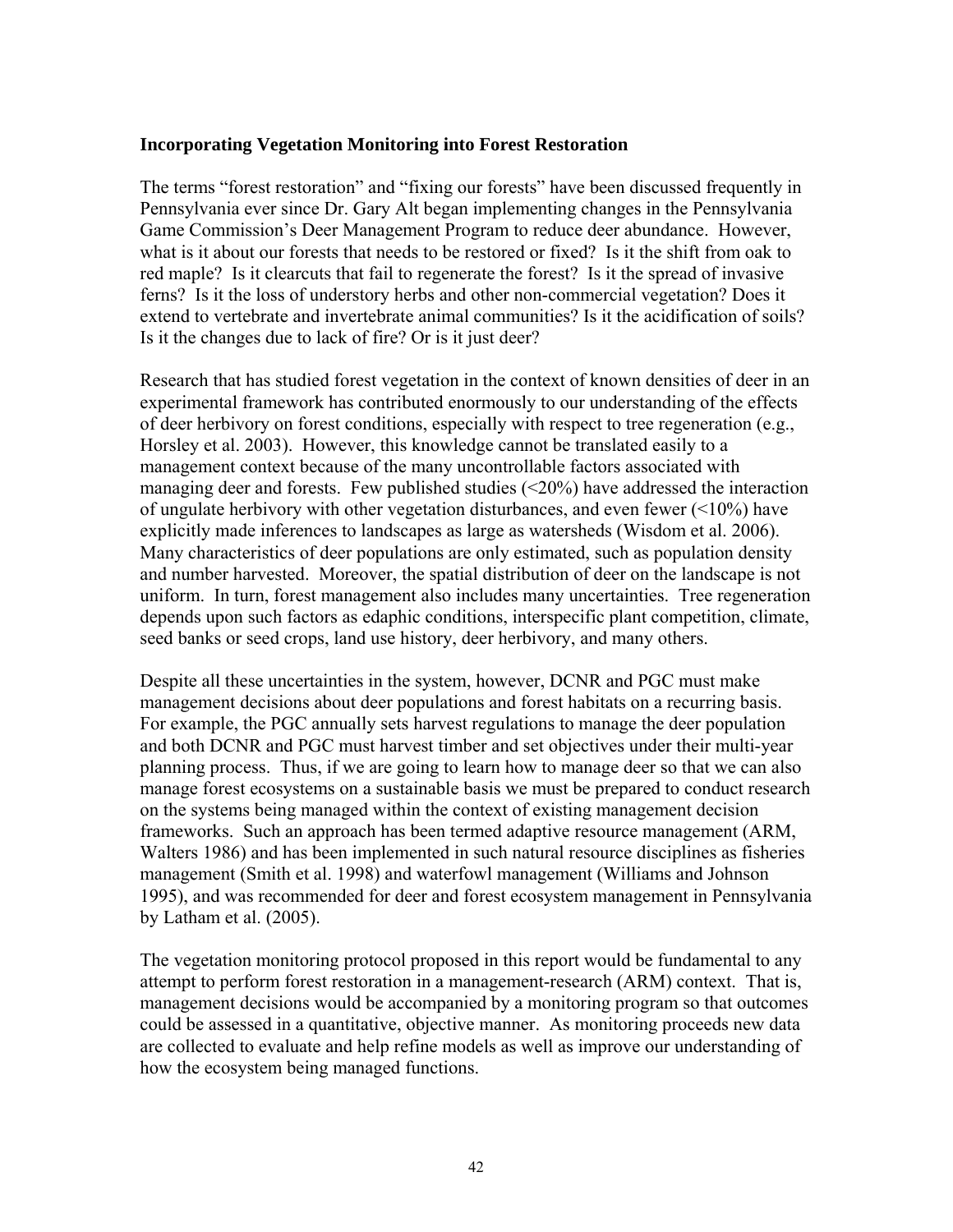Besides embracing uncertainty when making management decisions, the other advantage of ARM is that it can confront controversy in an objective and scientific manner (Williams 2003). Three primary factors have been espoused in the scientific literature, and touted in the popular press, as affecting the health of Pennsylvania's oak forests: acid deposition, lack of fire, and excessive deer herbivory. Oftentimes, the importance of any one of these factors has been promoted to the exclusion of all others. Thus, ARM provides an opportunity for scientists with different models to test their models' ability to predict the outcome of a management action. For example, one model (e.g., Marquis et al. 1992) may use existing stand conditions (advanced regeneration, interfering species, etc.) to predict the regeneration success of a forest stand at a given deer density. In contrast, other models might predict different outcomes based on edaphic conditions (Sharpe and Drohan 1999) or fire and land use history (Abrams 1992, 1998, 2003).

Making management decisions for deer populations and forests in a landscape context is filled with uncertainties that cannot wait for controlled experiment results. Horsley et al. (2003) conducted a 10-year experiment that studied the effects of deer herbivory (4 levels) in a single forest type. It is unlikely this experiment will be replicated in the near future, let alone in different forest types. Johnson (1999) noted, "If uncertainty is not critical for a particular management problem, or if it can be addressed with small-scale research, then traditional management approaches are probably appropriate. However, if uncertainty is critical and can only be addressed by manipulating the system(s), then I contend that adaptive management is the most useful approach currently available."

Proponents of the different hypotheses regarding the factors affecting forest regeneration have all recognized that multiple factors influence forest regeneration (e.g., Abrams 1992). In fact, Sharpe and Drohan (1999:199) noted that "To understand what is happening to Pennsylvania's forest regeneration, one must embrace the concepts of multiple environmental stresses acting simultaneously." In this context, deer management, forest vegetation monitoring, and land management decisions are all integrated along with a research component. This has been coined 'learning by doing' (Walters 1986).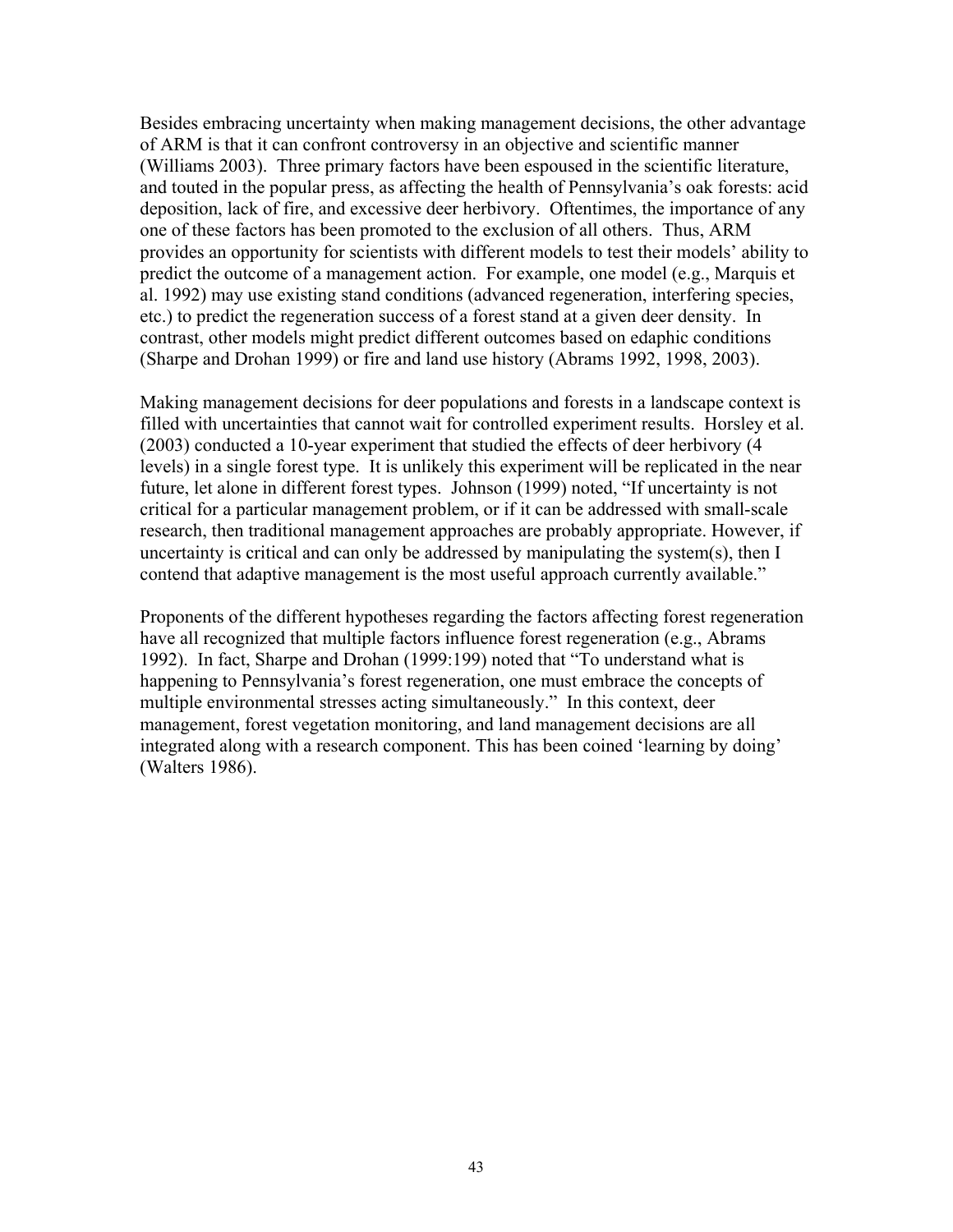## **CONCLUSIONS AND RECOMMENDATIONS**

- 1) In the sampling design, reduce the number of blocks visited and increase the number of sample points within each block. For DMAP areas of <20 square miles, we recommend visiting five blocks (sampling fraction >25%). For larger DMAP areas, visit an additional block for every additional 10 square miles of area above 20 square miles (sampling fraction  $\geq$  20% for 30 mi<sup>2</sup>,  $\geq$  16% for 50 mi<sup>2</sup>, etc.). Also, we recommend each block contain 20 sample points (instead of 10). These changes to the sampling design greatly reduce the number of blocks that need to be visited but results in equivalent precision of estimates.
- 2) We recommend retaining the following data collection in the protocols:
	- Tree  $(>10 \text{ cm dbh})$  basal area and dbh to be able to calculate overstory stocking and assess understory light conditions;
	- Stem density, by species, of shrubs and saplings  $>1.5$  m tall and  $<10$  cm dbh to assess advanced tree regeneration and identify sites with problems with interference vegetation;
	- Percent cover of *Rubus*, ferns, grasses, and forbs primarily to identify sites with  $>25\%$  fern cover and potential tree regeneration problems;
	- Stem density of tree seedlings (30–150 cm tall), by species, to assess advanced tree regeneration;
	- Counts of Indian cucumber and Canada mayflower, and to record the number of flowering Canada mayflower; and
	- Height of the tallest Indian cucumber on each plot.
- 3) Under the proposed sampling protocols, the following forest vegetation indicators could be monitored:
	- Percent of plots adequately stocked with advanced tree regeneration on plots with <25% fern cover, <1,000 stems/acre of interference shrubs and saplings, and <75% overstory stocking;
	- Stem density of tree seedlings 30–150 cm tall, which could also account plots with interference vegetation and inadequate overstory conditions;
	- Counts of Indian cucumber and Canada mayflower;
	- Percent of Canada mayflower plants that are flowering; and
	- Height of Indian cucumber.
- 4) We strongly recommend that heights of Indian cucumber be measured in deer exclosures throughout the state. If the heights of plants when deer browsing is eliminated, or extremely low, are much greater than the heights measured in this study, then it is likely that reduced deer browsing should result in a fairly rapid response in height of this species. This information would also provide guidance in terms of what changes to anticipate and for establishing quantitative criteria to assess whether deer reductions have resulted in a change in vegetation.
- 5) Implementation of this monitoring protocol will require a long-term commitment to monitoring (>10 years) and preferably manipulation of deer densities to have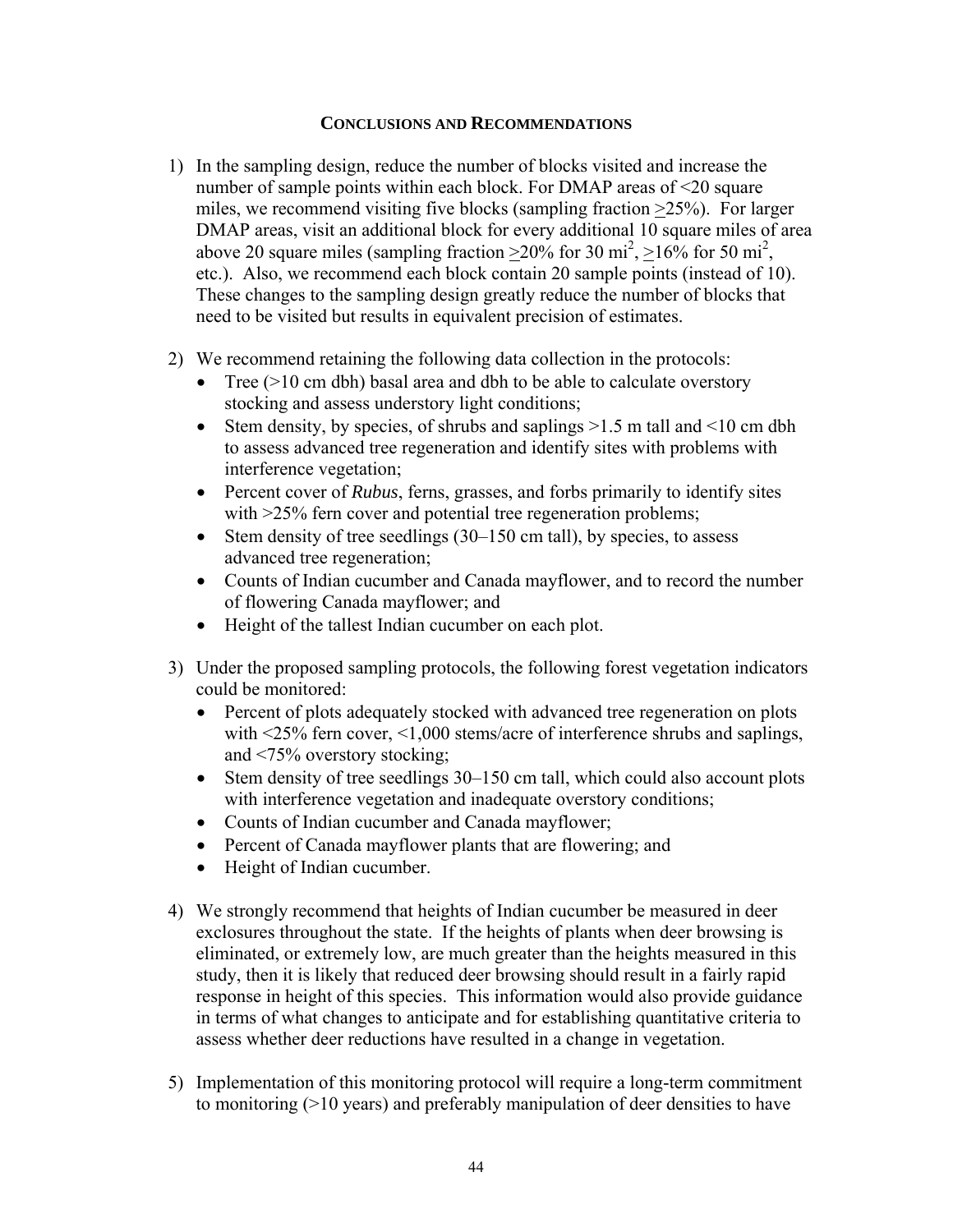any chance of detecting vegetation responses to changes in deer browsing. Such an effort may require changes in how deer harvest is permitted and monitored so that accurate estimates of deer harvest are obtained. In addition, it may be necessary to employ deer exclosures to ensure that vegetation characteristics being measured are likely to respond to reduced deer densities.

6) The monitoring protocol proposed in this report would be a fundamental component of any attempt at "forest restoration." In an adaptive resource management framework, forest management and deer population management decisions would be designed to understand how the system responds, and the vegetation monitoring protocol in this report could be used to provide feedback on ecosystem changes.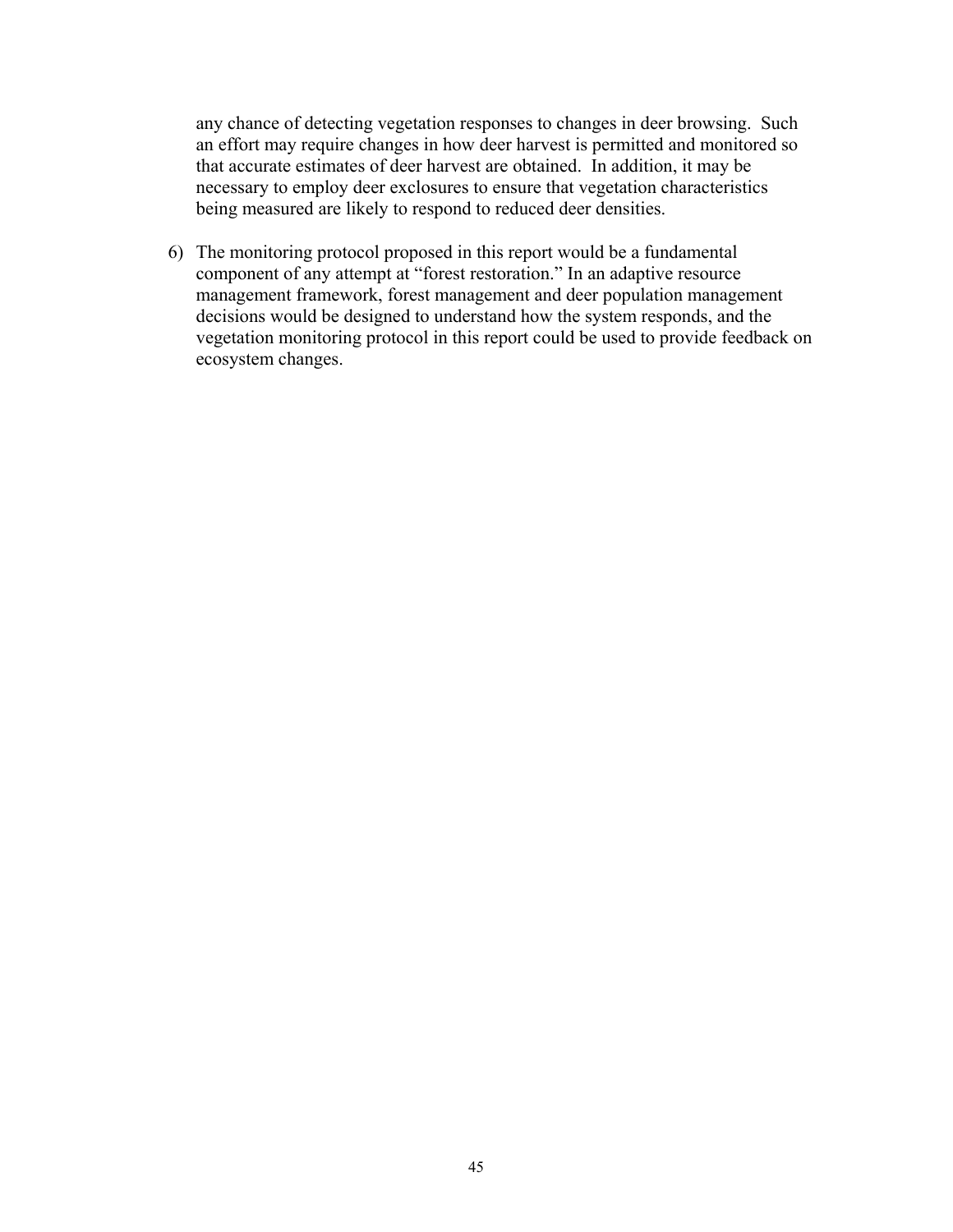#### **LITERATURE CITED**

- Abrams, M. D. 1992. Fire and the development of oak forests. BioScience 42:346-353.
- Abrams, M. D. 1998. The red maple paradox. BioScience 48:355-364.
- Abrams, M. D. 2003. Where has all the oak gone? BioScience 53:927-939.
- Cochran, W. G. 1977. Sampling techniques. Third edition. J. Wiley, New York, New York, USA.
- Côté, S. D., T. P. Rooney, J.-P. Tremblay, C. Dussault, and D. M. Waller. 2004. Ecological impacts of deer overabundance. Annual Review of Ecology, Evolution, and Systematics 35:113-147.
- Diefenbach, D. R., and J. K. Vreeland. 2005. Investigation Of The Use Of Catch-Effort Models To Estimate Abundance of White-Tailed Deer At Fort Indiantown Gap National Guard Training Center. Final report submitted to Fort Indiantown Gap National Guard Training Center, Department of Military and Veteran Affairs. Available at http://pacfwru.cas.psu.edu/wildlife\_compl.htm#FIG.
- Gingrich, S. F. 1967. Measuring and evaluating stocking and stand density in upland hardwood forests in the Central States. Forest Science. 13:38-30.
- Hobbs, N. T. 1996. Modification of ecosystems by ungulates. Journal of Wildlife Management 60:695-713.
- Horsley, S. B., S. L. Stout, and D. S. deCalesta. 2003. White-tailed deer impact on the vegetation dynamics of a northern hardwood forest. Ecological Applications 13:98-118.
- Johnson, B. L. 1999. The role of adaptive management as an operational approach for resource management agencies. Conservation Ecology 3(2): 8. [online] URL: http://www.consecol.org/vol3/iss2/art8/
- Latham, R. E., J. Beyea, M. Benner, C. A. Dunn, M. A. Fajvan, R. R. Freed, M. Grund, S. B. Horsley, A. F. Rhoads and B. P. Shissler. 2005. Managing White-tailed Deer in Forest Habitat From an Ecosystem Perspective: Pennsylvania Case Study. Report by the Deer Management Forum for Audubon Pennsylvania and Pennsylvania Habitat Alliance, Harrisburg. xix + 340 pp.
- Leopold, A. 1933. Game Management. Scribner's, New York, New York, USA.
- Leopold, A., L. K. Sowls, and D. L. Spencer. 1947. A survey of overpopulated deer range in the United States. Journal of Wildlife Management 11:162-177.
- Mahan, C. G., D. R. Diefenbach, and W. B. Cass. 2007. Evaluating and revising a longterm monitoring program for vascular plants: Lessons from Shenandoah National Park. Natural Areas Journal 27:16-24.
- Marquis, David A., ed. 1994. Quantitative silviculture for hardwood forests of the Alleghenies. Gen. Tech. Rep. NE-183. Radnor, PA: U.S. Department of Agriculture, Forest Service, Northeastern Forest Experiment Station.
- Marquis, D. A., and R. L. Ernst. 1992. User's guide to SILVAH: stand analysis, prescription, and management simulator program for hardwood stands of the Alleghenies. U. S. Department of Agriculture, Forest Service, Northeastern Forest Experiment Station, General Technical Report NE-162. Radnor, Pennsylvania, USA.
- McShea, W. J., H. B. Underwood, and J. H. Rappole, eds. 1997. The Science of Overabundance: Deer Ecology and Population Management. Smithsonian Institution Press, Washington, D.C., USA.